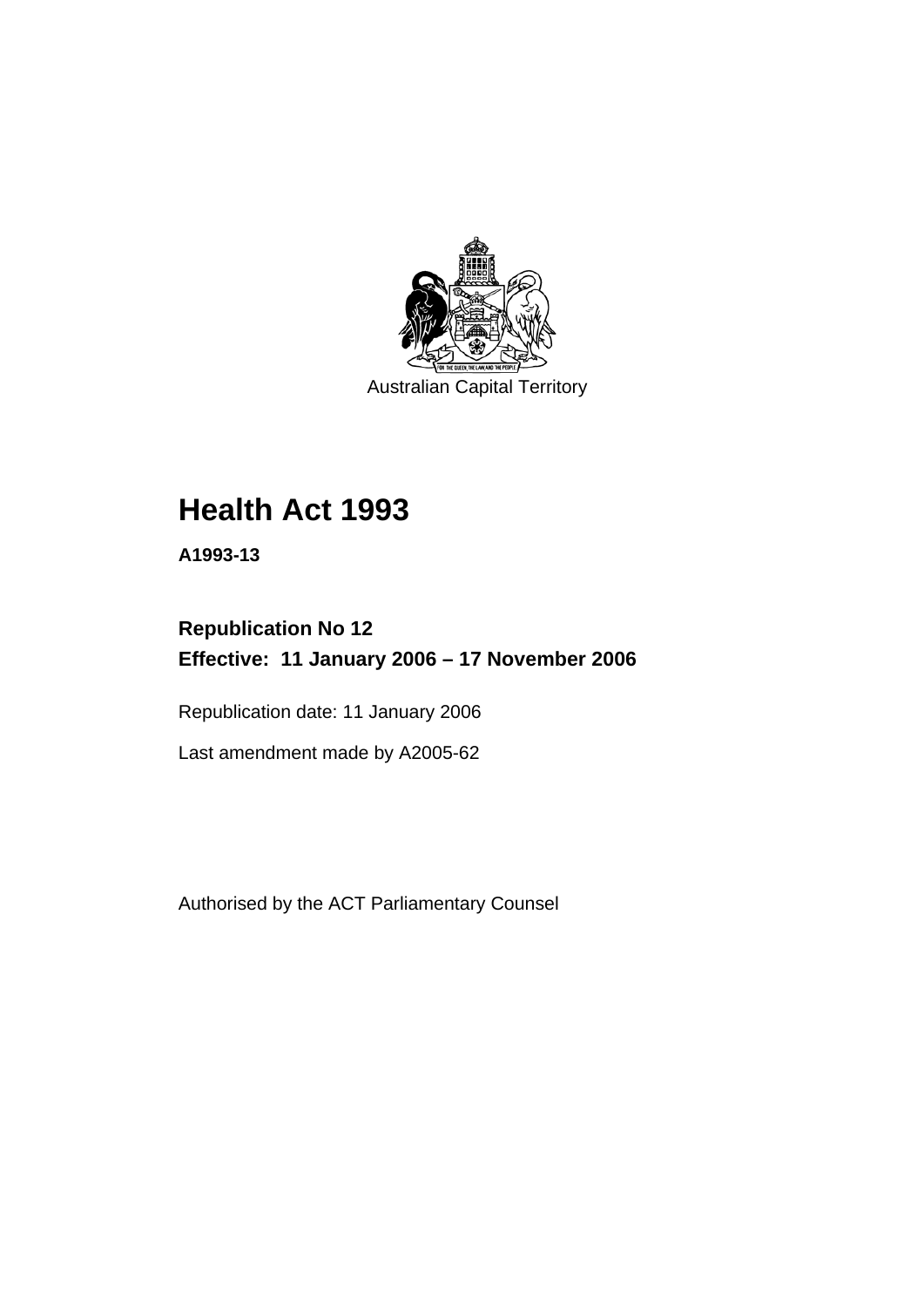#### **About this republication**

#### **The republished law**

This is a republication of the *Health Act 1993* (including any amendment made under the *Legislation Act 2001*, part 11.3 (Editorial changes)) as in force on 11 January 2006*.* It also includes any amendment, repeal or expiry affecting the republished law to 11 January 2006.

The legislation history and amendment history of the republished law are set out in endnotes 3 and 4.

#### **Kinds of republications**

The Parliamentary Counsel's Office prepares 2 kinds of republications of ACT laws (see the ACT legislation register at www.legislation.act.gov.au):

- authorised republications to which the *Legislation Act 2001* applies
- unauthorised republications.

The status of this republication appears on the bottom of each page.

#### **Editorial changes**

The *Legislation Act 2001*, part 11.3 authorises the Parliamentary Counsel to make editorial amendments and other changes of a formal nature when preparing a law for republication. Editorial changes do not change the effect of the law, but have effect as if they had been made by an Act commencing on the republication date (see *Legislation Act 2001*, s 115 and s 117). The changes are made if the Parliamentary Counsel considers they are desirable to bring the law into line, or more closely into line, with current legislative drafting practice.

This republication includes amendments made under part 11.3 (see endnote 1).

#### **Uncommenced provisions and amendments**

If a provision of the republished law has not commenced or is affected by an uncommenced amendment, the symbol  $\mathbf{U}$  appears immediately before the provision heading. The text of the uncommenced provision or amendment appears only in the last endnote.

#### **Modifications**

If a provision of the republished law is affected by a current modification, the symbol  $\mathbf{M}$ appears immediately before the provision heading. The text of the modifying provision appears in the endnotes. For the legal status of modifications, see *Legislation Act 2001*, section 95.

#### **Penalties**

The value of a penalty unit for an offence against this republished law at the republication date is—

- (a) if the person charged is an individual—\$100; or
- (b) if the person charged is a corporation—\$500.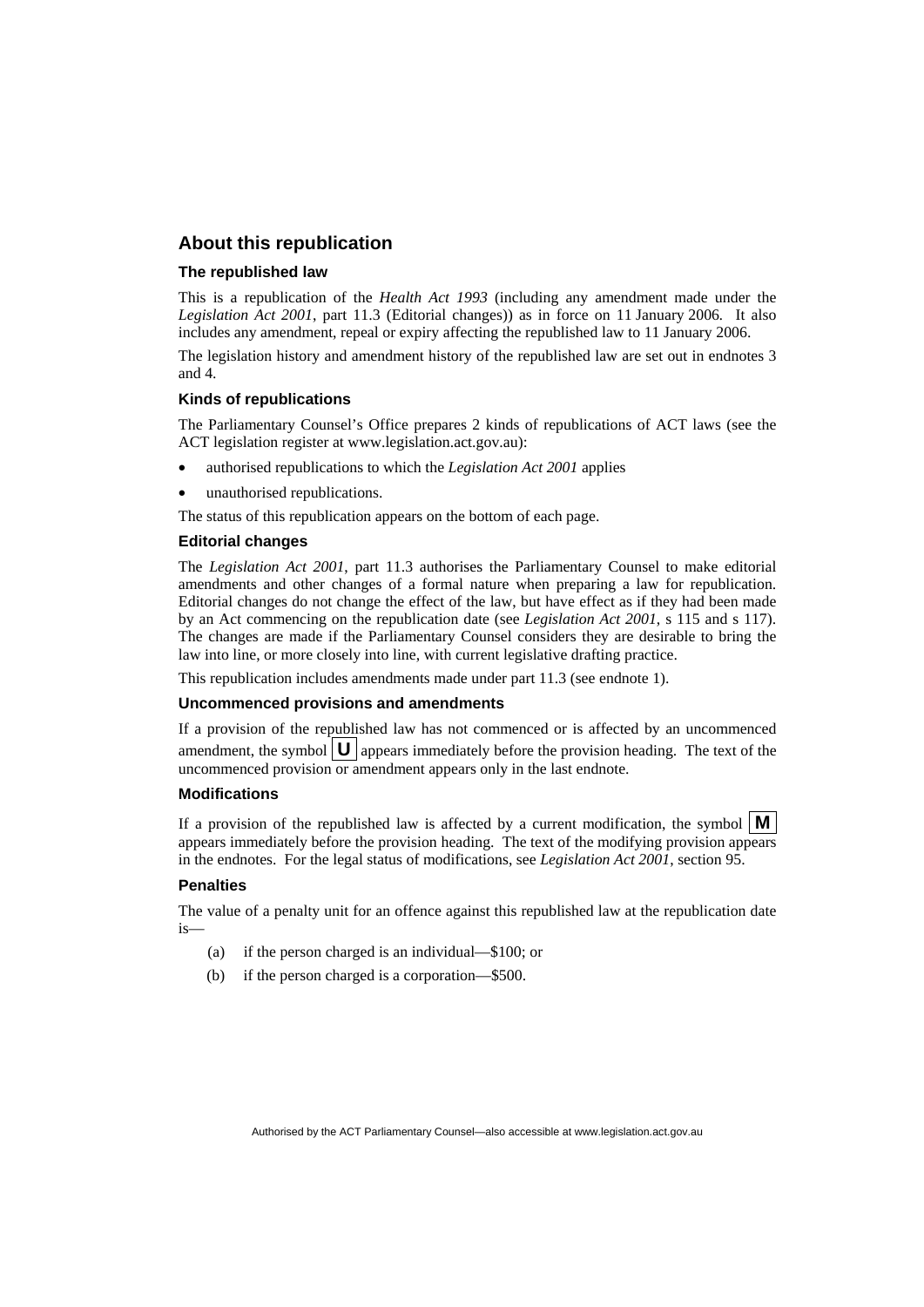

**Health Act 1993** 

# **Contents**

| Part 1 | <b>Preliminary</b>                                    |   |
|--------|-------------------------------------------------------|---|
| 1      | Name of Act                                           | 2 |
| 2      | Dictionary                                            | 2 |
| 3      | <b>Notes</b>                                          | 2 |
| 3A     | Offences against Act-application of Criminal Code etc | 3 |
| 4      | Declaration of quality assurance activity             | 3 |
| Part 2 | <b>Health care principles</b>                         |   |
| 5      | <b>Objectives</b>                                     | 4 |
| 6      | Medicare principles and commitments                   | 4 |
|        | Legal effect                                          | 6 |
|        |                                                       |   |

contents 1

Page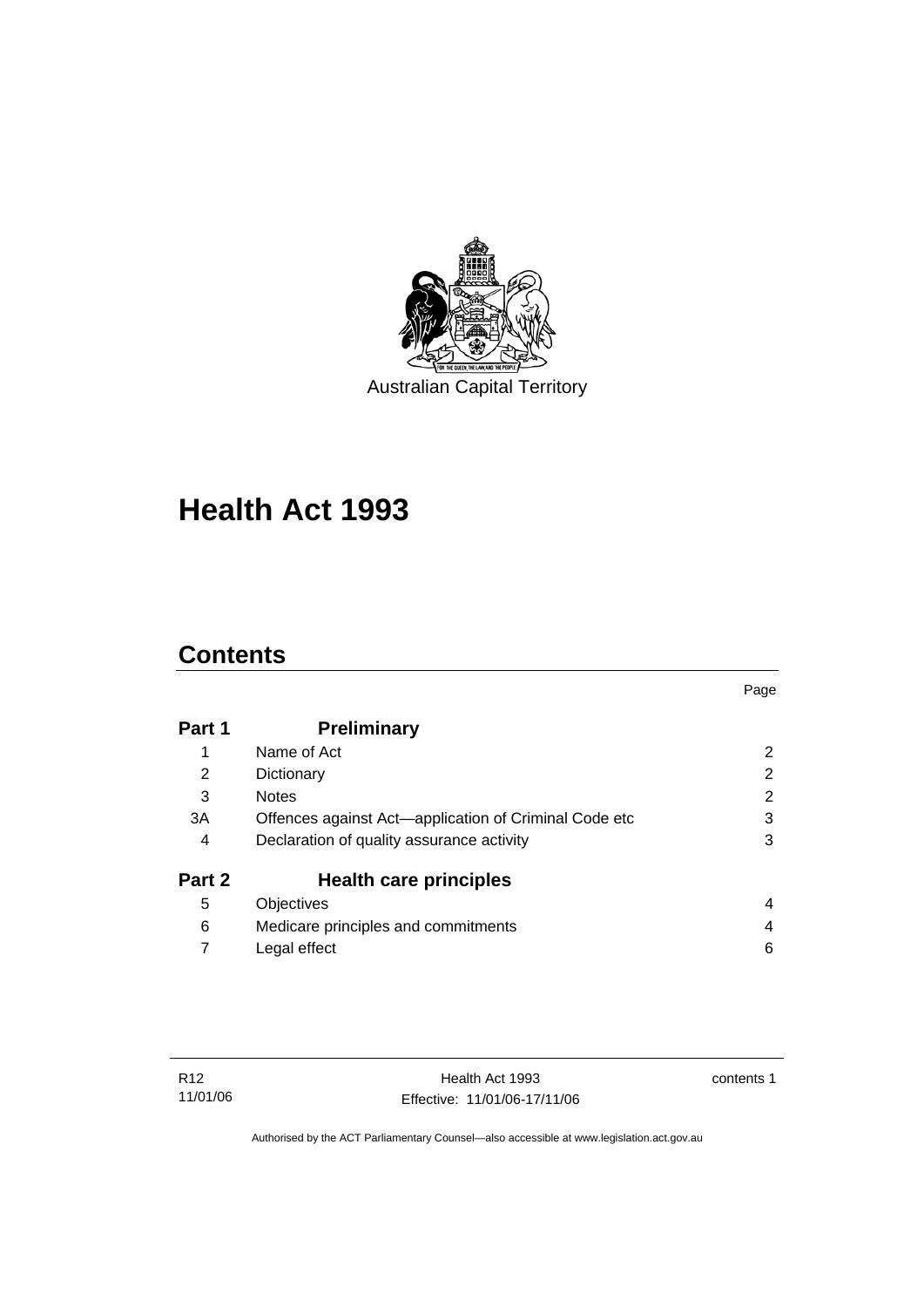## Contents

|                     |                                                                    | Page           |
|---------------------|--------------------------------------------------------------------|----------------|
| Part 3              | <b>Public sector quality assurance committees</b>                  |                |
| <b>Division 3.1</b> | General                                                            |                |
| 8                   | Approval of public sector committees                               | $\overline{7}$ |
| 9                   | Appointment of members                                             | 8              |
| 10                  | Procedure and conduct of matters                                   | 8              |
| 11                  | Disclosure of interest                                             | 8              |
| 12                  | Approval of Calvary Health Care ACT committees                     | 9              |
| <b>Division 3.2</b> | <b>Confidentiality and evidentiary matters</b>                     |                |
| 13                  | Nondisclosure of identity-approved public sector committee member  | 9              |
| 14                  | Admissibility of evidence                                          | 10             |
| 15                  | Members not compellable                                            | 10             |
| 16                  | Protection of members                                              | 11             |
| 17                  | Protection of people assisting committee                           | 11             |
| Part 4              | <b>Private sector quality assurance committees</b>                 |                |
| <b>Division 4.1</b> | General                                                            |                |
| 18                  | Definitions for pt 4                                               | 13             |
| 19                  | Committee to be approved                                           | 13             |
| 20                  | Procedure and conduct of matters                                   | 14             |
| 21                  | Disclosure of interest                                             | 14             |
| <b>Division 4.2</b> | <b>Confidentiality and evidentiary matters</b>                     |                |
| 22                  | Nondisclosure of identity-approved private sector committee member | 15             |
| 23                  | Admissibility of evidence                                          | 16             |
| 24                  | Members not compellable                                            | 16             |
| 25                  | Protection of members                                              | 16             |
| 26                  | Protection of people assisting committee                           | 17             |
| Part 5              | <b>Clinical privileges</b>                                         |                |
| 27                  | Interpretation for pt 5                                            | 19             |
| 28                  | Clinical privileges and engagements                                | 19             |
| 29                  | Effect of variation etc                                            | 20             |
| 30                  | Application of pt 5 and 6                                          | 20             |
|                     |                                                                    |                |

| contents 2 |  |  |
|------------|--|--|
|------------|--|--|

Health Act 1993 Effective: 11/01/06-17/11/06

R12 11/01/06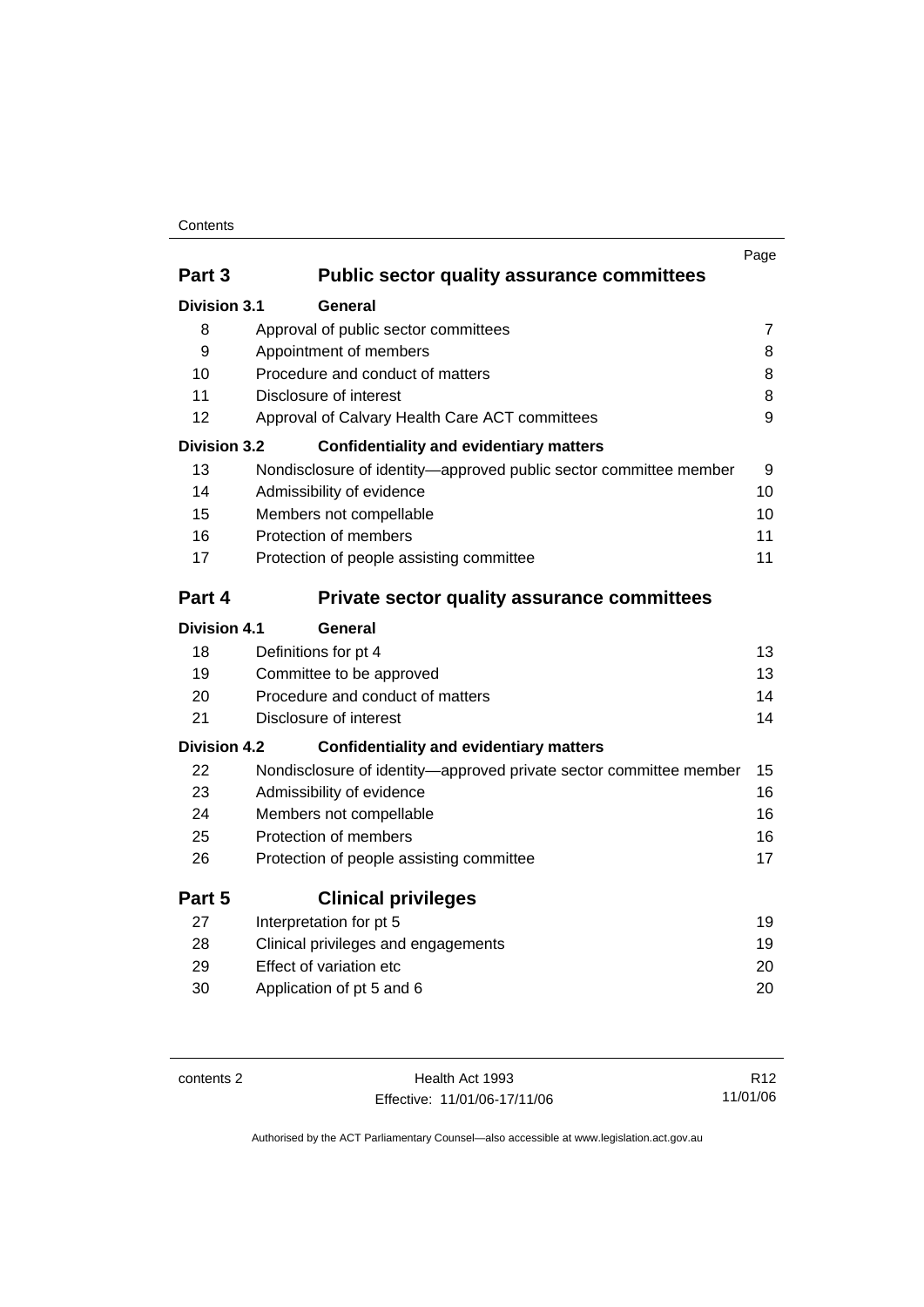|                 |                                                         | Contents |
|-----------------|---------------------------------------------------------|----------|
|                 |                                                         | Page     |
| Part 5A         | <b>Abortions</b>                                        |          |
| 30A             | Meaning of abortion for pt 5A                           | 21       |
| 30 <sub>B</sub> | Only doctor may carry out abortion                      | 21       |
| 30C             | Abortion to be carried out in approved medical facility | 21       |
| 30 <sub>D</sub> | Approval of facilities                                  | 21       |
| 30E             | No obligation to carry out abortion                     | 22       |
| Part 6          | <b>Administrative review</b>                            |          |
| 31              | Interpretation for pt 6                                 | 23       |
| 32              | Review                                                  | 23       |
| 33              | Notification                                            | 23       |
| Part 6A         | <b>VMO service contracts</b>                            |          |
| 33A             | Definitions for pt 6A                                   | 25       |
| 33B             | Service contracts                                       | 25       |
| 33C             | Core conditions                                         | 26       |
| 33D             | Collective negotiations                                 | 26       |
| 33E             | Negotiating agents                                      | 27       |
| 33F             | Authorised representatives                              | 28       |
| 33G             | Arbitration                                             | 29       |
| 33H             | <b>Trade Practices Act authorisation</b>                | 30       |
| Part 7          | <b>Miscellaneous</b>                                    |          |
| 34              | Release of confidential information                     | 31       |
| 35              | References to Health and Community Care Service         | 31       |
| 36              | Determination of fees                                   | 32       |
| 37              | Payment of fees and interest                            | 33       |
| 37A             | Approved forms                                          | 33       |
| 37B             | Regulations about nurse practitioners                   | 33       |
| 38              | Regulation-making power                                 | 34       |
| Part 8          | <b>Transitional</b>                                     |          |
| 39              | Definitions in Health (Fees) Determination              | 35       |
| 40              | Expiry of pt 8                                          | 35       |
|                 |                                                         |          |

| R12      | Health Act 1993              | contents 3 |
|----------|------------------------------|------------|
| 11/01/06 | Effective: 11/01/06-17/11/06 |            |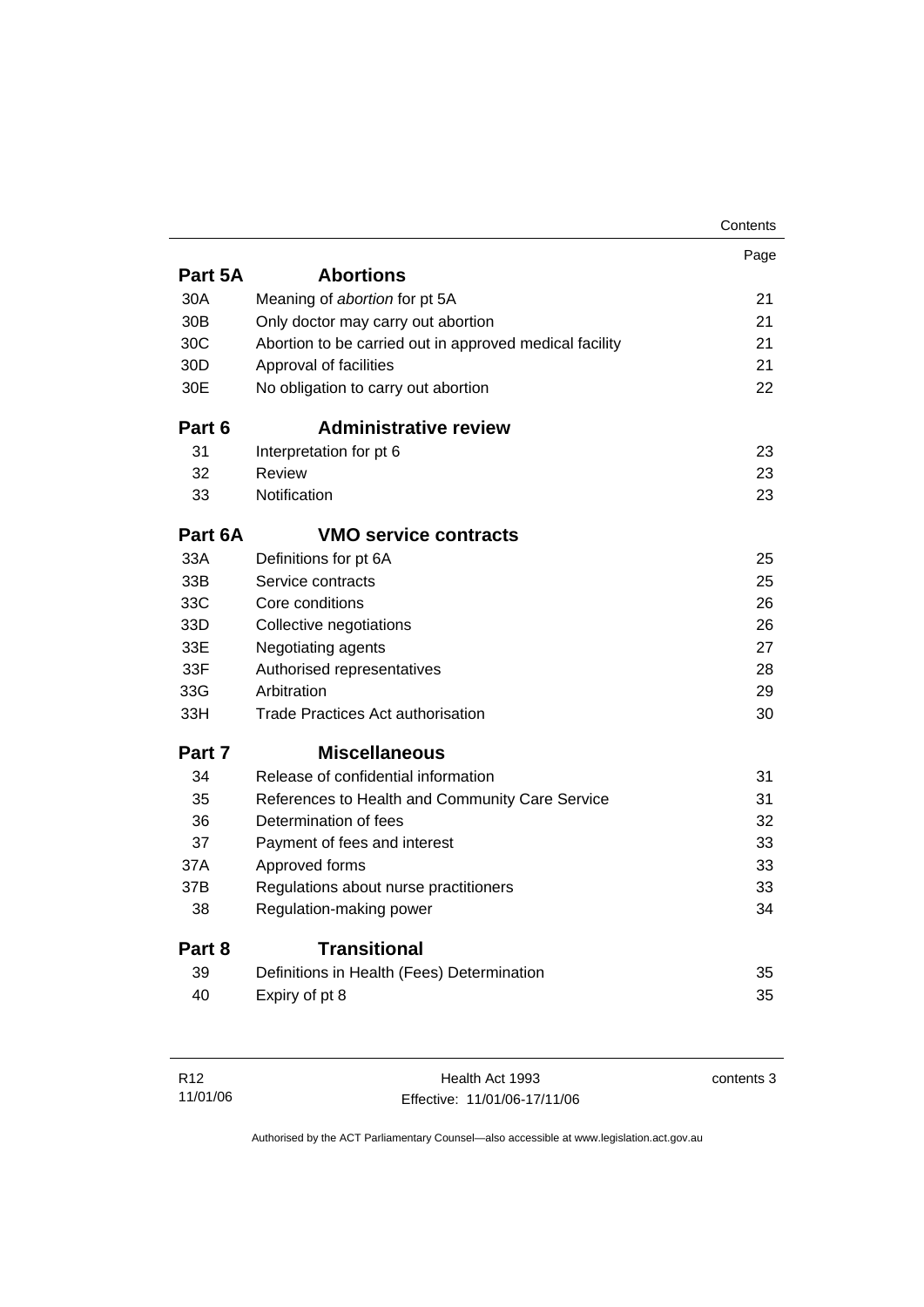#### Contents

## **Dictionary** 36

#### **Endnotes**

|   | About the endnotes     | 39 |
|---|------------------------|----|
| 2 | Abbreviation key       | 39 |
| 3 | Legislation history    | 39 |
| 4 | Amendment history      | 42 |
| 5 | Earlier republications | 48 |
| 6 | Renumbered provisions  | 49 |

contents 4 Health Act 1993 Effective: 11/01/06-17/11/06

R12 11/01/06

Page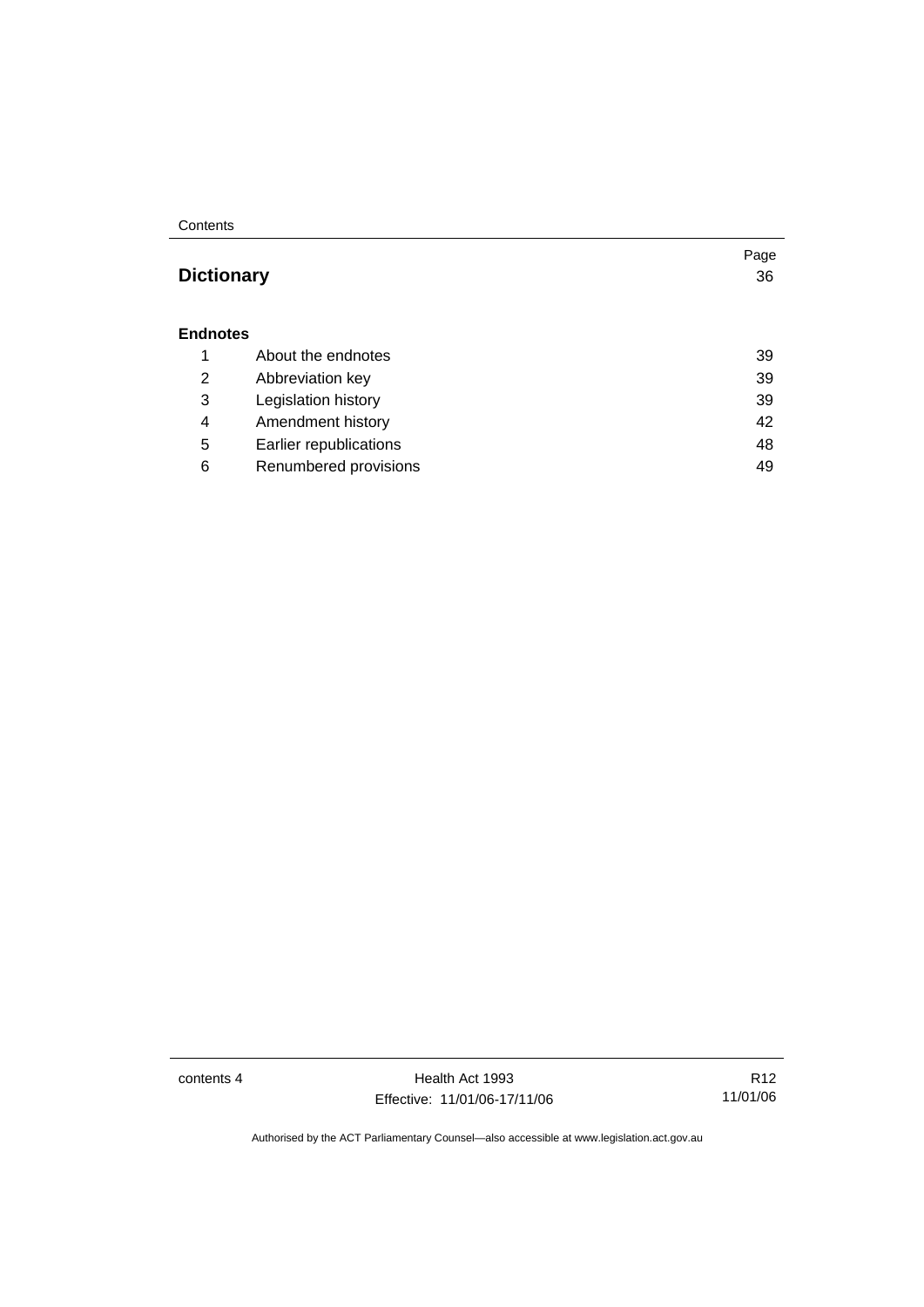

# **Health Act 1993**

An Act relating to the provision of health services

R12 11/01/06

Ī

Health Act 1993 Effective: 11/01/06-17/11/06

page 1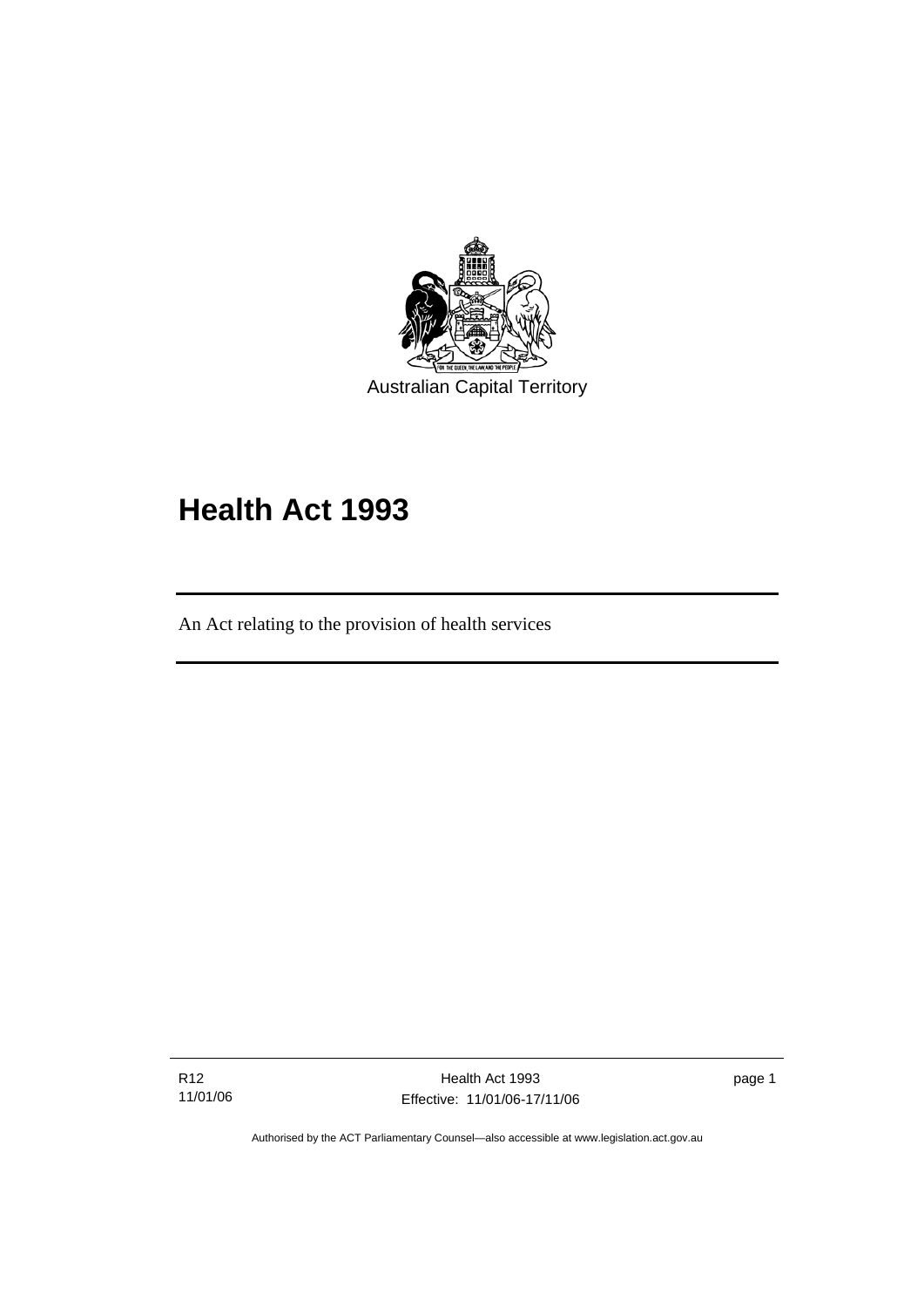#### Part 1 **Preliminary**

Section 1

# **Part 1** Preliminary

#### **1 Name of Act**

This Act is the *Health Act 1993*.

#### **2 Dictionary**

The dictionary at the end of this Act is part of this Act.

*Note 1* The dictionary at the end of this Act defines certain terms used in this Act, and includes references (*signpost definitions*) to other terms defined elsewhere in this Act.

> For example, the signpost definition '*prescribed body*, for part 4 (Private sector quality assurance committees)—see section 18.' means that the expression 'prescribed body' is defined in that section and the definition applies to part 4.

*Note 2* A definition in the dictionary (including a signpost definition) applies to the entire Act unless the definition, or another provision of the Act, provides otherwise or the contrary intention otherwise appears (see Legislation Act,  $s$  155 and  $s$  156 (1)).

#### **3 Notes**

A note included in this Act is explanatory and is not part of this Act.

*Note* See Legislation Act, s 127 (1), (4) and (5) for the legal status of notes.

R12 11/01/06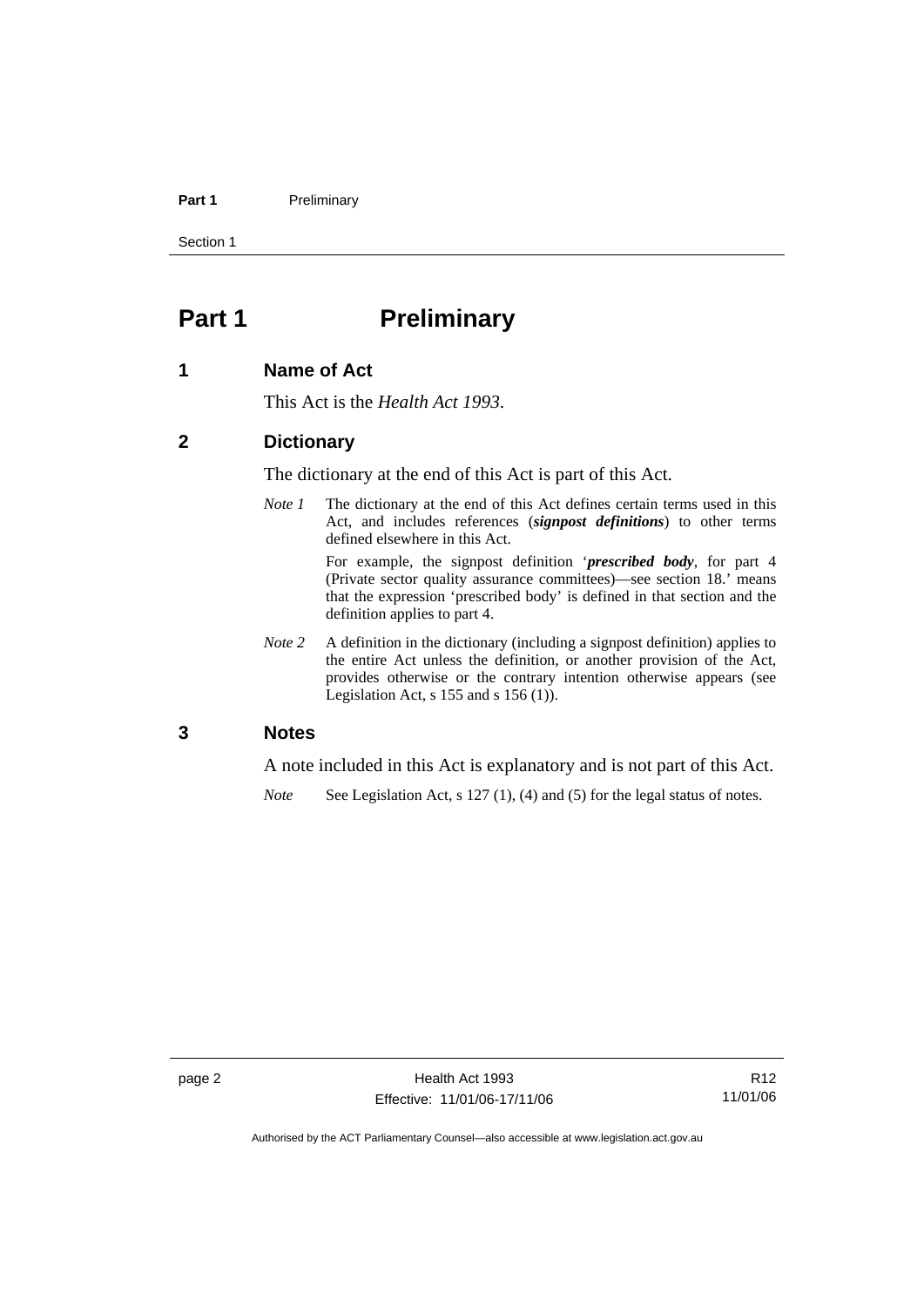## **3A Offences against Act—application of Criminal Code etc**

Other legislation applies in relation to offences against this Act.

*Note 1 Criminal Code*

The Criminal Code, ch 2 applies to all offences against this Act (see Code, pt 2.1).

The chapter sets out the general principles of criminal responsibility (including burdens of proof and general defences), and defines terms used for offences to which the Code applies (eg *conduct*, *intention*, *recklessness* and *strict liability*).

*Note 2 Penalty units* 

The Legislation Act, s 133 deals with the meaning of offence penalties that are expressed in penalty units.

## **4 Declaration of quality assurance activity**

- (1) The Minister may, in writing, declare that a process is a quality assurance activity for section 8 (2) (a).
- (2) A declaration is a notifiable instrument.

*Note* A notifiable instrument must be notified under the Legislation Act.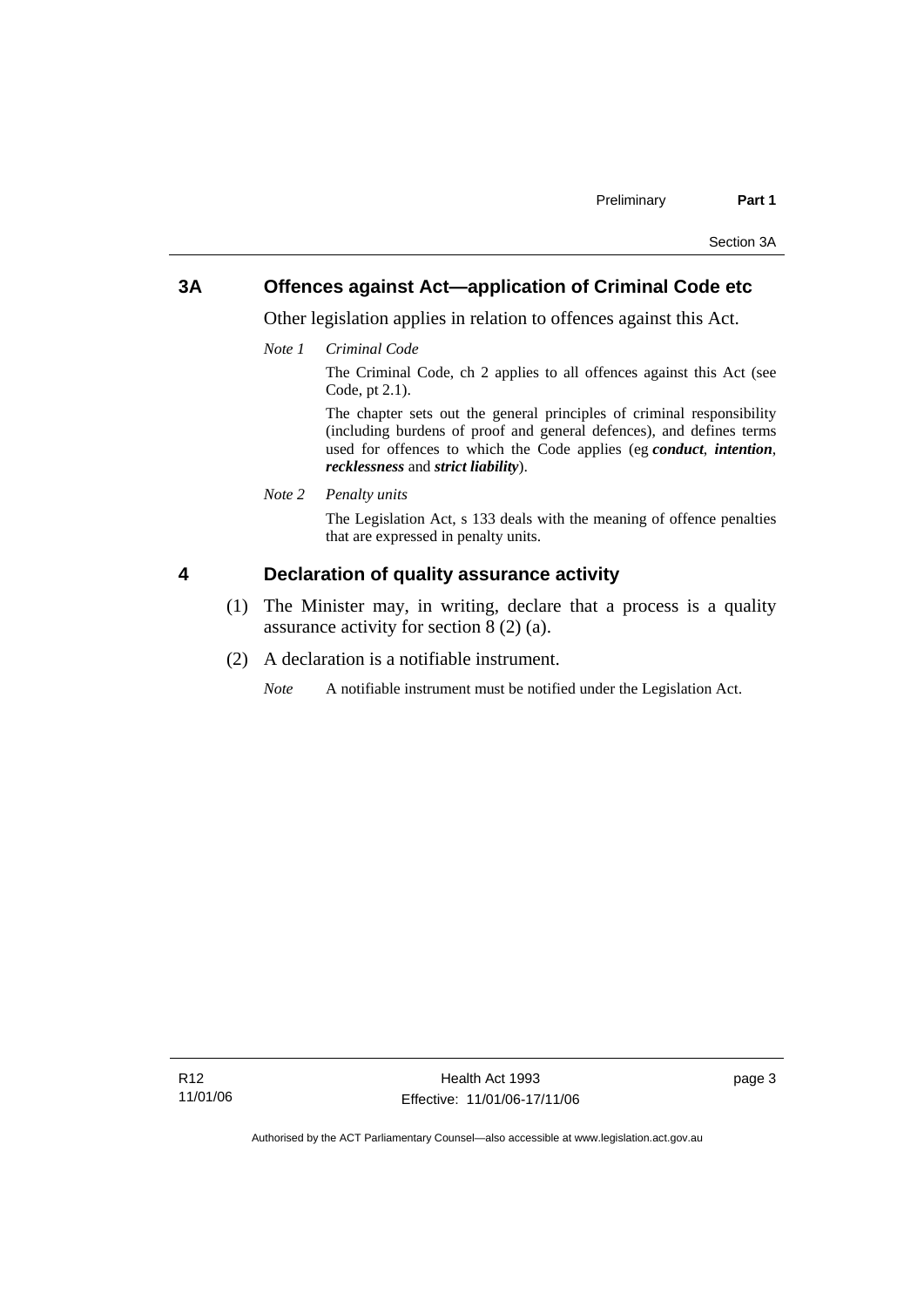#### **Part 2 Health care principles**

Section 5

## **Part 2 Health care principles**

#### **5 Objectives**

In providing health services the Territory shall have regard to the following objectives:

- (a) to improve the efficiency, effectiveness and quality of health services;
- (b) to guarantee equitable access to and participation in health services and to ensure that language and cultural differences are not barriers to such access or participation;
- (c) to maintain a strong and viable public hospital system and a full range of community health services;
- (d) to support worker and community participation in the development of policies for the delivery of health services;
- (e) to ensure that the community is aware of the range of health services that is available and that patients have information that is sufficient to enable them to make informed choices;
- (f) to foster disease prevention and primary health care;
- (g) to cooperate with community groups in the provision of health services.

#### **6 Medicare principles and commitments**

- (1) The following guidelines govern the delivery of public hospital services to eligible persons in the ACT:
	- *Note* The guidelines focus on the provision of public hospital services to eligible persons, but operate in an environment where eligible persons have the right to choose private health care in public and private hospitals supported by private health insurance.

R12 11/01/06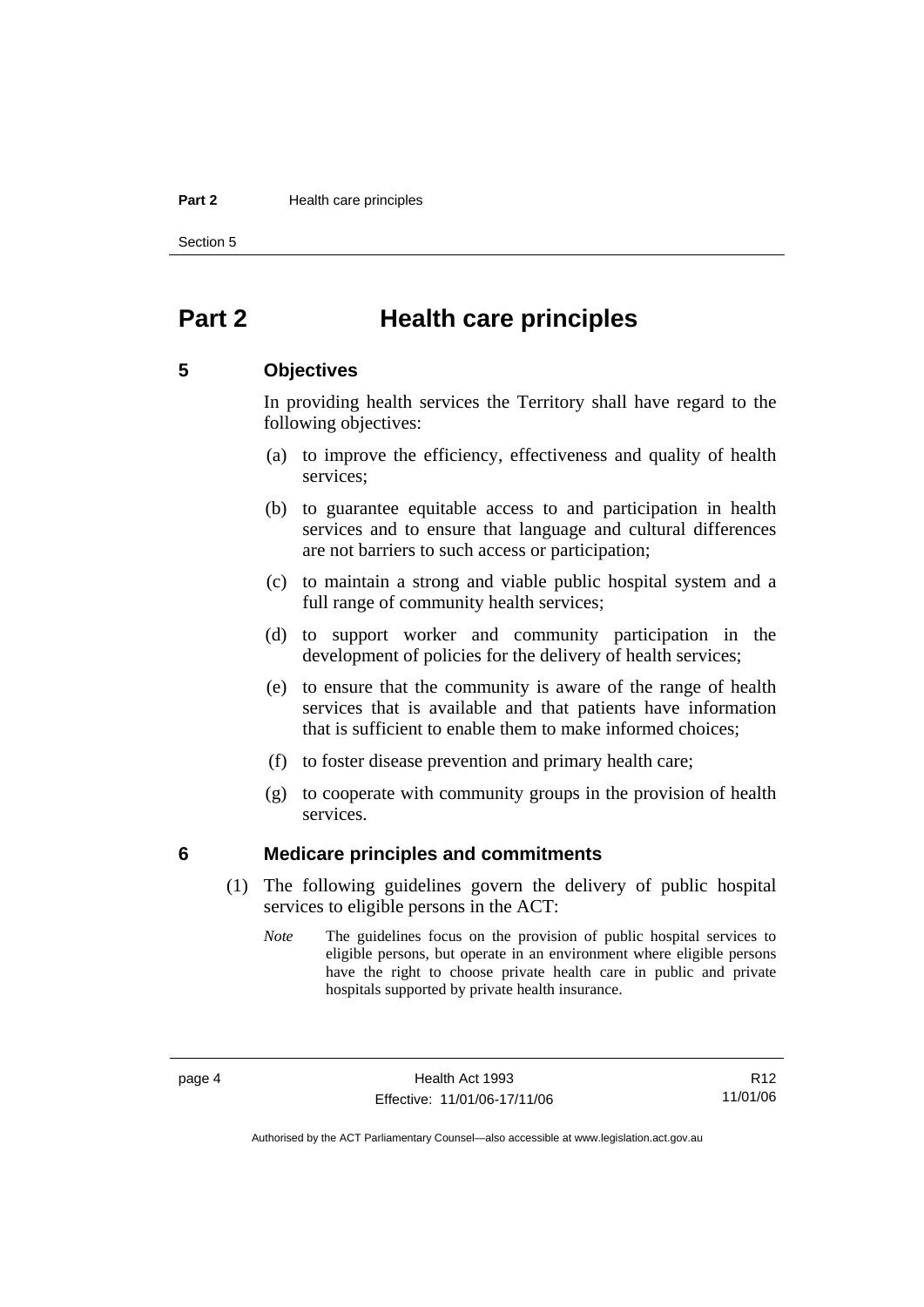- (a) eligible persons must be given the choice to receive public hospital services free of charge as public patients;
	- *Note 1* Hospital services include in-patient, outpatient, emergency services (including primary care where appropriate) and day patient services consistent with currently acceptable medical and health service standards.
	- *Note 2* At the time of admission to a hospital, or as soon as practicable after that, an eligible person will be required to elect or confirm whether he or she wishes to be treated as a public or private patient.
- (b) access to public hospital services is to be on the basis of clinical need;
	- *Note 1* None of the following factors are to be a determinant of an eligible person's priority for receiving hospital services:
		- (a) whether or not an eligible person has health insurance;
		- (b) an eligible person's financial status or place of residence;
		- (c) whether or not an eligible person intends to elect, or elects, to be treated as a public or private patient.
	- *Note 2* This guideline applies equally to waiting times for elective surgery.
- (c) to the maximum practicable extent, the Territory will ensure the provision of public hospital services equitably to all eligible persons, regardless of their geographical location;
	- *Note 1* This guideline does not require a local hospital to be equipped to provide eligible persons with every hospital service they may need.
	- *Note 2* In rural and remote areas, the Territory should ensure provision of reasonable public access to a basic range of hospital services that are in accord with clinical practices.

page 5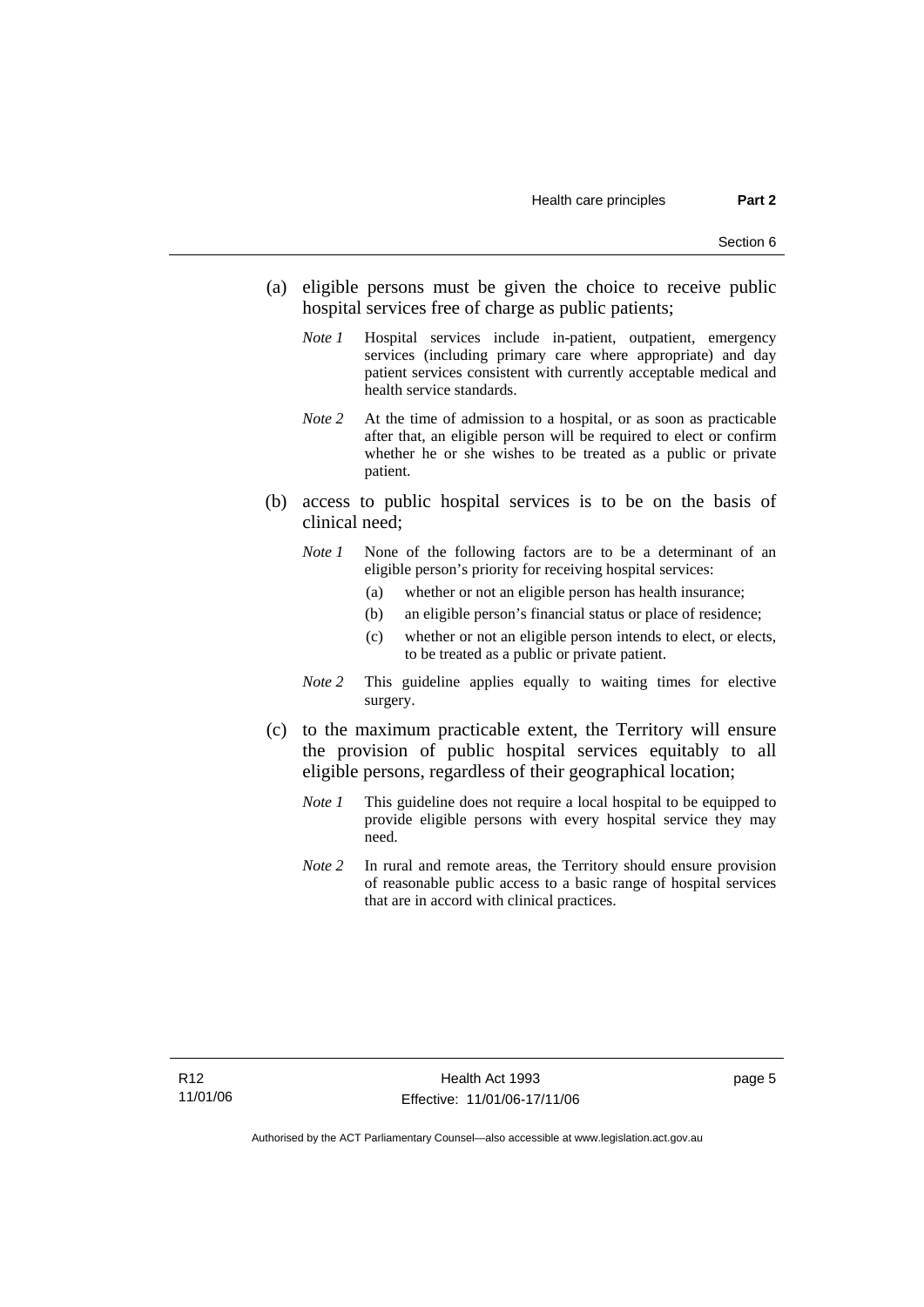#### Section 7

- (d) the Commonwealth and the Territory must make available information on the public hospital services eligible persons can expect to receive as public patients;
	- *Note 1* The joint Commonwealth/Territory development of a Public Patients Hospital Charter for the Territory will be a vehicle for the public dissemination of this information.
	- *Note* 2 The Charter will set out the public hospital services available to public patients.
- (e) the Commonwealth and the Territory are committed to making improvements in the efficiency, effectiveness and quality of hospital service delivery.
	- *Note* This includes a commitment to quality improvement, outcome measurement, management efficiency and effort to integrate the delivery of hospital and other health and community services.
- (2) A word or expression used in the *Medicare Agreements Act 1992* (Cwlth) has the same meaning in subsection (1).

#### **7 Legal effect**

Nothing in this part is to be taken to create any legal rights not in existence before the enactment of this part or to affect any legal rights in existence before that enactment or that would, apart from this part, have come into existence after that enactment.

page 6 **Health Act 1993** Effective: 11/01/06-17/11/06

R12 11/01/06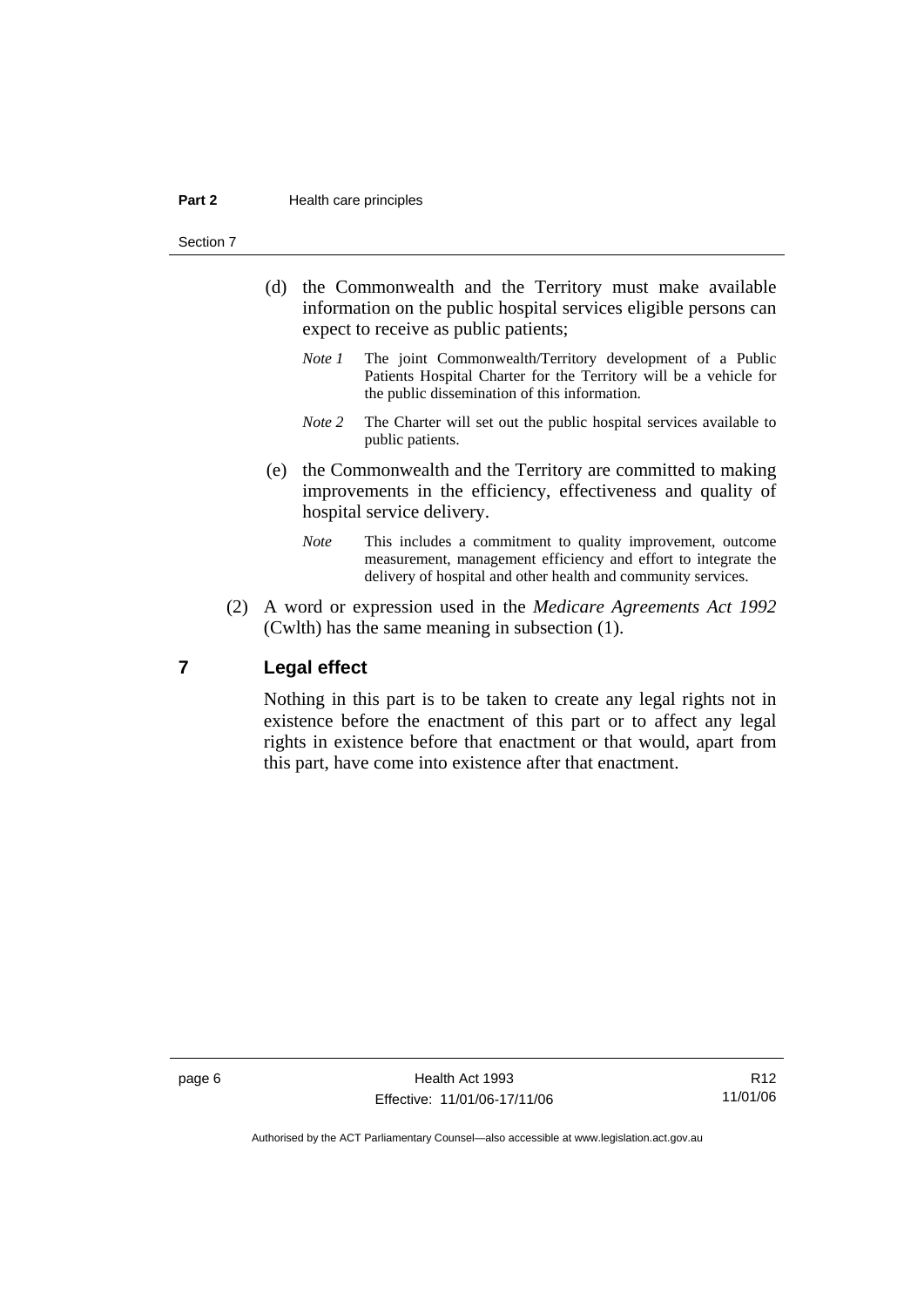# **Part 3 Public sector quality assurance committees**

## **Division 3.1 General**

## **8 Approval of public sector committees**

- (1) The Minister may, in writing, declare that a stated committee is established as an approved public sector quality assurance committee for a health facility or for a stated purpose.
- (2) A committee mentioned in subsection (1) may have all or any of the following functions decided by the Minister:
	- (a) to conduct quality assurance activities among health service providers for the purpose of assessing and evaluating the health services provided by the Territory, to report, and make recommendations, to the chief executive in relation to those services and to monitor the implementation of those recommendations;
	- (b) to conduct research or investigations into morbidity and mortality in the ACT and to report, and make recommendations, to the chief executive in relation to that research or those investigations;
	- (c) to investigate, assess, review and evaluate the clinical privileges provided to health service providers and to report, and make recommendations, to the chief executive in relation to whether those clinical privileges should be preserved, varied or withdrawn.
- (3) A declaration under subsection (1) is a notifiable instrument.
	- *Note* A notifiable instrument must be notified under the Legislation Act.

page 7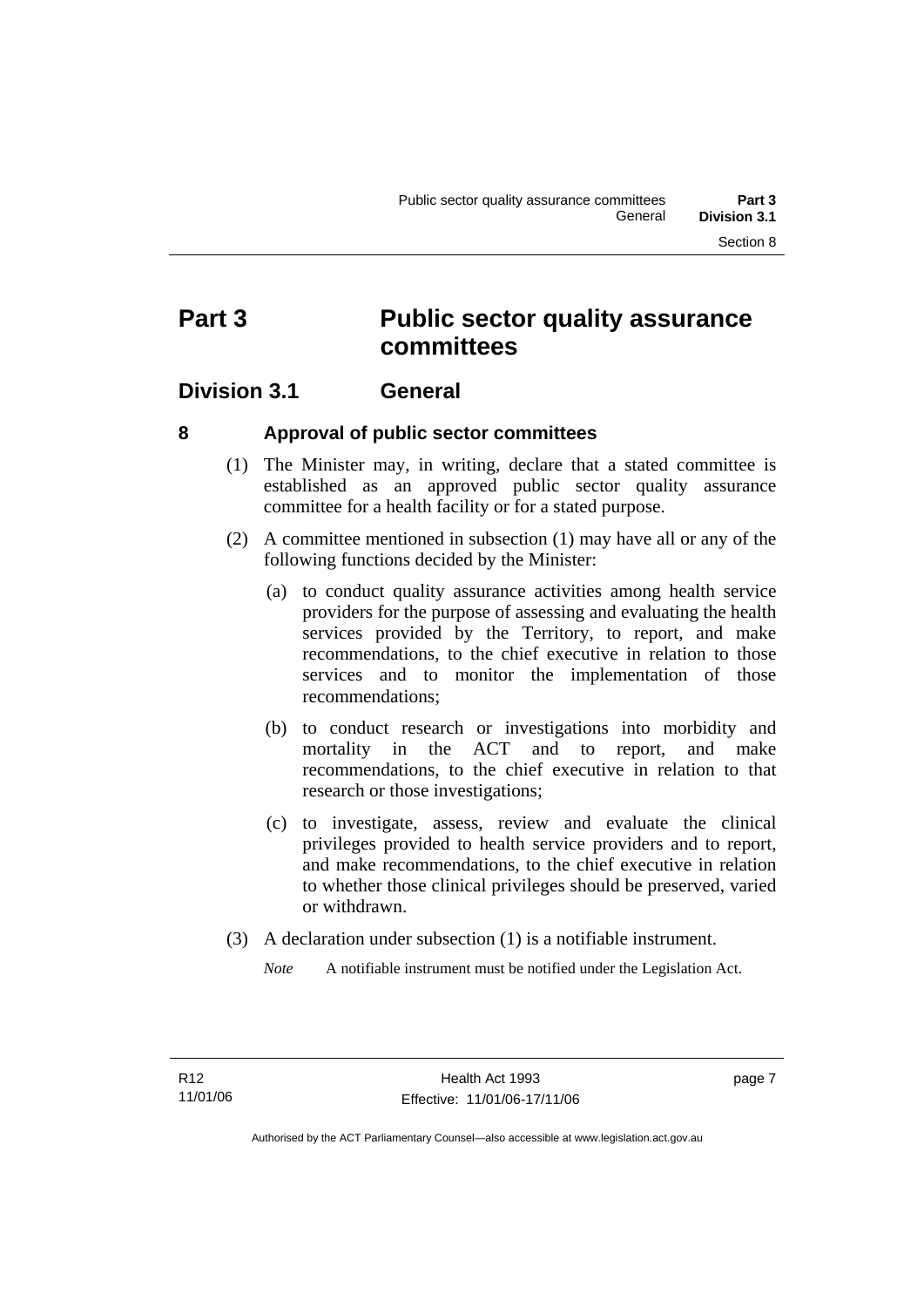## **9 Appointment of members**

- (1) If an approved public sector committee established under section 8 is established for a health facility, the chief executive (however described) of the health facility may appoint members of the committee.
- (2) If an approved public sector committee established under section 8 is established for a stated purpose, the chief executive may appoint members of the committee.
	- *Note 1* For the making of appointments generally, see Legislation Act, div 19.3.
	- *Note* 2 A power to appoint a person to a position includes power to appoint a person to act in the position (see Legislation Act, s 209).

## **10 Procedure and conduct of matters**

- (1) The procedure of an approved public sector committee shall be as the committee determines.
- (2) An approved public sector committee may do whatever it considers necessary or expedient for the fair and expeditious conduct of a matter.
- (3) An approved public sector committee is to have regard to the rules of natural justice so far as they are relevant to the exercise of its functions.

## **11 Disclosure of interest**

- (1) A member of an approved public sector committee who has a direct or indirect personal or financial interest in a matter being considered or about to be considered by the committee shall, as soon as practicable after the relevant facts have come to the member's knowledge, disclose the nature of the interest to the committee.
- (2) A person acting under the direction of an approved public sector committee in relation to the exercise of its functions who has a direct or indirect personal or financial interest in a matter in relation

R12 11/01/06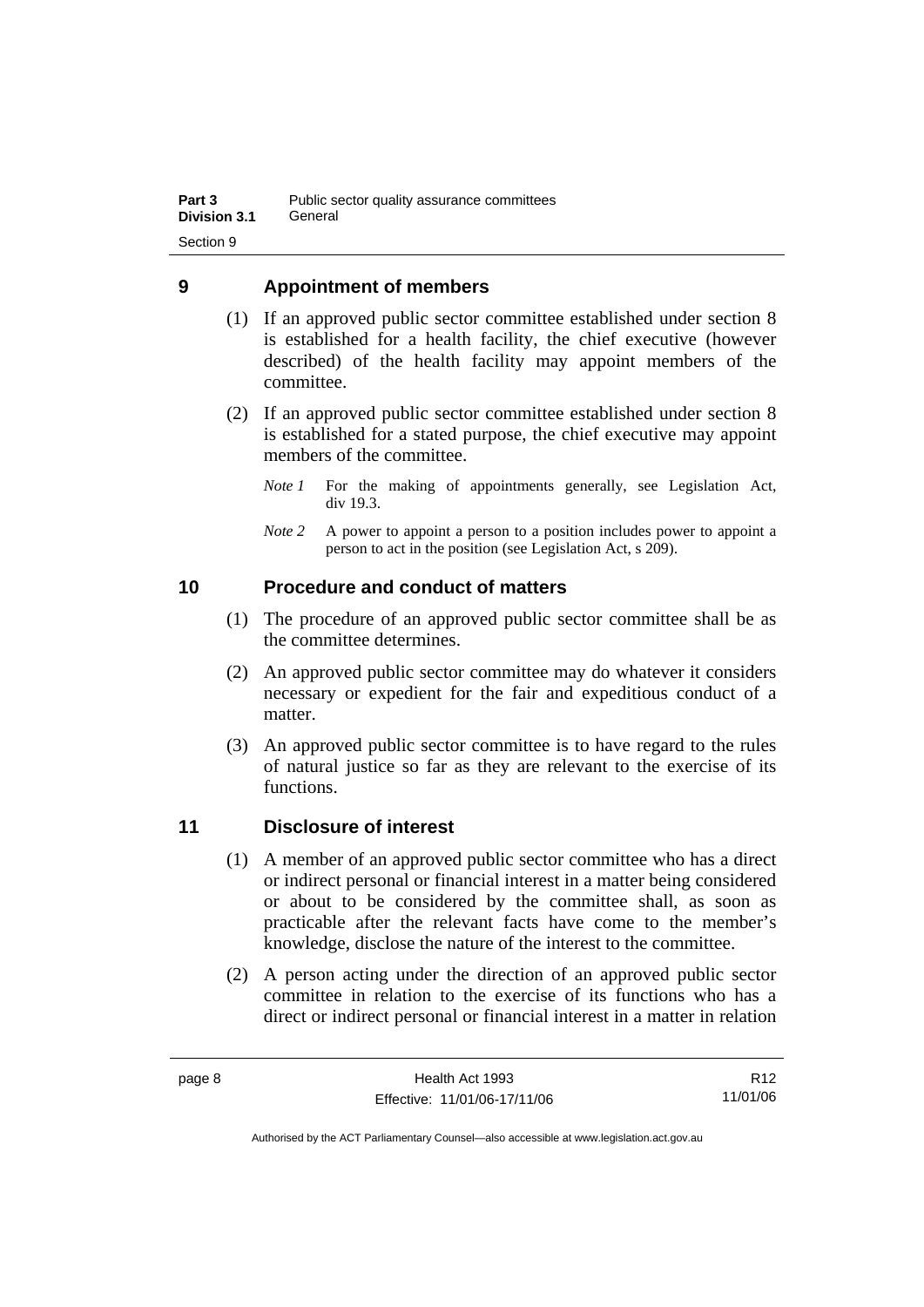to which he or she has been so directed to act shall, as soon as practicable after the relevant facts have come to the person's knowledge, disclose the nature of the interest to the committee.

## **12 Approval of Calvary Health Care ACT committees**

- (1) The Minister may, in writing, declare a committee appointed by the peak management body (however described) of Calvary Health Care ACT that corresponds to a committee of a kind mentioned in section  $8(2)$  (a), (b) or (c) to be an approved public sector quality assurance committee.
- (2) A declaration is a notifiable instrument.

*Note* A notifiable instrument must be notified under the Legislation Act.

## **Division 3.2 Confidentiality and evidentiary matters**

## **13 Nondisclosure of identity—approved public sector committee member**

- (1) A member or former member of an approved public sector committee commits an offence if the person—
	- (a) does something that divulges the identity of a person to whom a health service was provided on behalf of the Territory (a *health service receiver*); and
	- (b) is reckless about whether doing the thing would result in the identity of the health service receiver being divulged.

Maximum penalty: 50 penalty units, imprisonment for 6 months or both.

- (2) This section does not apply if the health service receiver's identity is divulged—
	- (a) with the health service receiver's written consent; or

page 9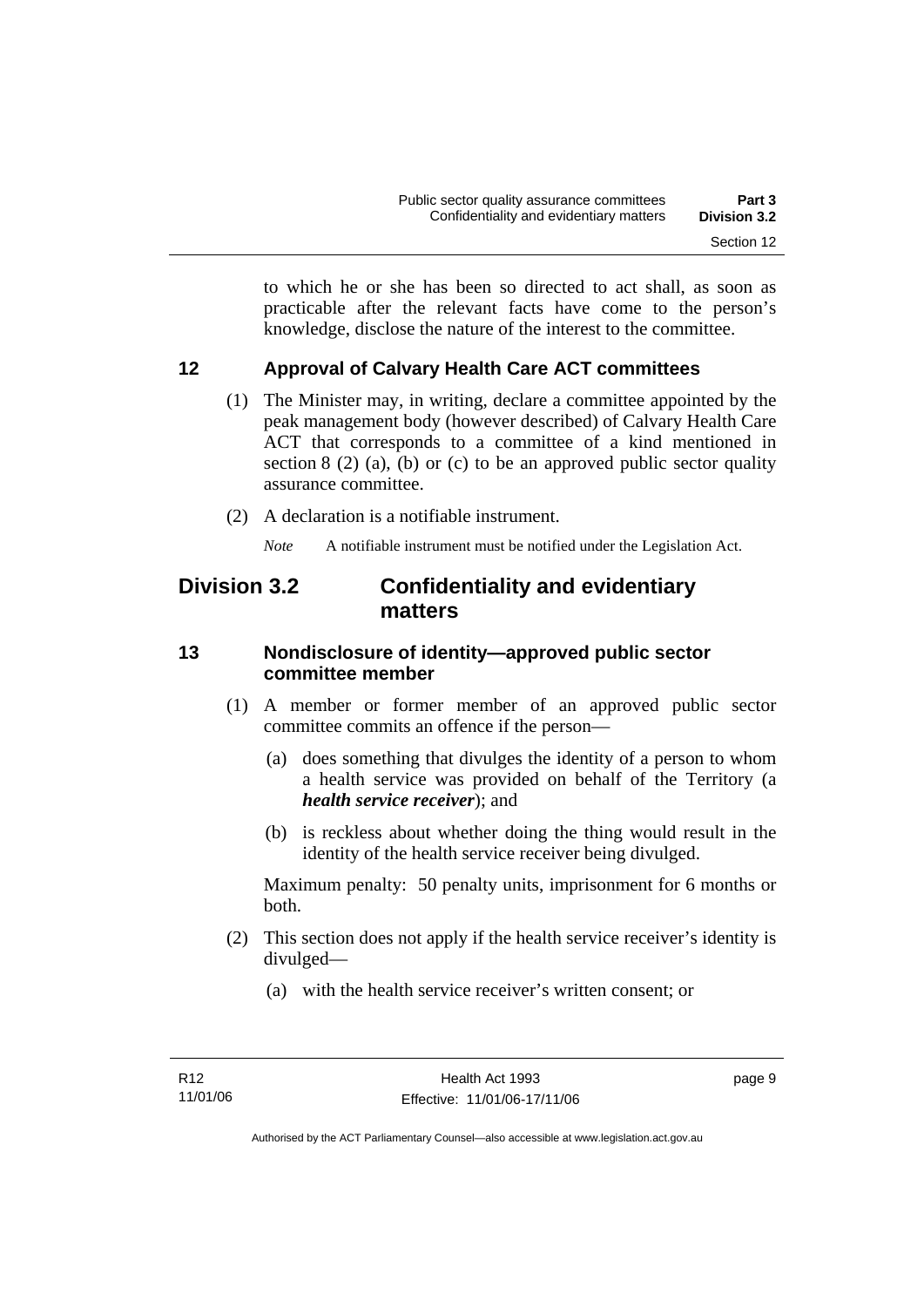- (b) to a member of the committee or another approved public sector committee.
- (3) In this section:

*divulge* includes communicate.

## **14 Admissibility of evidence**

- (1) The following are not admissible as evidence in proceedings before a court, tribunal, board or person:
	- (a) an oral statement made in proceedings before an approved public sector committee;
	- (b) a document produced to an approved public sector committee, to the extent that it was prepared solely for the purposes of the committee;
	- (c) a document prepared by an approved public sector committee.
- (2) In this section:

*document* includes—

- (a) any part of a document; and
- (b) any copy, reproduction or duplicate of a document or of any part of a document; and
- (c) any part of such a copy, reproduction or duplicate.

## **15 Members not compellable**

A person who is or has been a member of an approved public sector committee is not compellable—

 (a) to produce before a court, tribunal, board or person any document in his or her possession or under his or her control that was created by, at the request of or solely for the purposes of such a committee; or

R12 11/01/06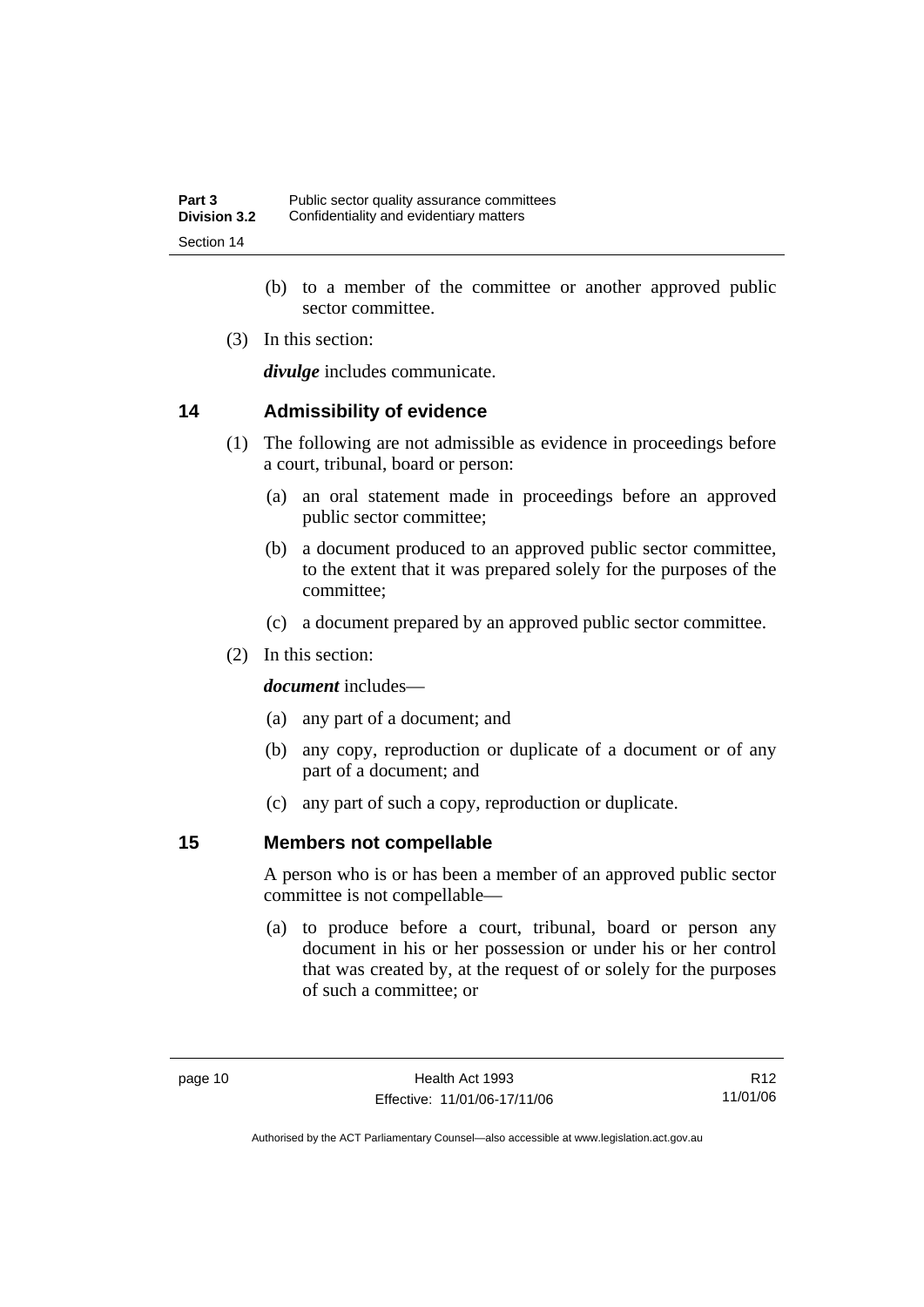(b) to divulge or communicate to a court, tribunal, board or person any matter or thing that came to the person's notice in his or her capacity as such a member.

## **16 Protection of members**

- (1) A person who is or has been a member of an approved public sector committee is not liable to an action or other proceeding for or in relation to an act done or omitted to be done in good faith in the exercise or purported exercise of any function given to the person in his or her capacity as such a member.
- (2) Without limiting subsection (1), a person who is or has been a member of an approved public sector committee has qualified privilege in proceedings for defamation in relation to—
	- (a) any oral or written statement made by that person in the exercise of a function; or
	- (b) the contents of a report or other information published by the committee.
- (3) A person who is or has been a member of an approved public sector committee is entitled to be indemnified by the Territory against any costs incurred by the person in contesting any action, claim or demand brought or made against the person in relation to any act done or omitted to be done in good faith by the person in the exercise or purported exercise of any function given to the person in his or her capacity as such a member.
- (4) Nothing in subsection (1) shall be taken to affect any liability that the Territory would, apart from that subsection, have in relation to an act or omission referred to in that subsection.

## **17 Protection of people assisting committee**

(1) A person—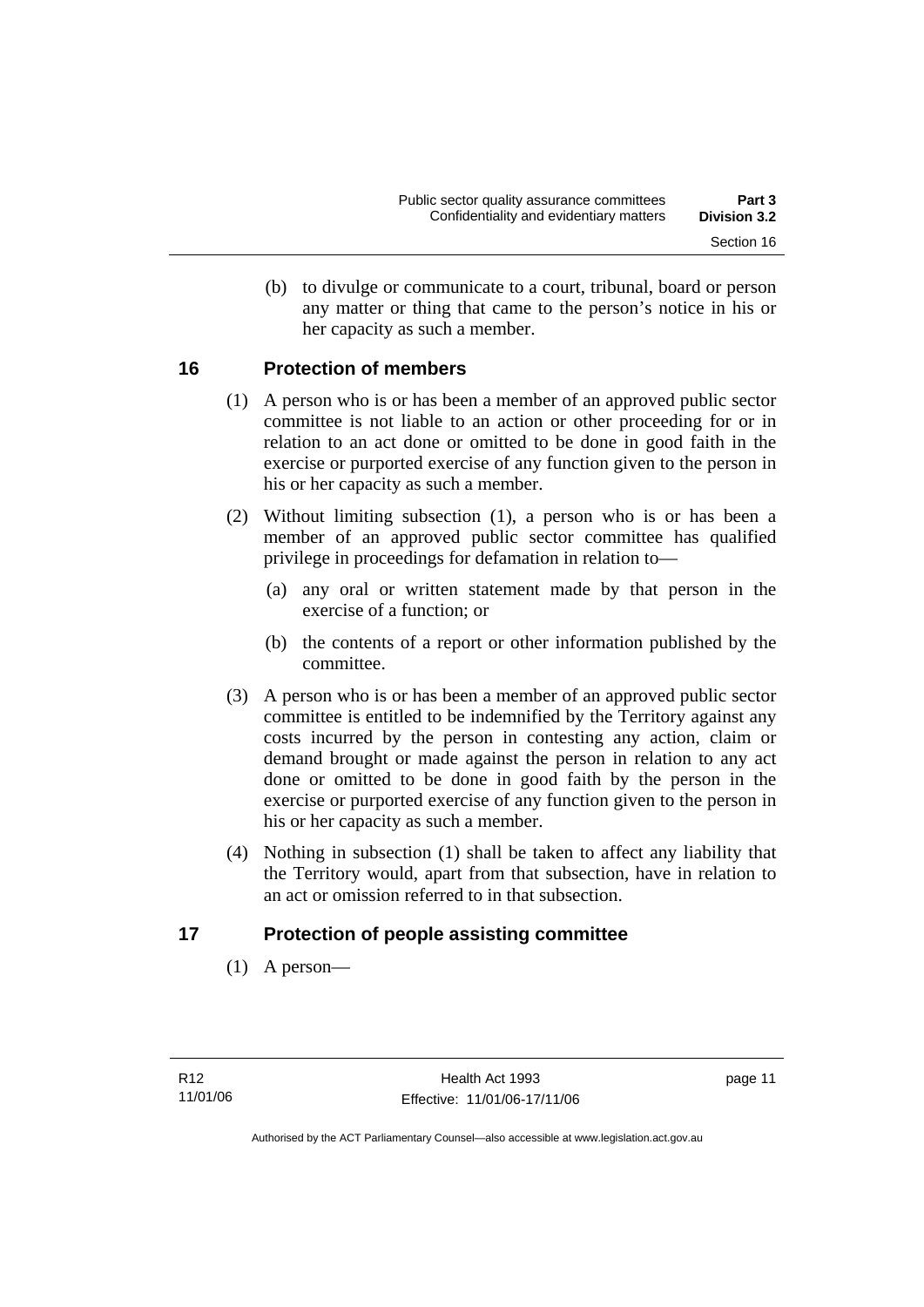- (a) who is acting or has acted under the direction of an approved public sector committee in relation to the exercise of its functions; and
- (b) to whom no fee or reward has been paid or is payable for so acting;

is not liable to an action or other proceedings for or in relation to an act done or omitted to be done in good faith when acting, or purporting to act, under the direction of the committee.

- (2) Without limiting subsection (1), a person referred to in that subsection has qualified privilege in proceedings for defamation in relation to—
	- (a) any oral or written statement made by the person when acting, or purporting to act, under the direction of the committee; or
	- (b) the contents of a report or other information provided by the person to the committee.
- (3) A person referred to in subsection (1) is entitled to be indemnified by the Territory against any costs incurred by the person in contesting any action, claim or demand brought or made against the person in relation to any act done or omitted to be done in good faith by the person when acting, or purporting to act, under the direction of the committee.
- (4) Nothing in subsection (1) shall be taken to affect any liability that the Territory would, apart from that subsection, have in relation to an act or omission referred to in that subsection.

page 12 Health Act 1993 Effective: 11/01/06-17/11/06

R12 11/01/06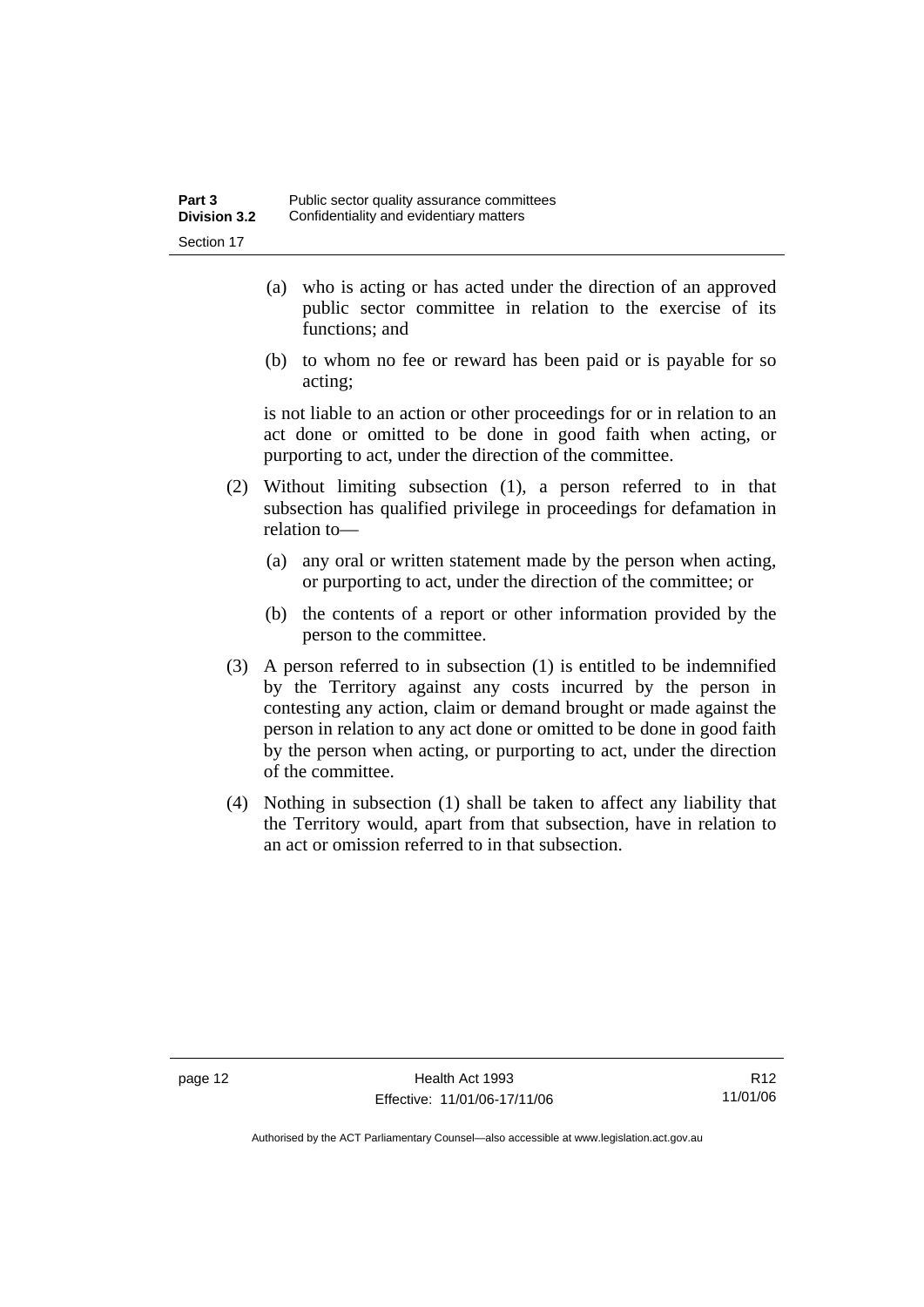# **Part 4 Private sector quality assurance committees**

## **Division 4.1 General**

## **18 Definitions for pt 4**

In this part:

*prescribed body* means—

- (a) a private hospital; or
- (b) a private day hospital facility.

*private day hospital facility* means premises where a person is admitted, for surgical or medical treatment, and discharged on the same day, but does not include a public or private hospital.

## **19 Committee to be approved**

- (1) The Minister may, on the written application of a prescribed body, declare in writing that a stated committee established by a prescribed body is an approved private sector quality assurance committee for this part.
- (2) The Minister shall not make a declaration under subsection (1) unless satisfied that—
	- (a) the committee is established by the relevant prescribed body in accordance with the rules or official procedures of the body; and
	- (b) the committee's functions are—
		- (i) to assess and evaluate the health services provided by the relevant prescribed body, to report and make recommendations to the body about those services and to monitor the implementation of its recommendations; or

page 13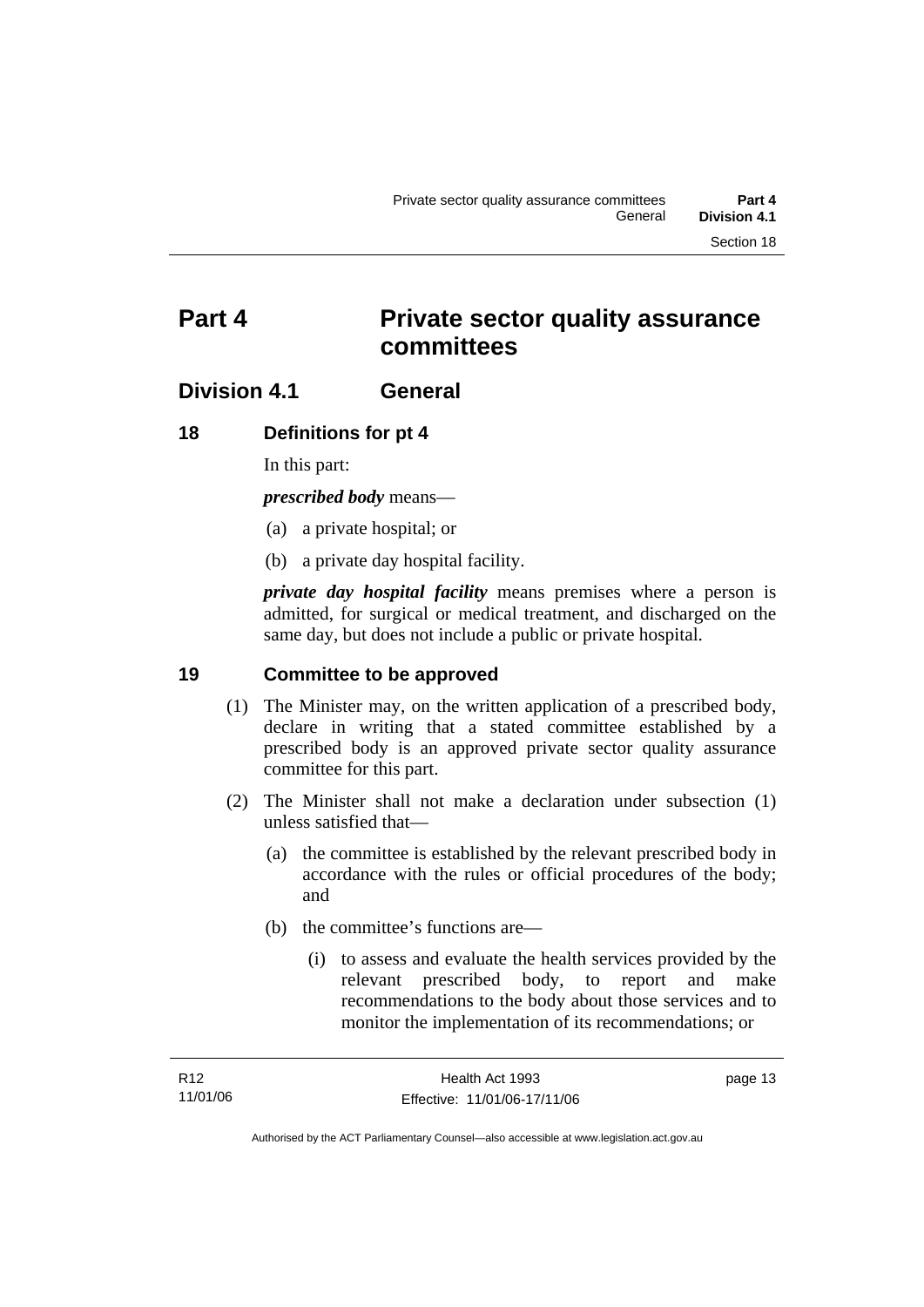- (ii) to conduct research or investigations into morbidity and mortality in the relevant prescribed body and to report and make recommendations to the body in relation to that research or those investigations; and
- (c) members of the committee will be appointed from time to time by the relevant prescribed body; and
- (d) the exercise of the committee's functions would be facilitated by the provision of immunities and protections afforded by this part; and
- (e) it is in the public interest to restrict the disclosure of information compiled by the committee in the exercise of its functions.
- (3) A declaration under subsection (1) is a notifiable instrument.

*Note* A notifiable instrument must be notified under the Legislation Act.

## **20 Procedure and conduct of matters**

- (1) The procedure of an approved private sector committee shall be as the committee determines.
- (2) An approved private sector committee may do whatever it considers necessary or expedient for the fair and expeditious conduct of a matter.
- (3) An approved private sector committee is to have regard to the rules of natural justice so far as they are relevant to the exercise of its functions.

## **21 Disclosure of interest**

 (1) A member of an approved private sector committee who has a direct or indirect personal or financial interest in a matter being considered or about to be considered by the committee shall, as soon as practicable after the relevant facts have come to the member's knowledge, disclose the nature of the interest to the committee.

R12 11/01/06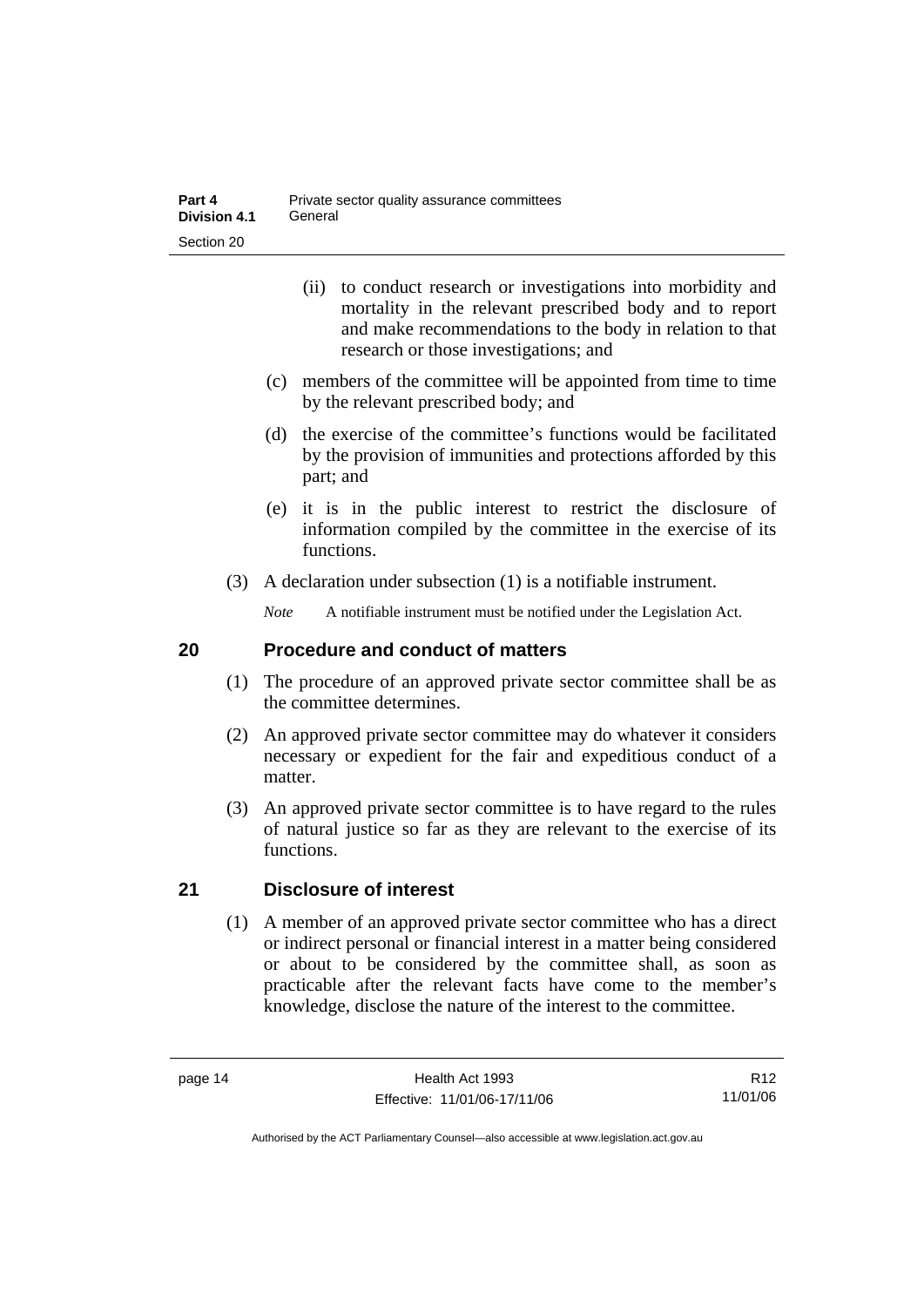(2) A person acting under the direction of an approved private sector committee in relation to the exercise of its functions who has a direct or indirect personal or financial interest in a matter in relation to which he or she has been so directed to act shall, as soon as practicable after the relevant facts have come to the person's knowledge, disclose the nature of the interest to the committee.

## **Division 4.2 Confidentiality and evidentiary matters**

## **22 Nondisclosure of identity—approved private sector committee member**

- (1) A member or former member of an approved private sector committee commits an offence if the person—
	- (a) does something that divulges the identity of a person to whom a health service was provided by the prescribed body that established the committee (a *health service receiver*); and
	- (b) is reckless about whether doing the thing would result in the identity of the health service receiver being divulged.

Maximum penalty: 50 penalty units, imprisonment for 6 months or both.

- (2) This section does not apply if the health service receiver's identity is divulged—
	- (a) with the health service receiver's written consent; or
	- (b) to a member of the committee or another approved private sector committee established by the prescribed body that established the committee.
- (3) In this section:

*divulge* includes communicate.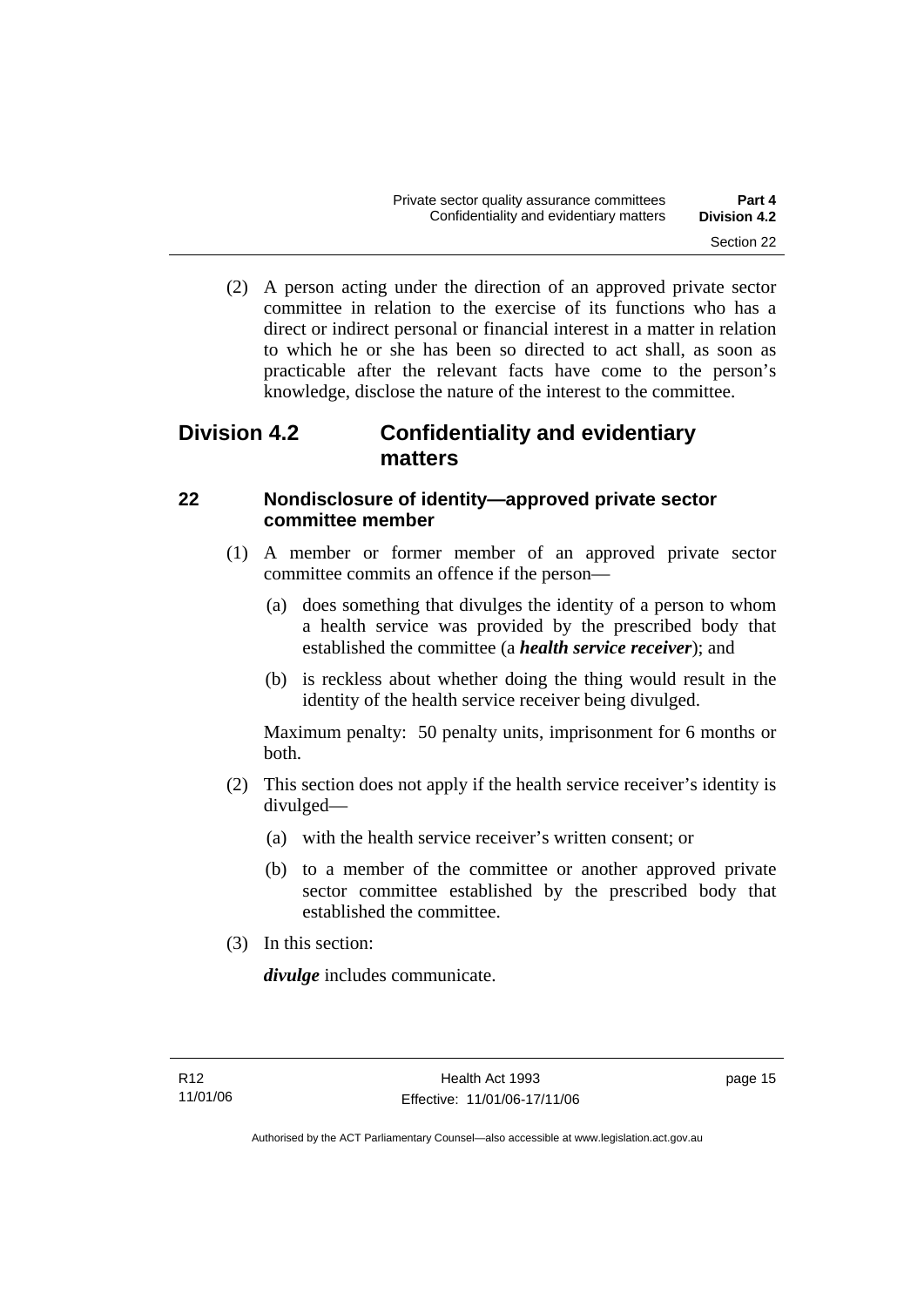## **23 Admissibility of evidence**

- (1) The following are not admissible as evidence in proceedings before a court, tribunal, board or person:
	- (a) an oral statement made in proceedings before an approved private sector committee;
	- (b) a document produced to an approved private sector committee, to the extent that it was prepared solely for the purposes of the committee;
	- (c) a document prepared by an approved private sector committee.
- (2) In this section:

*document* includes—

- (a) any part of a document; and
- (b) any copy, reproduction or duplicate of a document or of any part of a document; and
- (c) any part of such a copy, reproduction or duplicate.

## **24 Members not compellable**

A person who is or has been a member of an approved private sector committee is not compellable—

- (a) to produce before a court, tribunal, board or person any document in his or her possession or under his or her control that was created by, or at the request of or solely for the purposes of, such a committee; or
- (b) to divulge or communicate to a court, tribunal, board or person any matter or thing that came to the person's notice in his or her capacity as such a member.

## **25 Protection of members**

 (1) A person who is or has been a member of an approved private sector committee is not liable to an action or other proceedings for or in

| page 16 | Health Act 1993              | R <sub>12</sub> |
|---------|------------------------------|-----------------|
|         | Effective: 11/01/06-17/11/06 | 11/01/06        |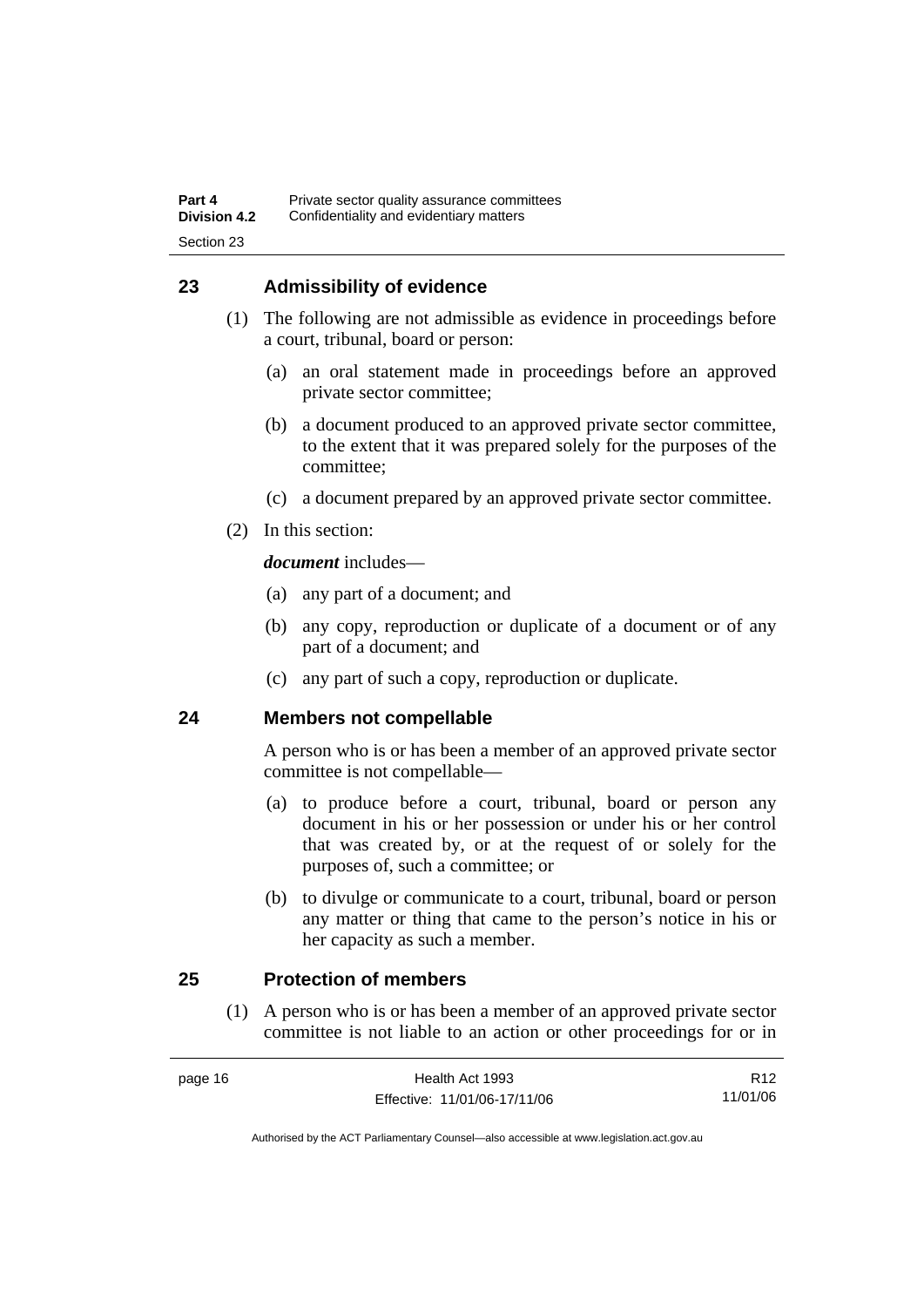relation to an act done or omitted to be done in good faith in the exercise or purported exercise of any function given to the person in his or her capacity as such a member.

- (2) Without limiting subsection (1), a person referred to in that subsection has qualified privilege in proceedings for defamation in relation to—
	- (a) any oral or written statement made by that person in the exercise of a function; or
	- (b) the contents of a report or other information published by the committee.
- (3) A person referred to in subsection (1) is entitled to be indemnified by the prescribed body that established the committee against any costs incurred by the person in contesting any action, claim or demand brought or made against the person in relation to any act done or omitted to be done in good faith by the person in the exercise or purported exercise of any function given to the person in his or her capacity as such a member.
- (4) Nothing in subsection (1) shall be taken to affect any liability that the relevant prescribed body would, apart from that subsection, have in relation to an act or omission referred to in that subsection.

## **26 Protection of people assisting committee**

- (1) A person—
	- (a) who is acting or has acted under the direction of an approved private sector committee in relation to the exercise of its functions; and
	- (b) to whom no fee or reward has been paid or is payable for so acting;

is not liable to an action or other proceedings for or in relation to an act done or omitted to be done in good faith when acting, or purporting to act, under the direction of the committee.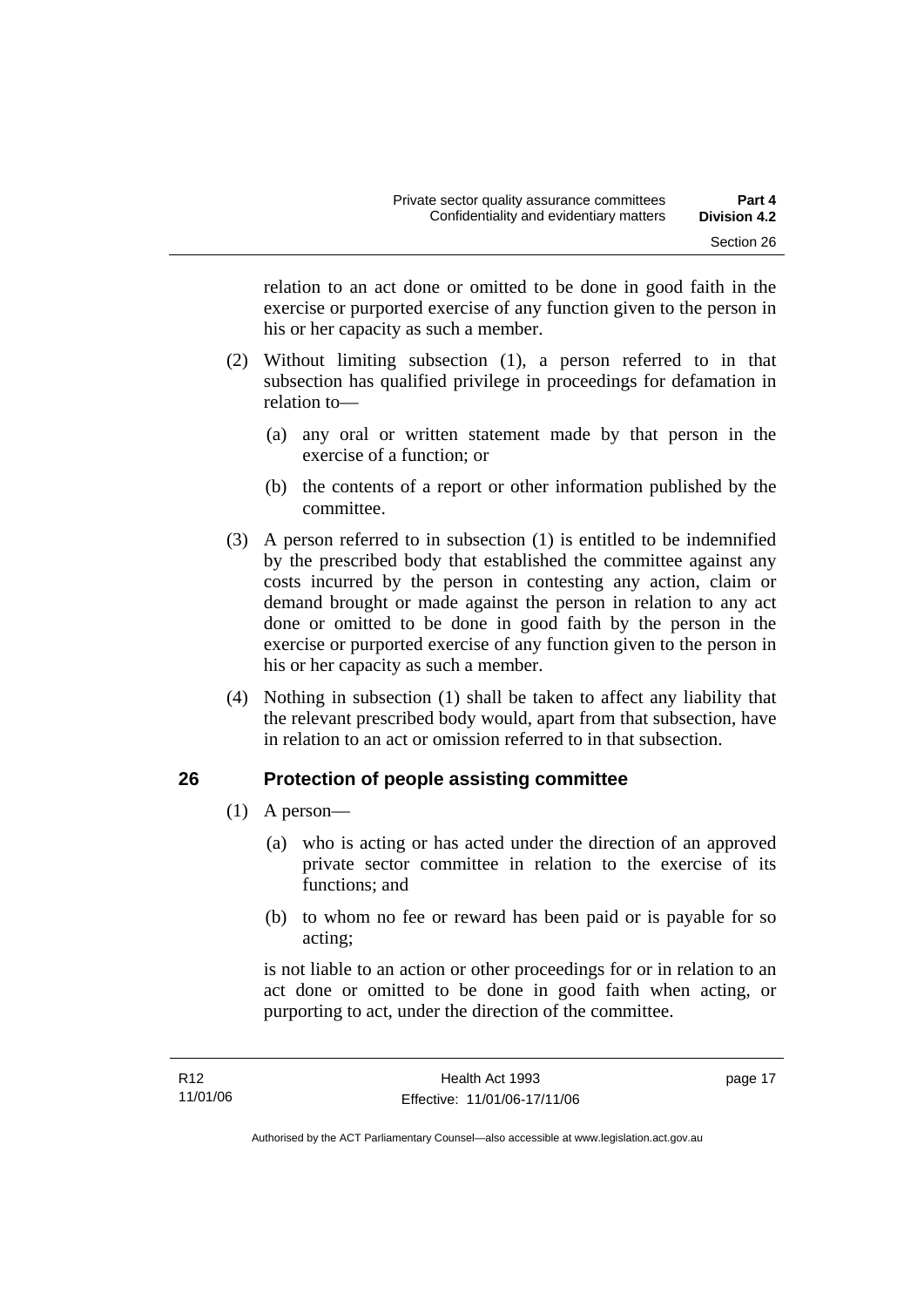| Part 4              | Private sector quality assurance committees |
|---------------------|---------------------------------------------|
| <b>Division 4.2</b> | Confidentiality and evidentiary matters     |
| Section 26          |                                             |

- (2) Without limiting subsection (1), a person referred to in that subsection has qualified privilege in proceedings for defamation in relation to—
	- (a) any oral or written statement made by the person when acting, or purporting to act, under the direction of the committee; or
	- (b) the contents of a report or other information provided by the person to the committee.
- (3) A person referred to in subsection (1) is entitled to be indemnified by the prescribed body that established the committee against any costs incurred by the person in contesting any action, claim or demand brought or made against the person in relation to any act done or omitted to be done in good faith by the person when acting, or purporting to act, under the direction of the committee.
- (4) Nothing in subsection (1) shall be taken to affect any liability that the relevant prescribed body would, apart from that subsection, have in relation to an act or omission referred to in that subsection.

page 18 Health Act 1993 Effective: 11/01/06-17/11/06

R12 11/01/06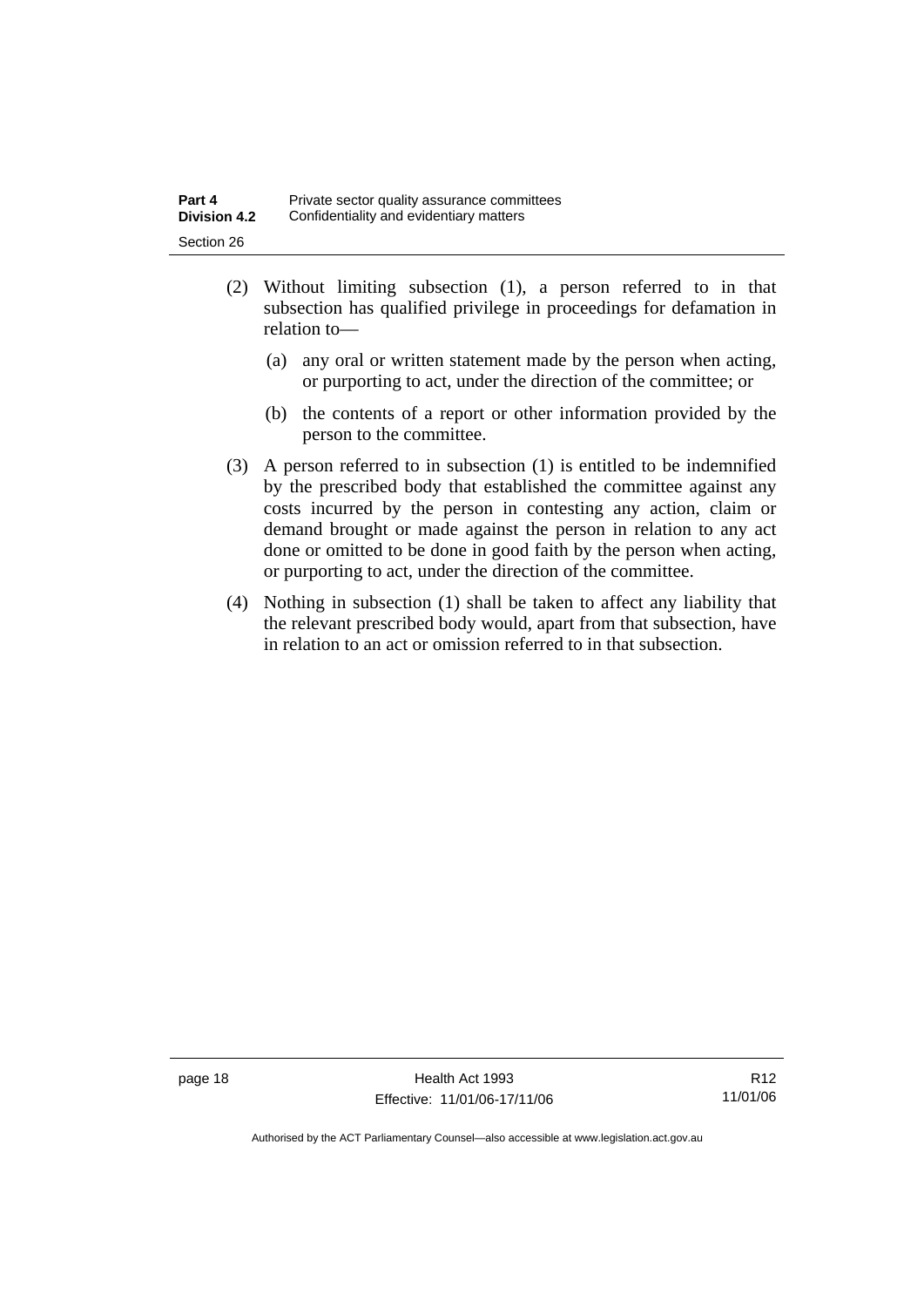# **Part 5 Clinical privileges**

## **27 Interpretation for pt 5**

A reference in sections 28 (1) and (2) to the *chief executive* includes, if clinical privileges are provided, or a health service provider is engaged, by a Territory authority, a reference to the person having overall responsibility for the control of the facility in which the clinical privileges were provided or the health service provider was engaged.

## **28 Clinical privileges and engagements**

- (1) If an approved public sector committee makes a recommendation to the chief executive that the clinical privileges of a health service provider should be preserved, varied or withdrawn, the chief executive shall consider the committee's recommendation and may make a decision (whether or not in accordance with that recommendation)—
	- (a) preserving; or
	- (b) varying; or
	- (c) withdrawing;

those privileges.

- (2) If an approved public sector committee makes a recommendation to the chief executive that the engagement of a health service provider should be varied, suspended or terminated, the chief executive shall consider the committee's recommendation and may make a decision (whether or not in accordance with that recommendation)—
	- (a) varying the terms and conditions of the engagement; or
	- (b) suspending the engagement for the period the chief executive considers appropriate; or

page 19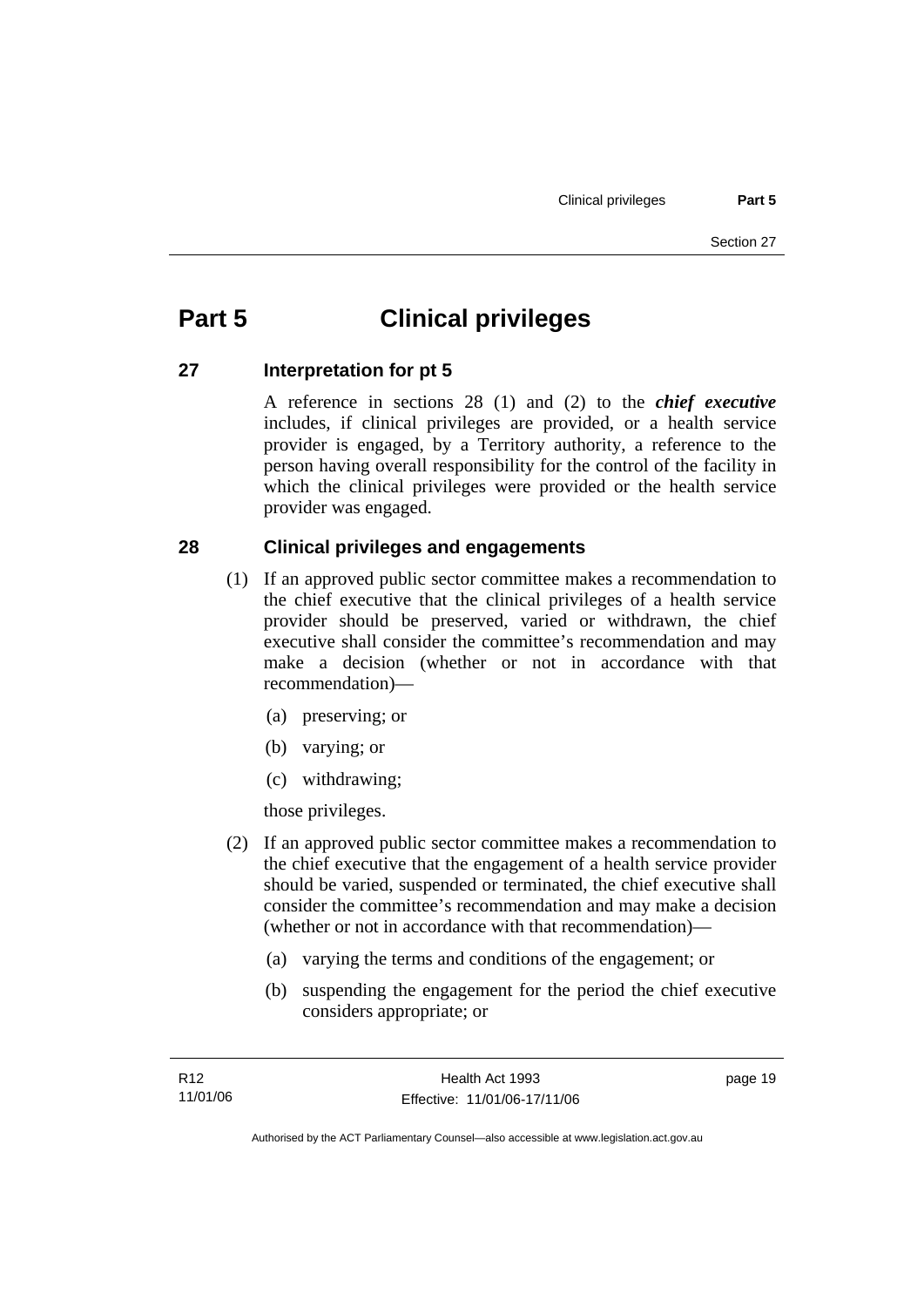#### **Part 5 Clinical privileges**

Section 29

(c) terminating the engagement.

#### **29 Effect of variation etc**

- (1) A decision under section 28 takes effect—
	- (a) on the date specified in the notice under section 33 (1); or
	- (b) if a date is not so specified—on the day after the health service provider is given the notice.
- (2) An engagement—
	- (a) is suspended for the period specified in the notice under section 33 (1); and
	- (b) shall not be in force during the period for which it is suspended.

#### **30 Application of pt 5 and 6**

This part and part 6 apply in relation to a health service provider notwithstanding any term or condition of the provider's engagement to the contrary.

page 20 **Health Act 1993** Effective: 11/01/06-17/11/06

R12 11/01/06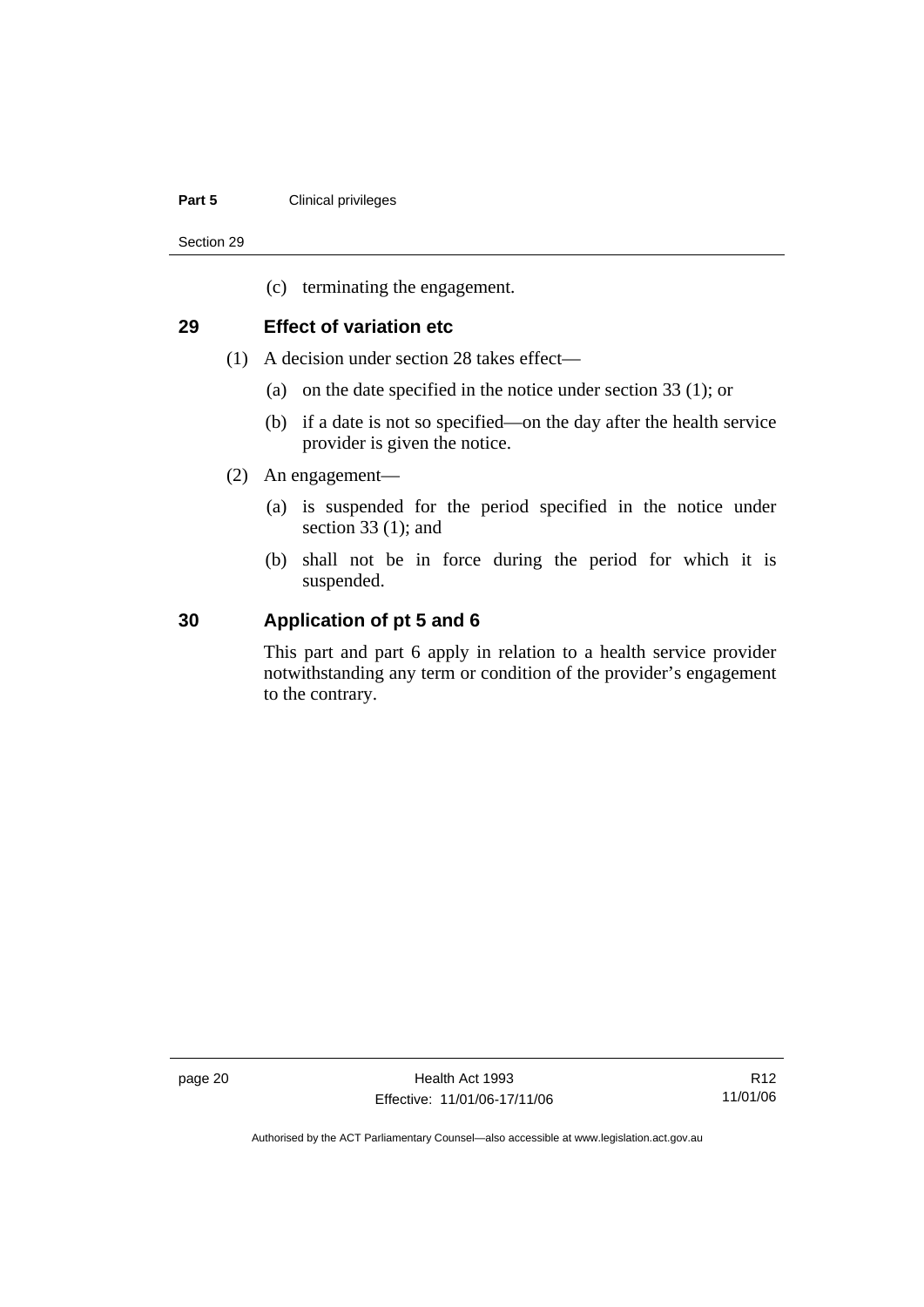# **Part 5A Abortions**

## **30A Meaning of** *abortion* **for pt 5A**

In this part:

*abortion* means causing a woman's miscarriage by:

- (a) administering a drug; or
- (b) using an instrument; or
- (c) any other means.

## **30B Only doctor may carry out abortion**

A person who is not a doctor must not carry out an abortion.

Maximum penalty: imprisonment for 5 years.

## **30C Abortion to be carried out in approved medical facility**

A person must not carry out an abortion except in a medical facility, or part of a medical facility, approved under section 30D (1).

Maximum penalty: 50 penalty units, imprisonment for 6 months or both.

## **30D Approval of facilities**

- (1) If a medical facility is suitable on medical grounds for carrying out abortions, the Minister may, in writing, approve the medical facility or an appropriate part of the medical facility.
- (2) An approval is a notifiable instrument.
	- *Note* A notifiable instrument must be notified under the *Legislation Act 2001*.
- (3) The Minister must not unreasonably refuse or delay a request for approval of a medical facility under subsection (1).

page 21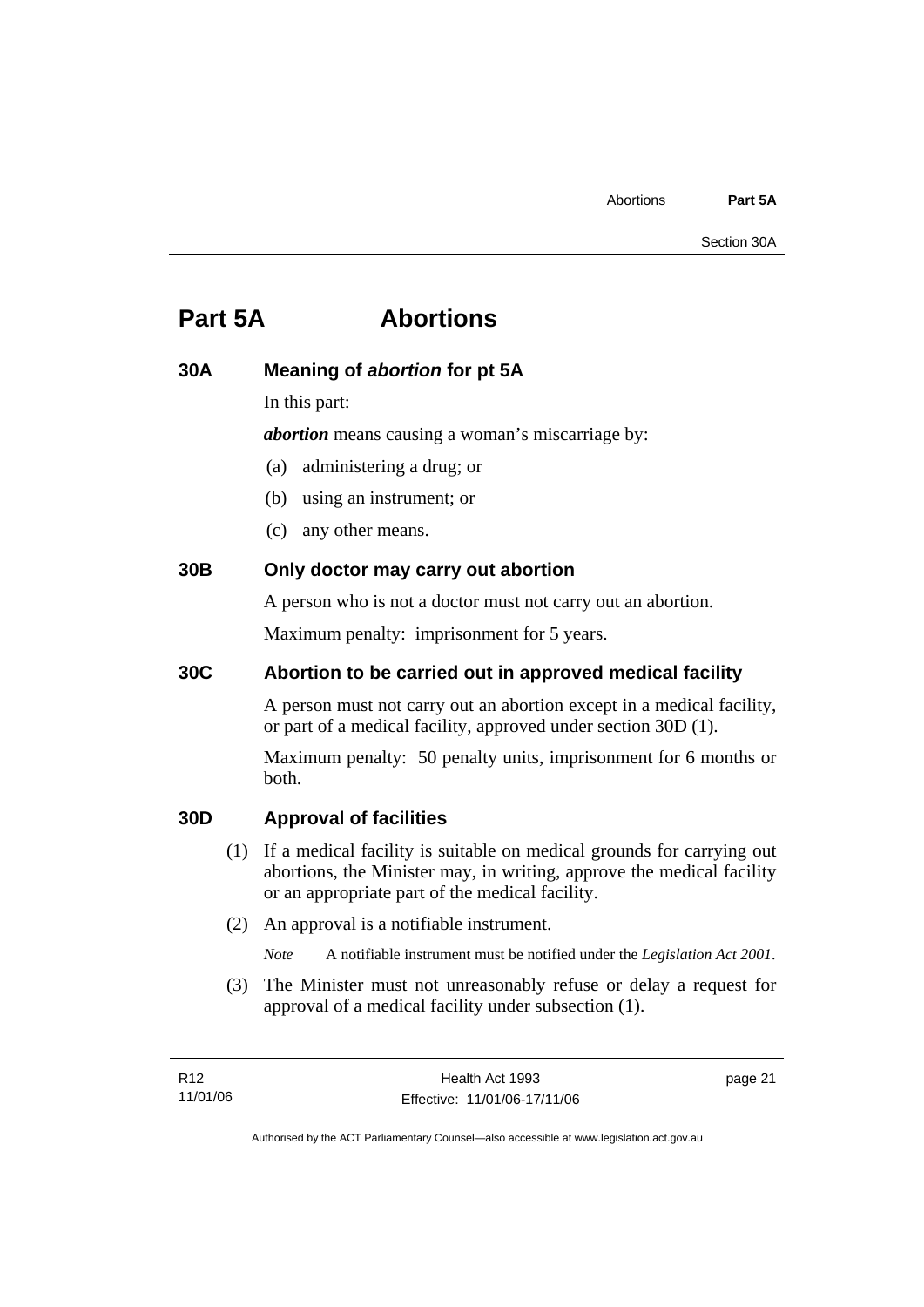#### **Part 5A Abortions**

Section 30E

## **30E No obligation to carry out abortion**

- (1) No-one is under a duty (by contract or by statutory or other legal requirement) to carry out or assist in carrying out an abortion.
- (2) A person is entitled to refuse to assist in carrying out an abortion.

page 22 Health Act 1993 Effective: 11/01/06-17/11/06

R12 11/01/06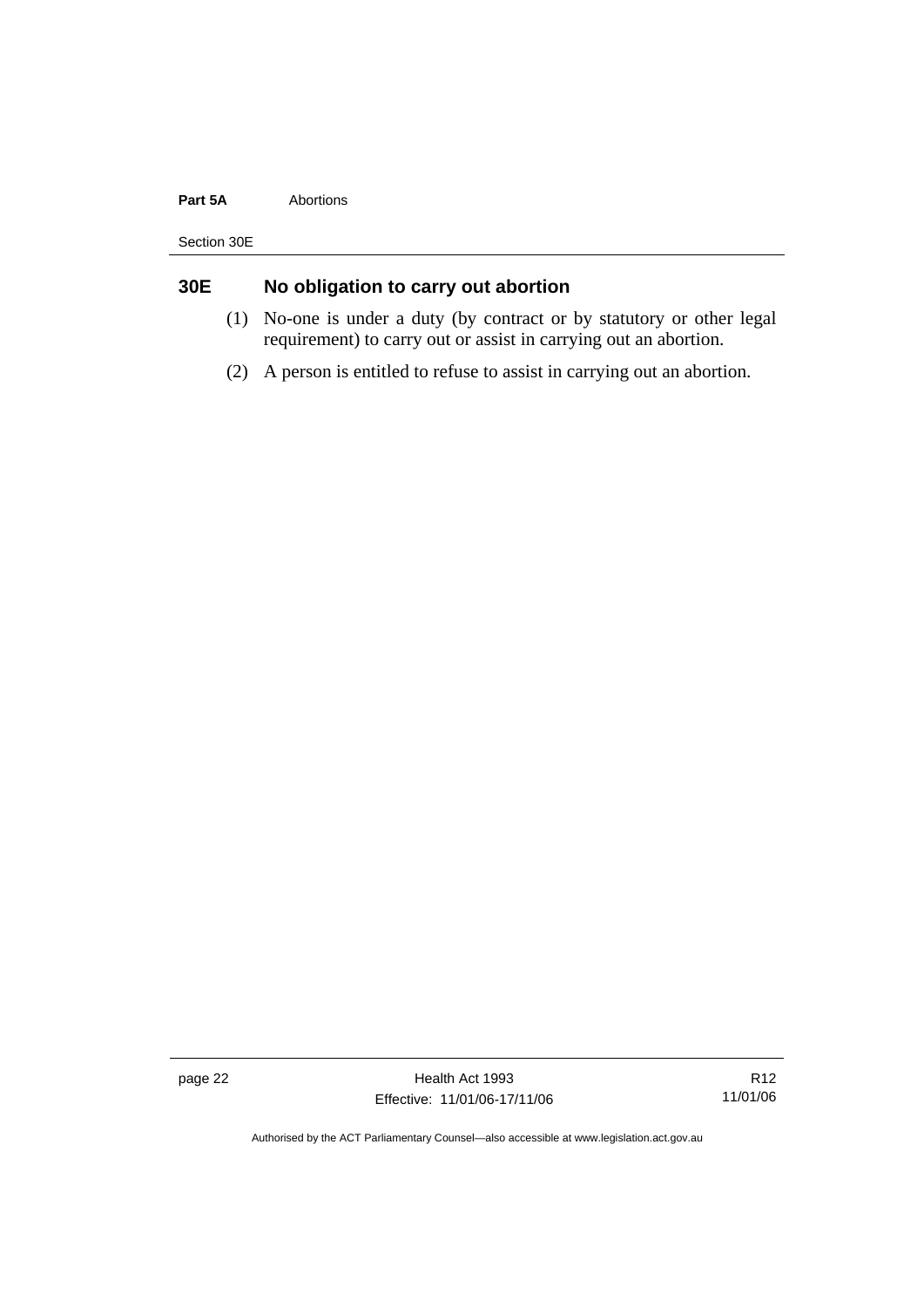# **Part 6 Administrative review**

## **31 Interpretation for pt 6**

A reference in this part to the *chief executive* includes, if clinical privileges are provided, or a health service provider is engaged, by a Territory authority, a reference to the person having overall responsibility for the control of the facility in which the clinical privileges were provided or the health service provider was engaged.

#### **32 Review**

Application may be made to the administrative appeals tribunal for a review of the following decisions:

- (a) a decision of the Minister—
	- (i) refusing to make a declaration under section 19 (1); or
	- (ii) revoking a declaration made under section 19 (1);
- (b) a decision of the chief executive—
	- (i) varying or withdrawing the clinical privileges of a health service provider under section 28 (1); or
	- (ii) varying, suspending or terminating the engagement of a health service provider under section 28 (2).

#### **33 Notification**

- (1) If the Minister makes a decision of a kind referred to in section 32 (a), the Minister shall give written notice of the decision to the prescribed body concerned.
- (2) If the chief executive makes a decision of a kind referred to in section 32 (b), the chief executive shall give written notice of the decision to the health service provider concerned.

| R12      | Health Act 1993              | page 23 |
|----------|------------------------------|---------|
| 11/01/06 | Effective: 11/01/06-17/11/06 |         |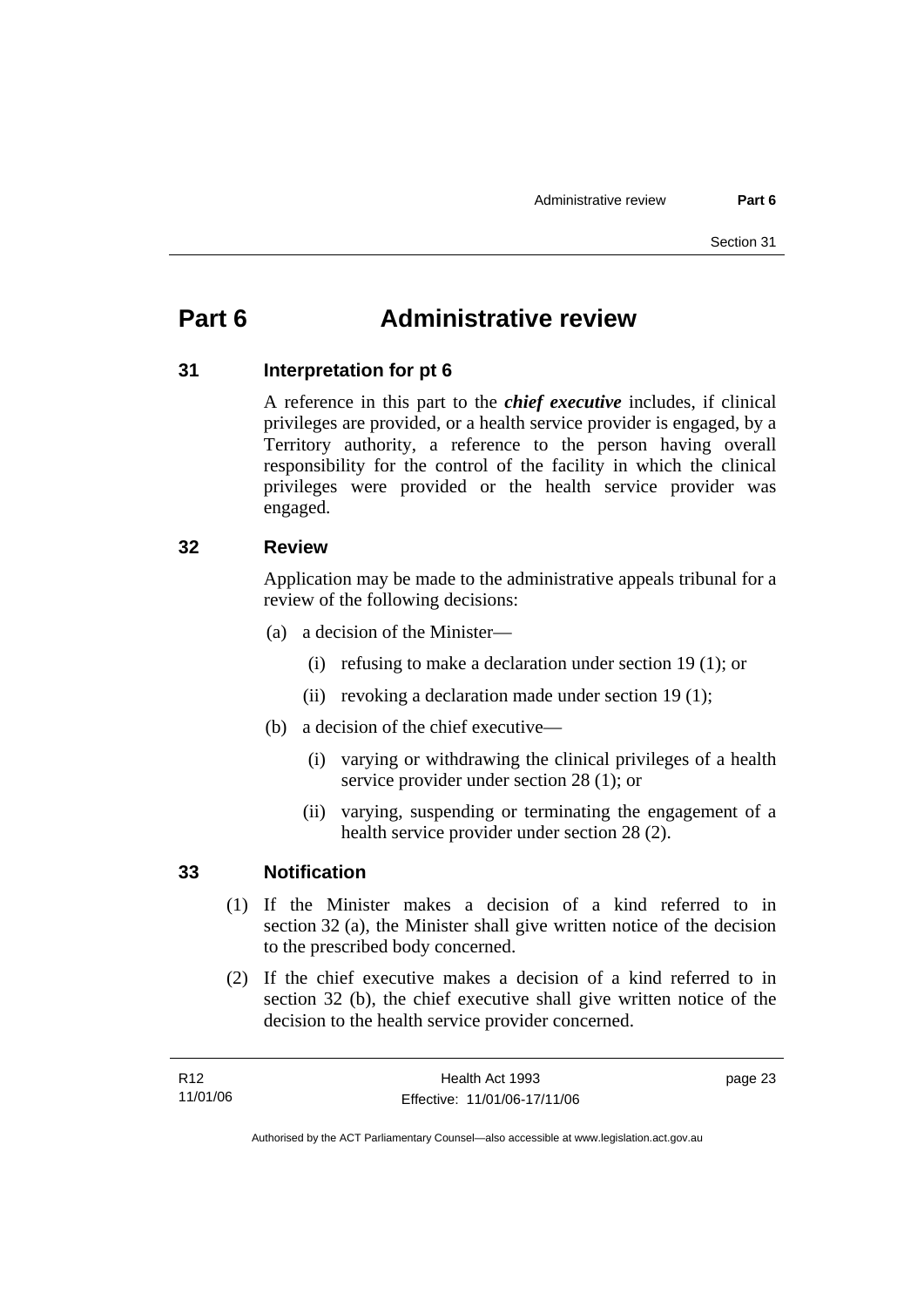#### **Part 6 Administrative review**

Section 33

 (3) The notice shall be in accordance with the requirements of the code of practice in force under the *Administrative Appeals Tribunal Act 1989*, section 25B (1).

page 24 Health Act 1993 Effective: 11/01/06-17/11/06

R12 11/01/06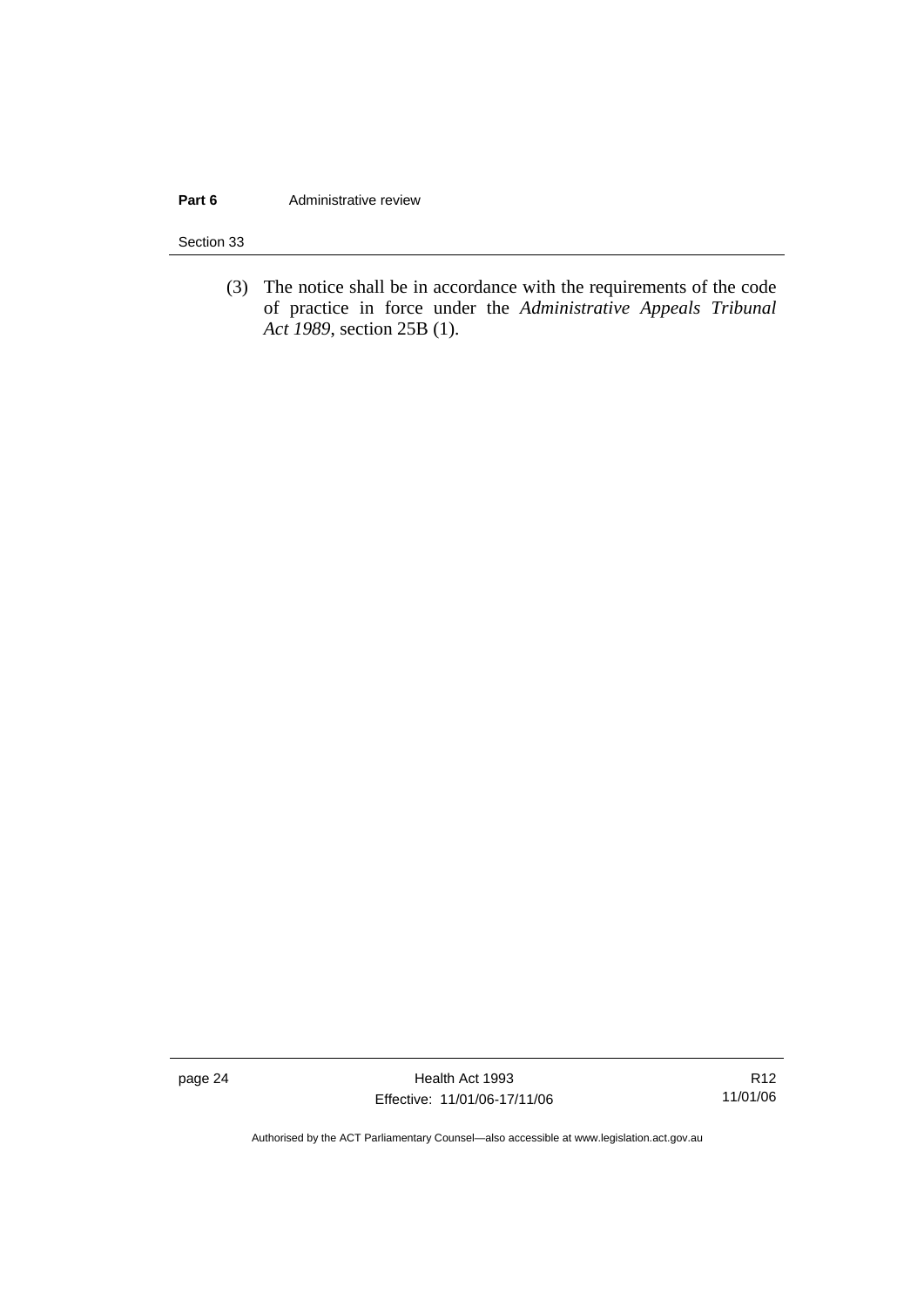## **Part 6A VMO service contracts**

## **33A Definitions for pt 6A**

In this part:

*authorised representative* means an entity authorised as a representative under section 33F.

*core conditions* means conditions determined under section 33C.

*entity* means a corporation or an unincorporated association.

*negotiating agent* means an entity approved as a negotiating agent under section 33E.

*negotiating period*—see section 33D (2).

*practice corporation*, of a VMO, means a corporation that is controlled or conducted by the VMO and by which the VMO conducts his or her practice as a doctor or dentist.

*service contract* means a contract for services, between the Territory and a VMO (or the VMO's practice corporation), under which the VMO is to provide health services to or for the Territory.

*VMO* (visiting medical officer) means a doctor or dentist who is engaged, or who the Territory proposes to engage, under a service contract.

#### **33B Service contracts**

- (1) The Territory must not enter into a service contract unless it includes the core conditions that apply to the contract.
- (2) A service contract entered into in contravention of subsection (1) is void.

page 25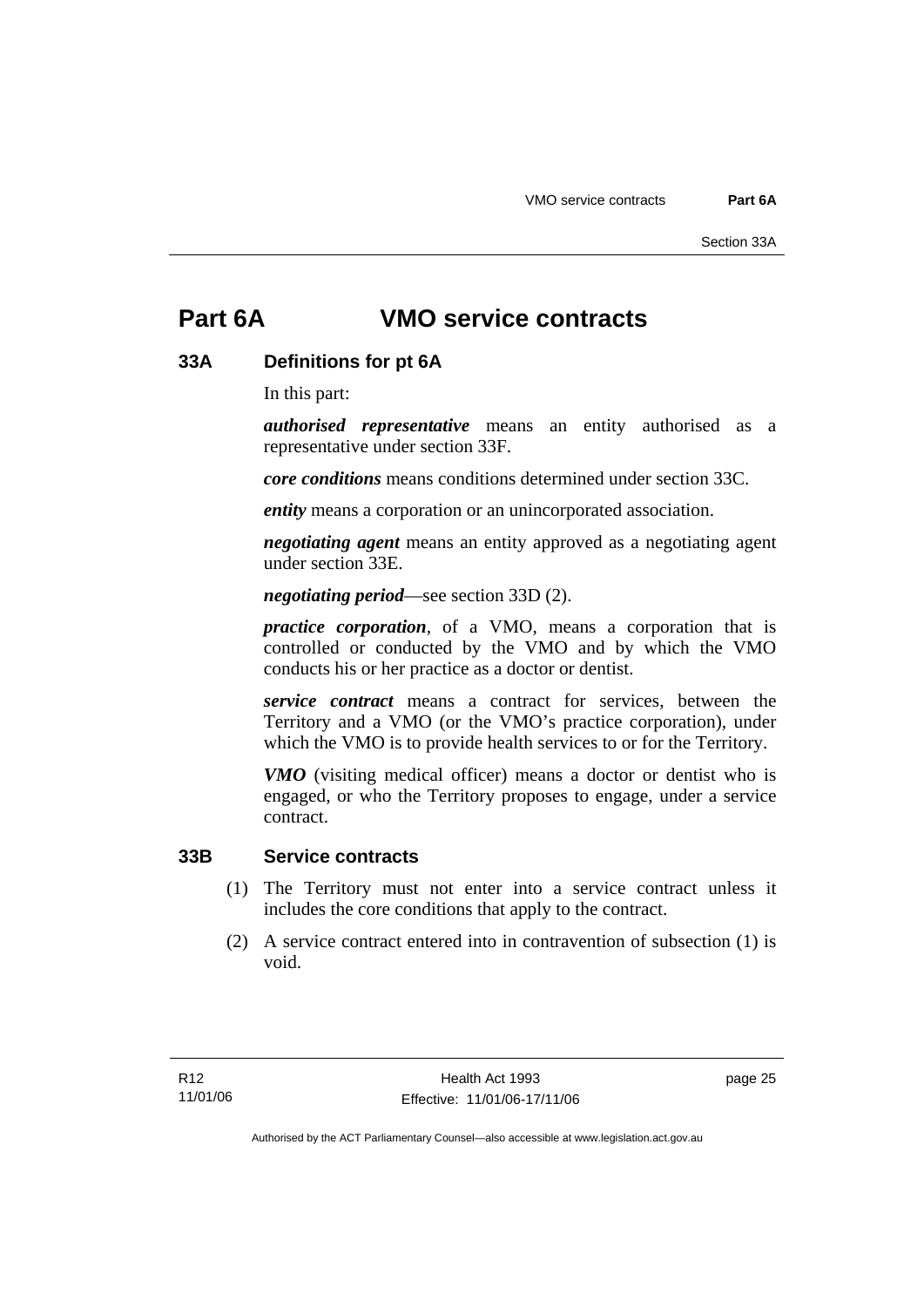#### **Part 6A** VMO service contracts

Section 33C

 (3) A condition of a service contract that is inconsistent with a core condition that applies to the contract is void to the extent of the inconsistency.

#### **33C Core conditions**

- (1) The Minister may, in writing, determine core conditions for service contracts.
- (2) The Minister must not determine a condition as a core condition unless the condition has been—
	- (a) agreed in collective negotiations under section 33D; or
	- (b) decided by arbitration under section 33G.
- (3) A determination of core conditions is a notifiable instrument.

*Note* A notifiable instrument must be notified under the Legislation Act.

## **33D Collective negotiations**

- (1) The Territory may negotiate with a negotiating agent, or negotiating agents, to establish proposed core conditions for service contracts.
- (2) Before beginning collective negotiations, the Minister must determine a period (the *negotiating period*) for the negotiations.
- (3) A negotiating period determined after 31 December 2003 must not be shorter than 3 months unless the parties to the negotiations agree to a shorter negotiating period.
- (4) A determination of a negotiating period is a notifiable instrument.

*Note* A notifiable instrument must be notified under the Legislation Act.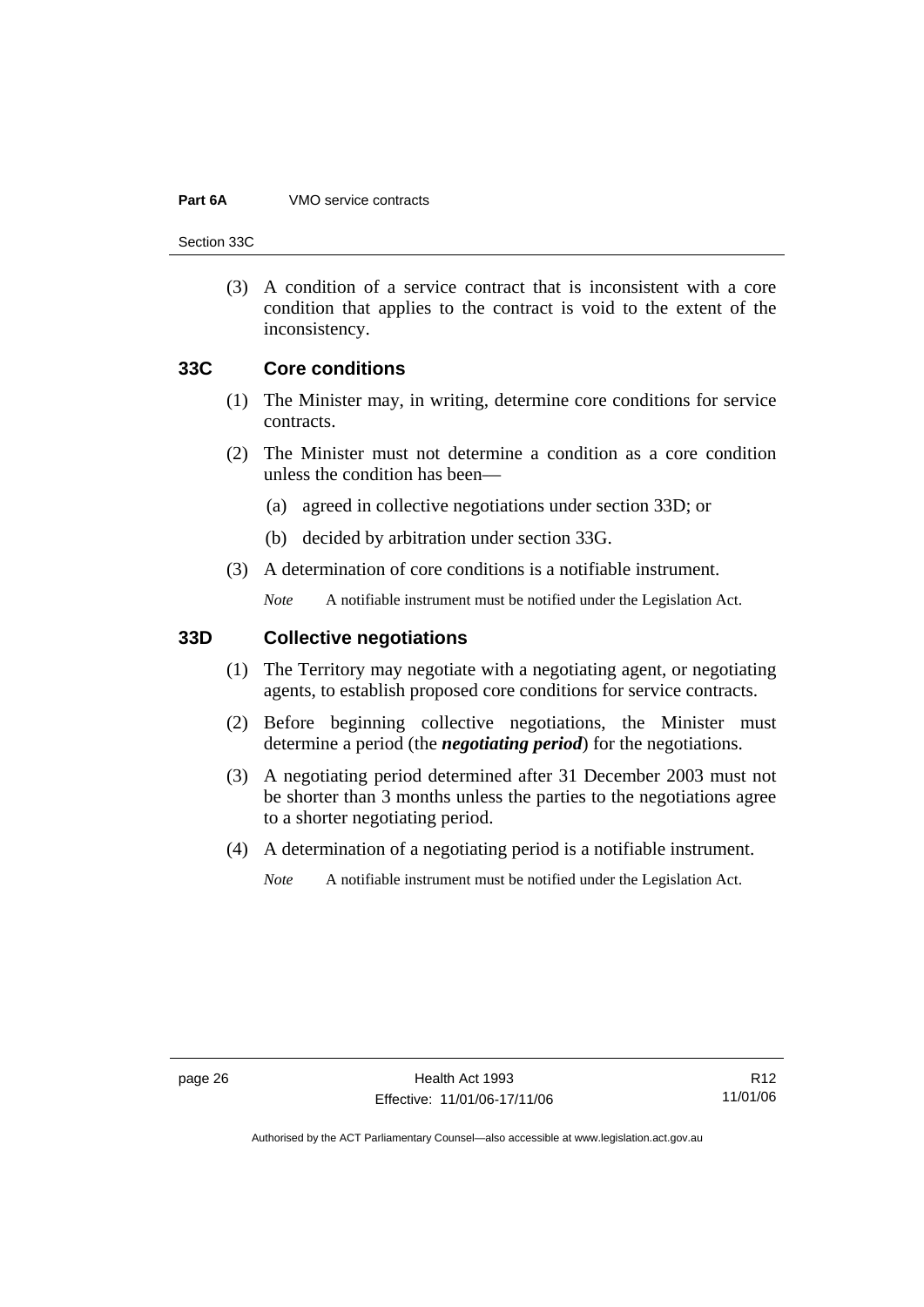### **33E Negotiating agents**

- (1) The Minister may, in writing, approve an entity as a negotiating agent.
- (2) The Minister must not approve an entity as a negotiating agent unless the Minister is satisfied that—
	- (a) the entity is the authorised representative of at least 50 VMOs who, between them, belong to at least 3 of the following categories:
		- (i) physician;
		- (ii) surgeon;
		- (iii) obstetrician and gynaecologist;
		- (iv) anaesthetist;
		- (v) general practitioner or other doctor or dentist; and
	- (b) the entity is not disqualified under subsection (3); and
	- (c) the entity is otherwise suitable to be a negotiating agent having regard to anything that may reasonably influence that decision, including the following:
		- (i) any criminal or civil court proceedings in which the entity or an executive officer of the entity has been concerned in the previous 10 years;
		- (ii) any levy of execution against the entity or an executive officer of the entity that is not satisfied;
		- (iii) whether an executive officer of the entity has ceased to carry on business, or has been involved in the management of an entity that has ceased to carry on business, with the result that creditors were not fully paid or are unlikely to be fully paid.

page 27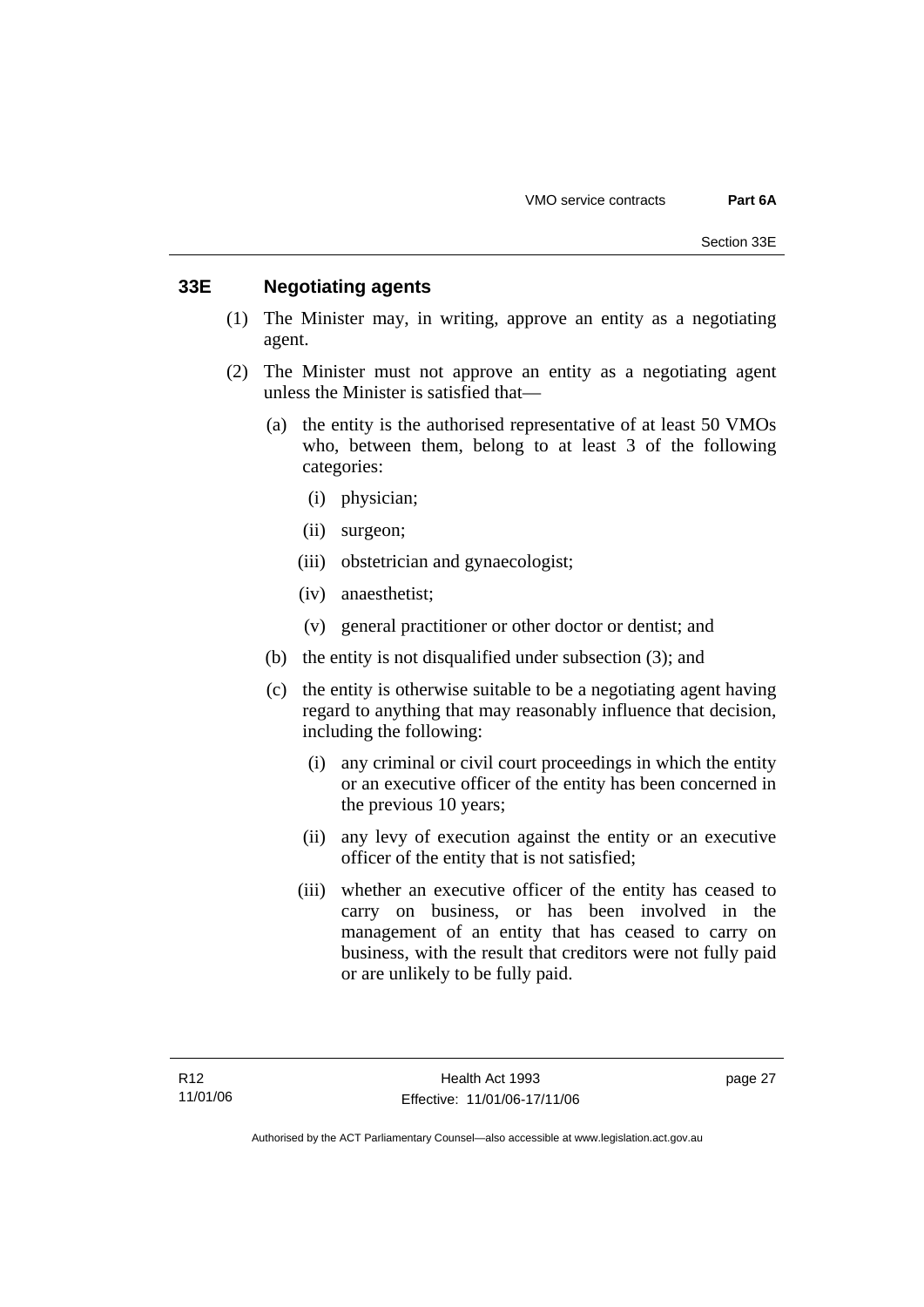#### **Part 6A** VMO service contracts

Section 33F

- (3) For subsection (2) (b), an entity is disqualified if—
	- (a) the entity, or an executive officer of the entity, has been convicted, in the ACT or elsewhere, of—
		- (i) an offence punishable by imprisonment for longer than 1 year; or
		- (ii) an offence that involves dishonesty and is punishable by imprisonment for 3 months or longer; or
	- (b) the entity has a receiver, receiver and manager, or provisional liquidator appointed over part or all of its affairs, or is otherwise under external administration; or
	- (c) the entity is insolvent, enters into voluntary administration or makes an arrangement with its creditors or takes the benefit of any law for the relief of insolvent debtors; or
	- (d) the executive officer of the entity is disqualified from managing corporations under the Corporations Act, part 2D.6 (Disqualification from managing corporations).
- (4) In this section:

*executive officer*, of an entity, means a person, by whatever name called, and whether or not the person is a director of the entity, who is concerned with or takes part in the management of the entity.

#### **33F Authorised representatives**

- (1) A VMO may, in writing, authorise 1 entity to represent the VMO in collective negotiations under section 33D.
	- *Note* If a form is approved under s 37A for an authorisation, the form must be used.
- (2) The authorisation must nominate 1 of the categories mentioned in section 33E (2) (a) as the category to which the VMO belongs.

R12 11/01/06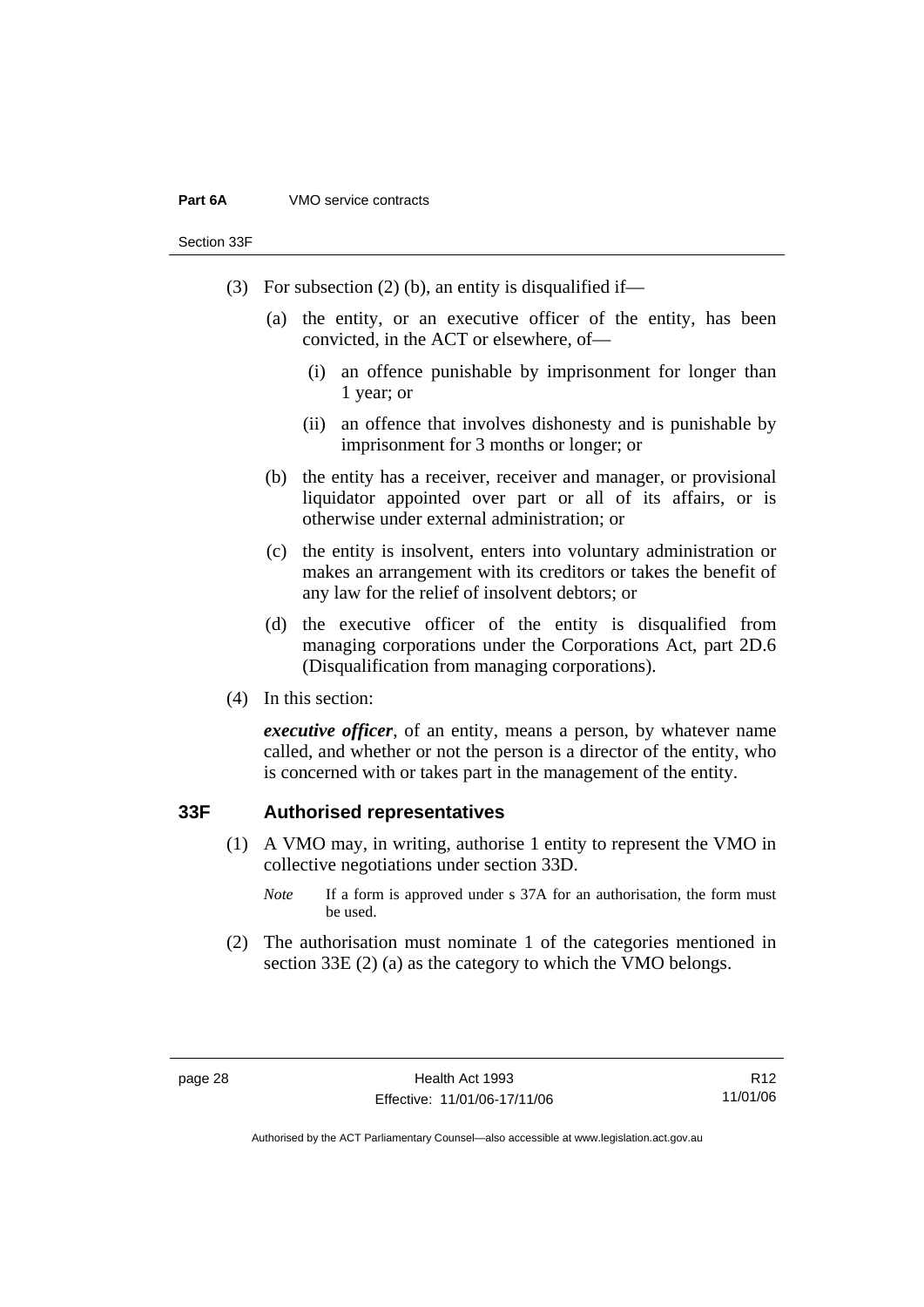## **33G Arbitration**

- (1) This section applies if agreement is not reached in collective negotiations between the Territory and a negotiating agent or negotiating agents in relation to a matter before the end of the negotiating period.
- (2) Unless resolved by mediation beforehand, the matter must be decided by arbitration.
- (3) The arbitration must be conducted under the *Commercial Arbitration Act 1986* and in accordance with principles and rules determined, in writing, by the Minister.
- (4) That Act applies to the arbitration as if the determined principles and rules were an arbitration agreement between the Territory and the negotiating agent or negotiating agents.
- (5) The principles and rules—
	- (a) must be determined by the Minister having regard to the objective of improving the efficiency, effectiveness and quality of health services, and other public interest considerations; and
	- (b) must include a requirement that the arbitrator has appropriate experience, including in determining industrial awards; and
	- (c) must be fair and reasonable.
- (6) A determination of principles and rules for arbitration is a notifiable instrument.
	- *Note* A notifiable instrument must be notified under the Legislation Act.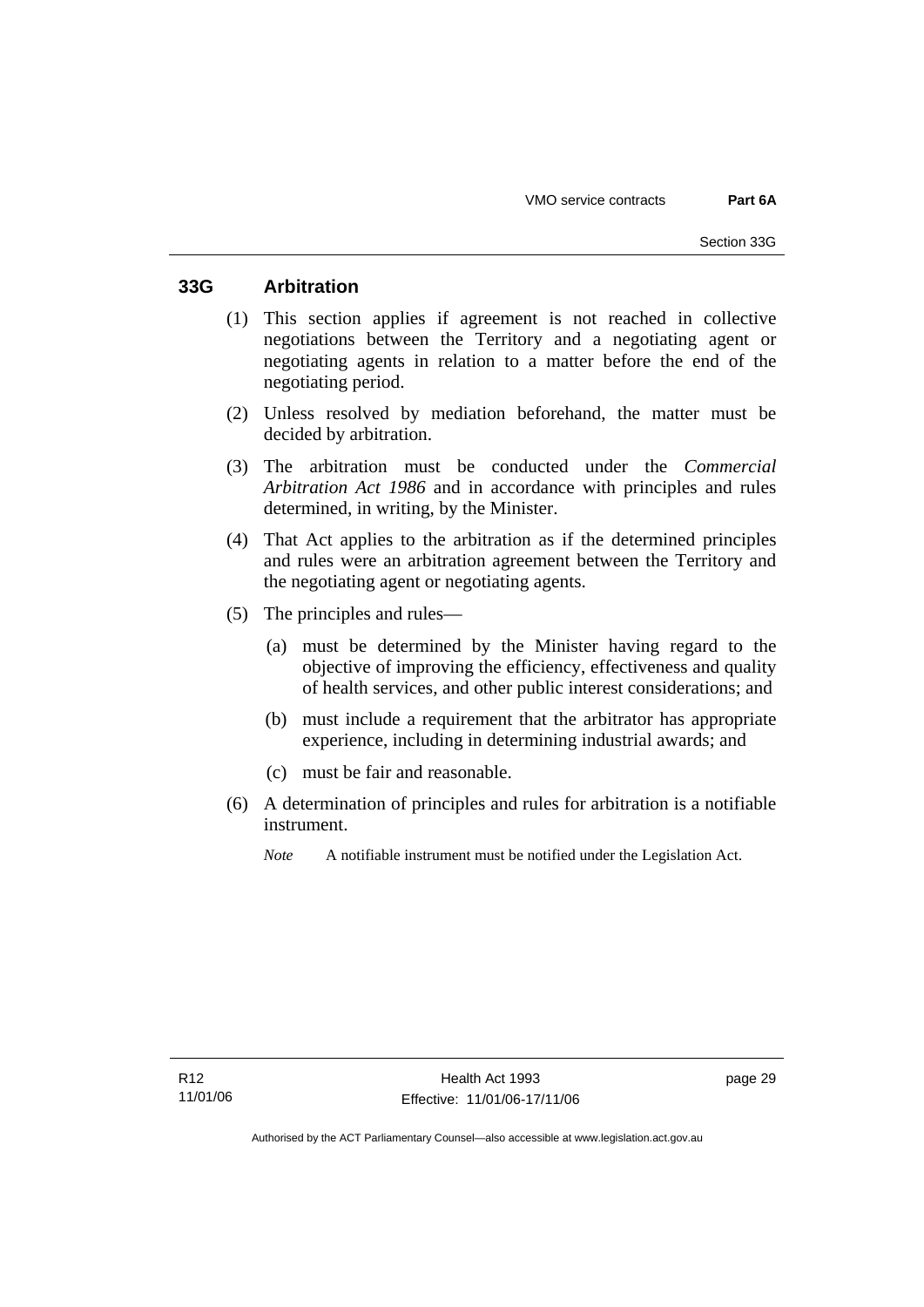#### **Part 6A** VMO service contracts

Section 33H

## **33H Trade Practices Act authorisation**

For the *Trade Practices Act 1974* (Cwlth) and the Competition Code of the ACT, the following are authorised:

- (a) collective negotiations between the Territory and an approved negotiating agent, or approved negotiating agents, under this part;
- (b) the conditions agreed in those negotiations;
- (c) service contracts containing core conditions;
- (d) everything done under a service contract.

page 30 Health Act 1993 Effective: 11/01/06-17/11/06

R12 11/01/06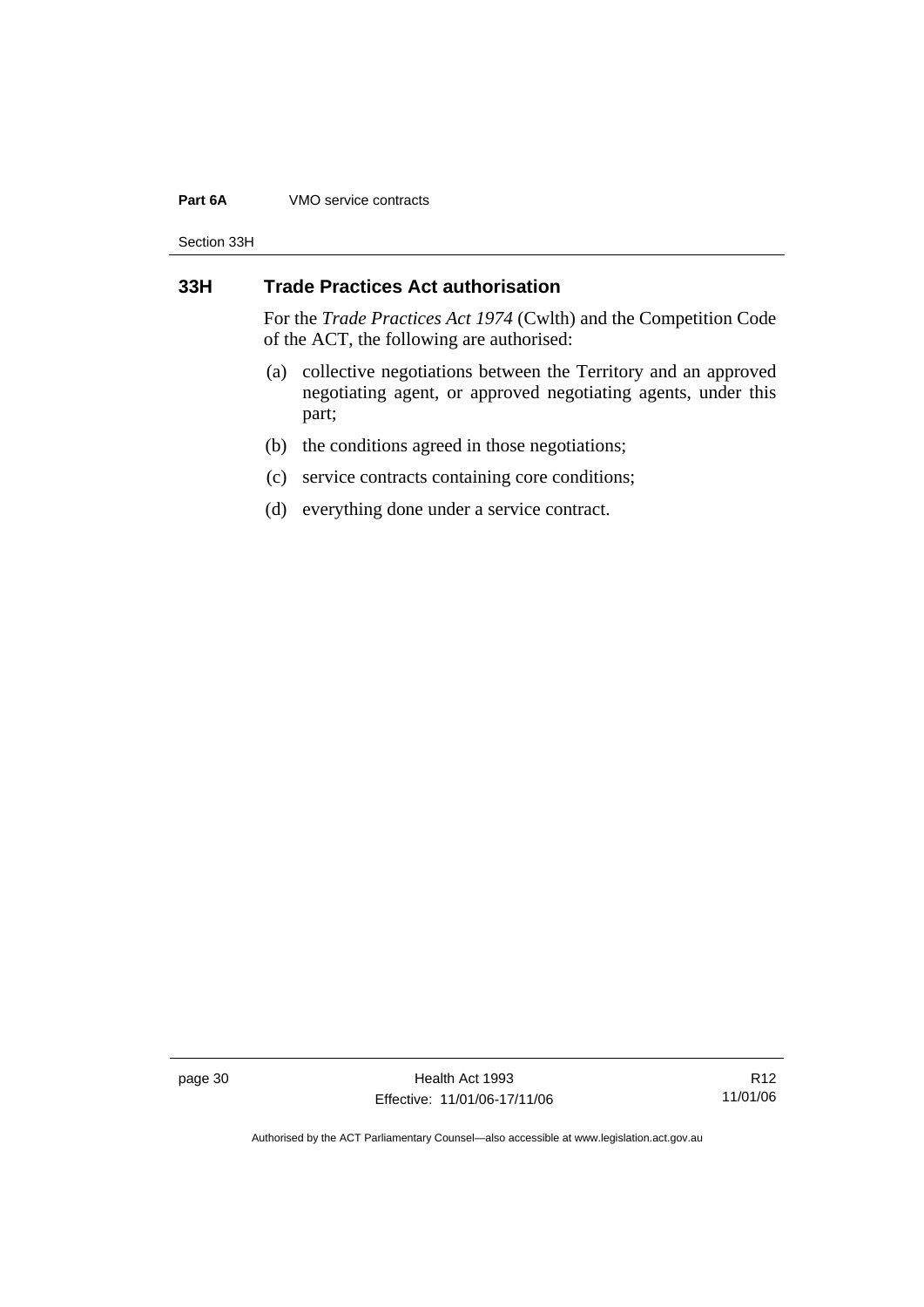# **Part 7 Miscellaneous**

## **34 Release of confidential information**

- (1) The person responsible for the day-to-day control of a health facility, or another person authorised in writing by him or her for the purpose, may release confidential information only to the Health Insurance Commission established by the *Health Insurance Commission Act 1973* (Cwlth) or the auditor-general—
	- (a) if satisfied that the release will assist in the prevention or detection of fraud; and
	- (b) if the Minister consents in writing to the release.
- (2) In this section:

*confidential information* means information relating to the provision of health services by a health service provider at a health facility.

## **35 References to Health and Community Care Service**

- (1) In any Act, instrument made under an Act, contract or other document, a reference to the *Health and Community Care Service* is, for the application of that Act, instrument, contract or other document after the commencement of this section, a reference to the Territory.
- (2) In this section:

*Health and Community Care Service* means the Australian Capital Territory Health and Community Care Service established by the *Health and Community Care Services Act 1996* (repealed).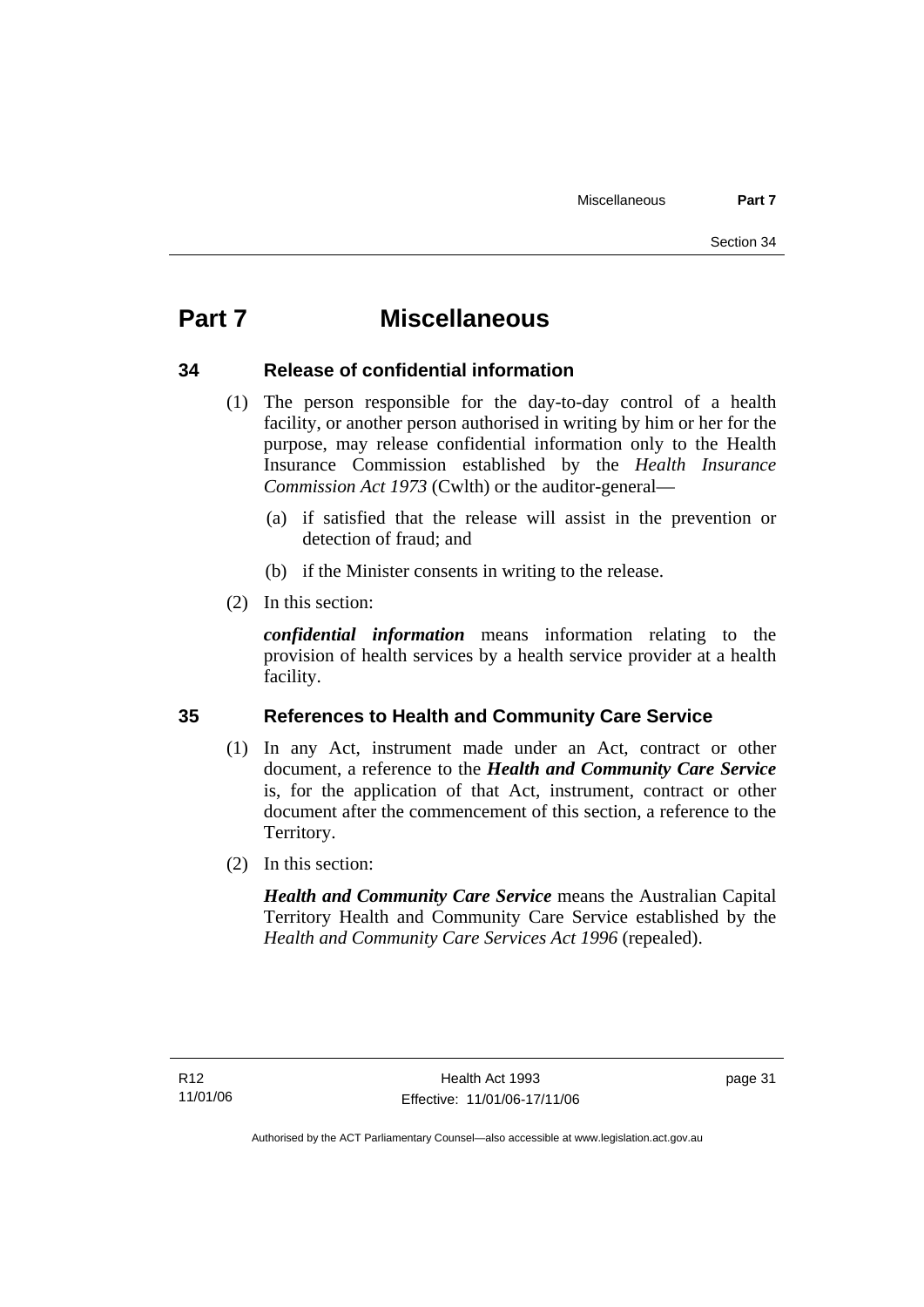#### **Part 7** Miscellaneous

Section 36

#### **36 Determination of fees**

- (1) The Minister may, in writing, determine fees for this Act.
	- *Note* The Legislation Act contains provisions about the making of determinations and regulations relating to fees (see pt 6.3)
- (2) Without limiting subsection (1), the Minister may determine fees in relation to the provision of health and community care services.
- (3) A determination is a disallowable instrument.
	- *Note* A disallowable instrument must be notified, and presented to the Legislative Assembly, under the Legislation Act.
- (4) A determination may adopt a Commonwealth law or a health benefits agreement (or a provision of a Commonwealth law or health benefits agreement) as in force from time to time.
	- *Note 1* The text of an applied, adopted or incorporated law or instrument, whether applied as in force from time to time or at a particular time, is taken to be a notifiable instrument if the operation of the Legislation Act, s 47 (5) or (6) is not disapplied (see s 47 (7)).
	- *Note 2* A notifiable instrument must be notified under the Legislation Act.
- (5) In this section:

*Commonwealth law* means a Commonwealth Act, or any regulations, rules, ordinance or disallowable instrument under a Commonwealth Act.

*disallowable instrument*, for a Commonwealth Act, means a disallowable instrument under the *Acts Interpretation Act 1901* (Cwlth), section 46A.

*health benefits agreement* means an agreement between the Territory and an entity that provides health benefits to contributors of a health benefits fund conducted by the entity.

R12 11/01/06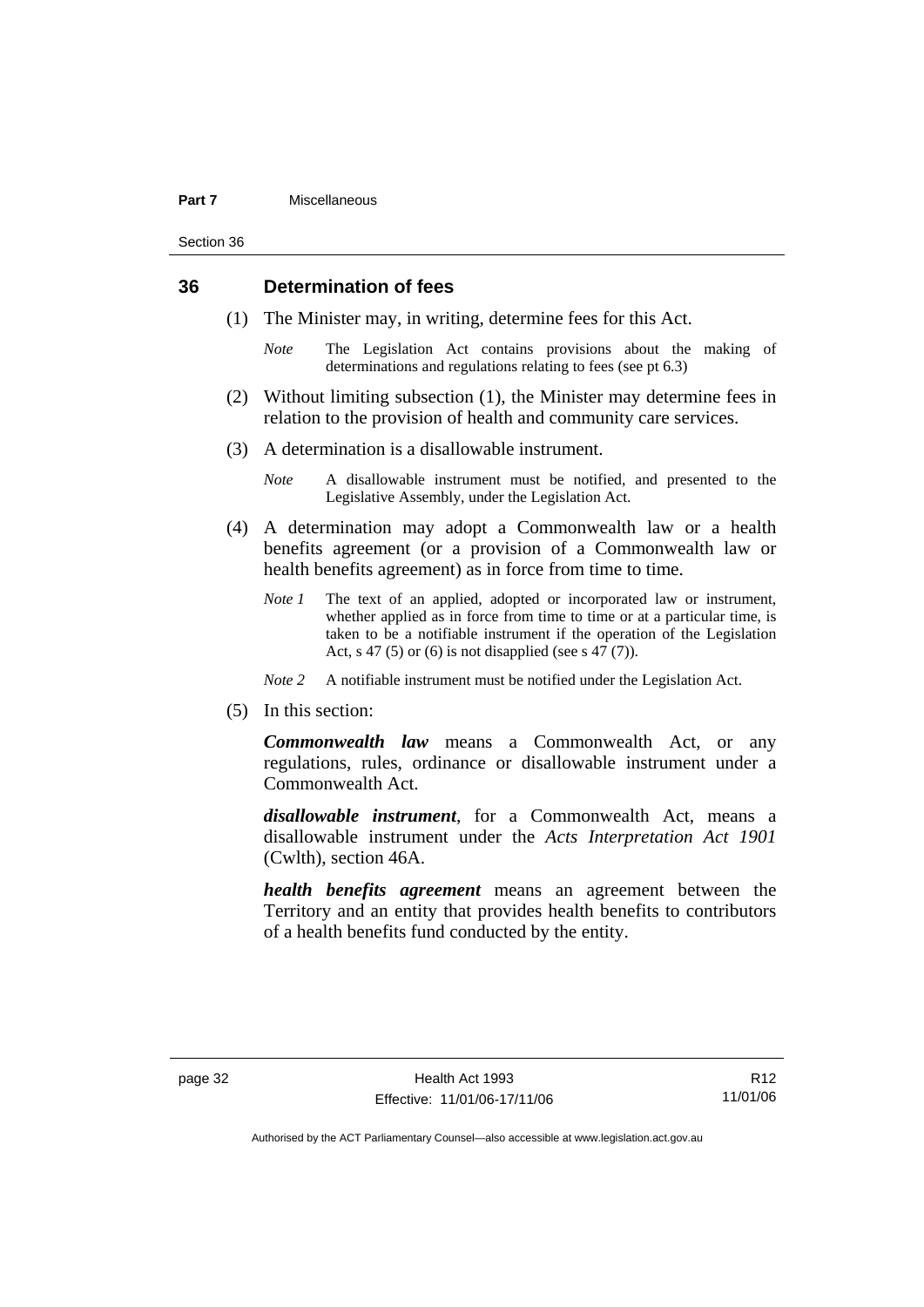#### **37 Payment of fees and interest**

- (1) A fee is payable to the Territory on or before the payment date.
- (2) If an amount for a fee remains unpaid after the payment date, in addition to that amount, interest calculated on the aggregate amount at the rate determined in writing by the Minister is payable to the Territory in relation to every month or part of a month that the aggregate amount remains unpaid.
- (3) A determination is a disallowable instrument.

*Note* A disallowable instrument must be notified, and presented to the Legislative Assembly, under the Legislation Act.

(4) In this section:

*aggregate amount*, for a month, means the total of—

- (a) the amount of the fee; and
- (b) the amount of interest;

remaining unpaid at the end of the previous month.

*payment date*, for a fee, means the 28th day after the day when the account for the fee was issued.

#### **37A Approved forms**

- (1) The Minister may, in writing, approve forms for this Act.
- (2) If the Minister approves a form for a particular purpose, the form must be used for that purpose.

*Note* For other provisions about forms, see Legislation Act, s 255.

(3) An approved form is a notifiable instrument.

*Note* A notifiable instrument must be notified under the Legislation Act.

#### **37B Regulations about nurse practitioners**

 (1) The regulations may make provision in relation to nurse practitioner positions and the scopes of practice for nurse practitioner positions.

| R <sub>12</sub> | Health Act 1993              | page 33 |
|-----------------|------------------------------|---------|
| 11/01/06        | Effective: 11/01/06-17/11/06 |         |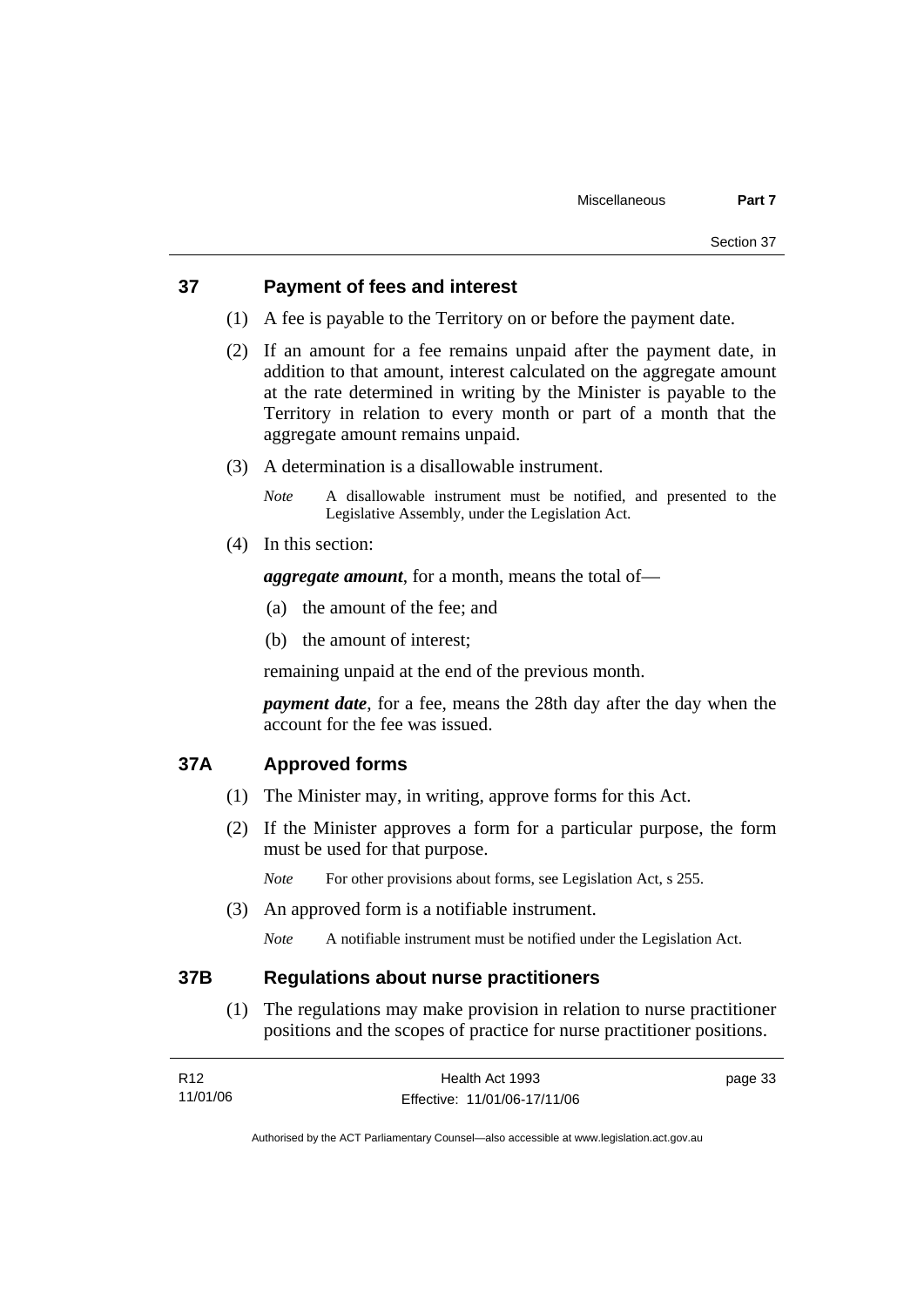#### **Part 7** Miscellaneous

Section 38

(2) In this section:

*nurse practitioner position* means a position approved under the regulations as a nurse practitioner position.

*position* means a position (however described) in the public or private sector, whether or not the occupant is an employee.

*scope of practice*, for a nurse practitioner position, means the manner in which the nurse practitioner who occupies the position may practise as a nurse practitioner, including, for example, the aspects of practice that the nurse practitioner may perform as a nurse practitioner.

#### **Examples for def** *scope of practice*

- 1 prescribing particular medication
- 2 referring patients to other health care professionals
- 3 ordering particular diagnostic investigations
- *Note* An example is part of the regulations, is not exhaustive and may extend, but does not limit, the meaning of the provision in which it appears (see Legislation Act, s 126 and s 132).

## **38 Regulation-making power**

The Executive may make regulations for this Act.

*Note* Regulations must be notified, and presented to the Legislative Assembly, under the Legislation Act.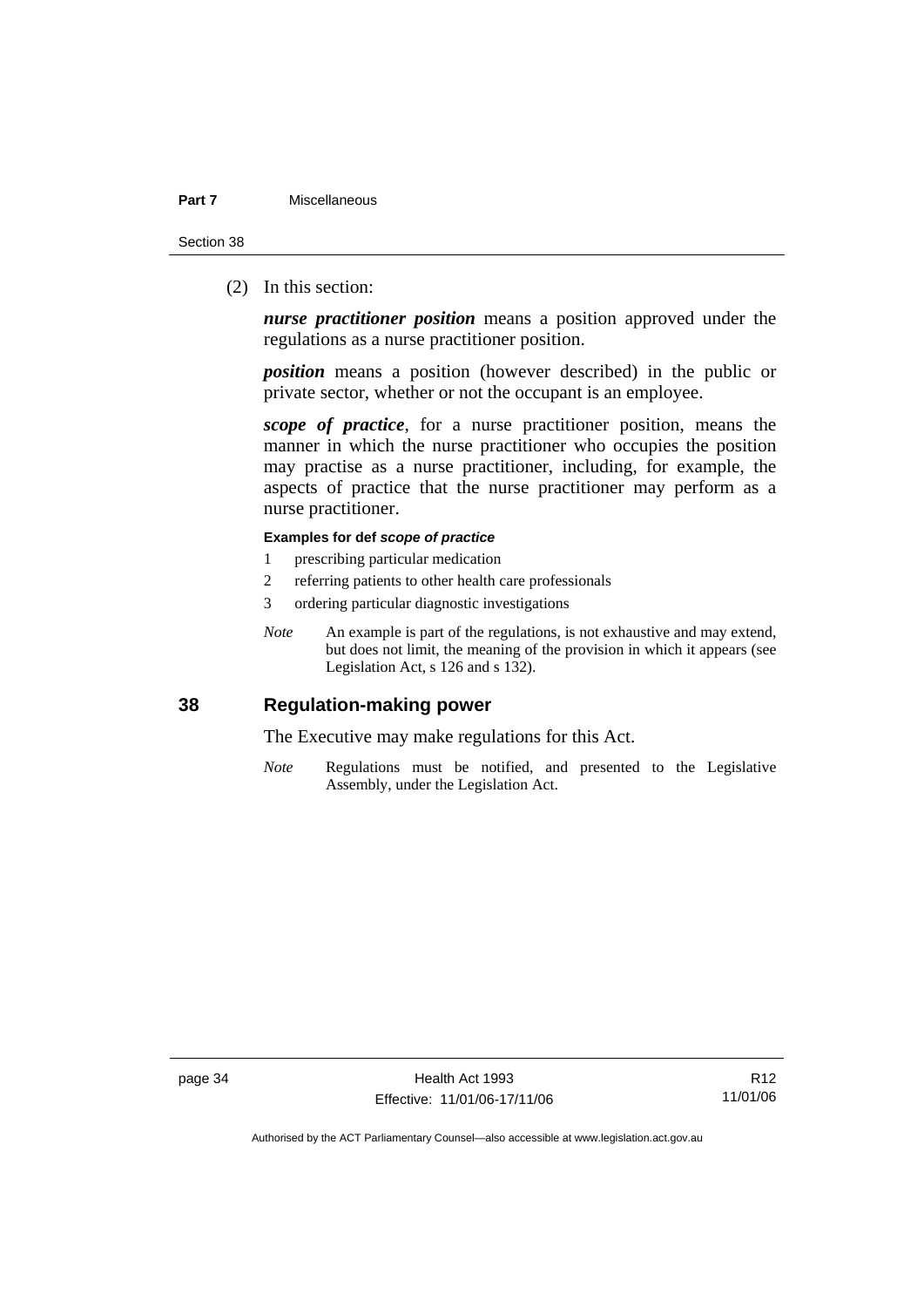# **Part 8 Transitional**

## **39 Definitions in Health (Fees) Determination**

- (1) This section applies to the *Health (Fees) Determination 2003-04*  DI2003-150.
- (2) A reference in the determination to a *medical practitioner* is taken to be a reference to a person registered as a medical practitioner under the *Health Professionals Act 2004*.
- (3) The reference in the determination, clause 1, definition of *physiotherapy service* to 'the definition of physiotherapy in the *Physiotherapists Act 1977'* is taken to be a reference to—
	- (a) the regulated health service of physiotherapy under the *Health Professionals Act 2004*; or
	- (b) the definition of *physiotherapy* under the *Physiotherapists Act 1977*, section 3 (1); but
	- (c) does not include the definition mentioned in paragraph (b) if the *Physiotherapists Act 1977* has been repealed.

## **40 Expiry of pt 8**

This part expires on the day the *Health Professionals Act 2004*, section 136 (Repeals) expires.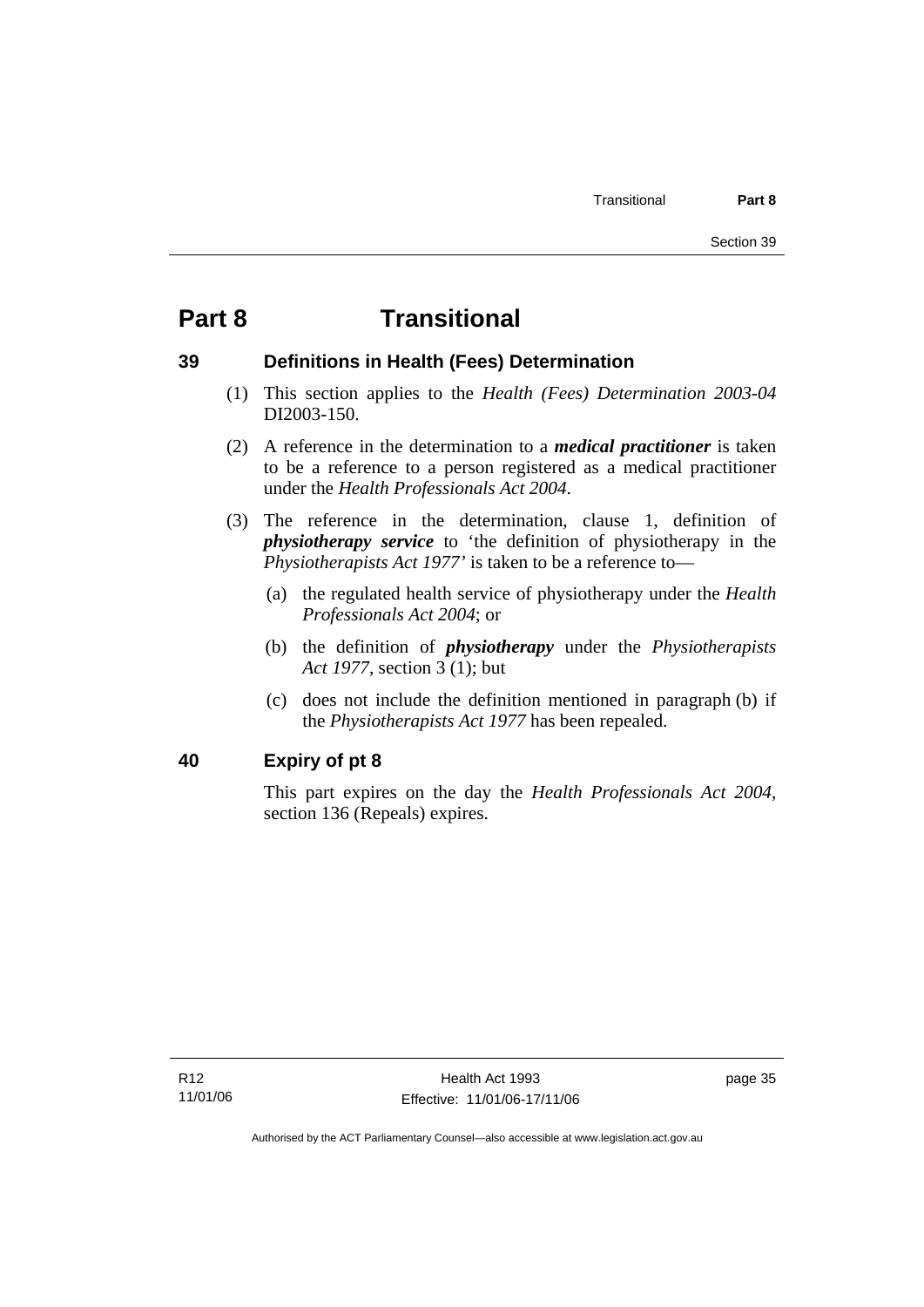# **Dictionary**

(see s 2)

- *Note 1* The Legislation Act contains definitions and other provisions relevant to this Act.
- *Note 2* For example, the Legislation Act, dict, pt 1, defines the following terms:
	- function
	- exercise
	- the Territory
	- ACT
	- in relation to.

*approved private sector committee* means a committee declared to be an approved private sector quality assurance committee under section 19.

*approved public sector committee* means a committee established as an approved public sector quality assurance committee under section 8 (Approval of public sector committees) or section 12 (Approval of Calvary Health Care ACT committees).

*authorised representative*, for part 6A (VMO service contracts) see section 33A.

*clinical privileges* means—

- (a) the extent to which a health service provider has the right to perform treatment or carry out other procedures at a health facility; or
- (b) the extent to which a health service provider may use the equipment or other facilities of a health facility.

*core conditions*, for part 6A (VMO service contracts)—see section 33A.

*health facility* means an institution at which health services are provided by the Territory.

R12 11/01/06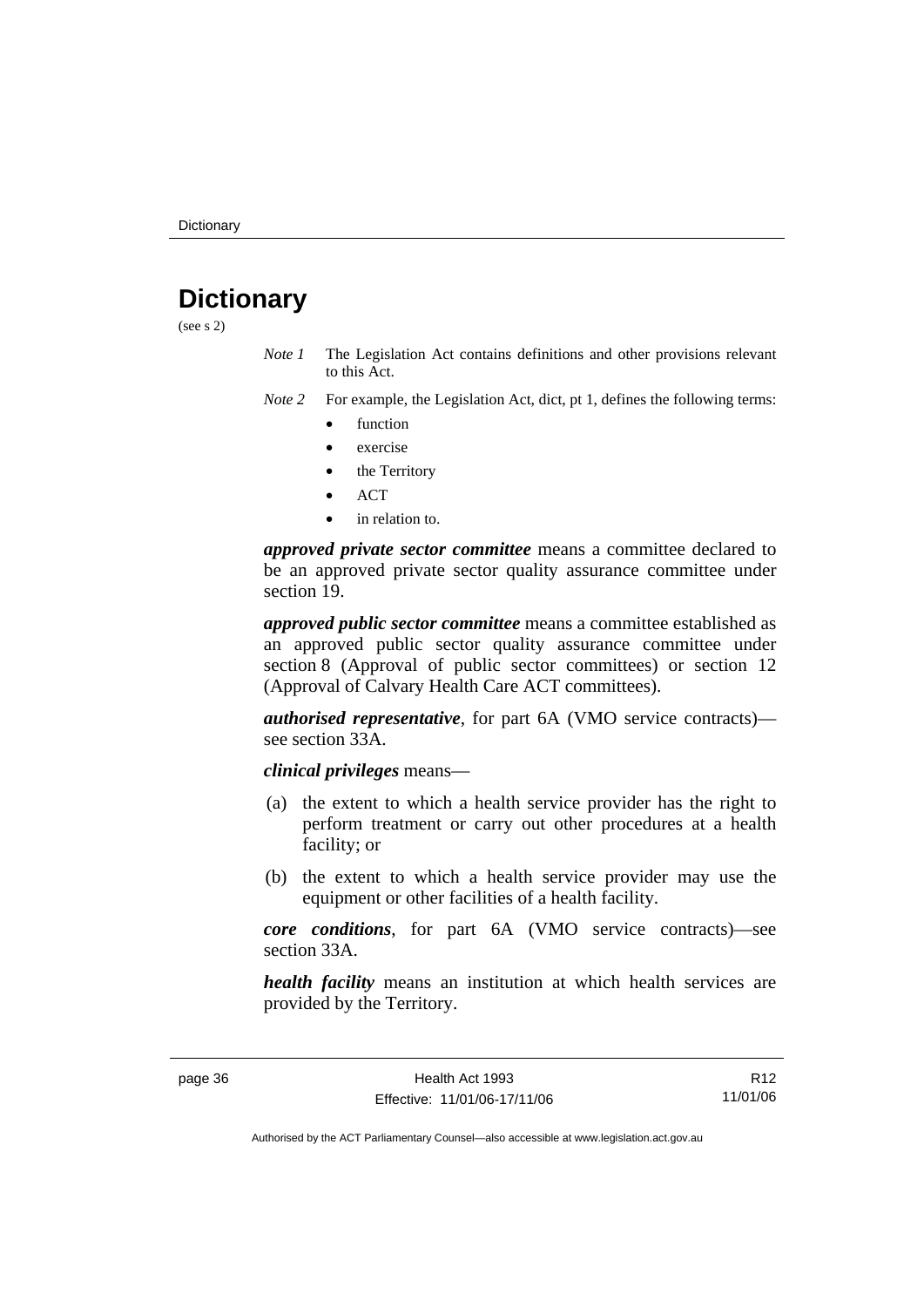*health service provider* means a person who provides health services at a health facility or uses the equipment or other facilities of a health facility to provide health services elsewhere.

#### **Examples of people who may be health service providers**

- 1 a chiropractor
- 2 a dentist
- 3 a dental technician
- 4 a dental prosthetist
- 5 a doctor
- 6 a nurse
- 7 an osteopath
- 8 an optometrist
- 9 a pharmacist
- 10 a physiotherapist
- *Note* An example is part of the Act, is not exhaustive and may extend, but does not limit, the meaning of the provision in which it appears (see Legislation Act, s 126 and s 132).

*negotiating agent*, for part 6A (VMO service contracts)—see section 33A.

*negotiating period*, for part 6A (VMO service contracts)—see section 33D (2).

*practice corporation*, for part 6A (VMO service contracts)—see section 33A.

*prescribed body*, for part 4 (Private sector quality assurance committees)—see section 18.

*private day hospital facility*, for part 4 (Private sector quality assurance committees)—see section 18.

*quality assurance activity* means a process declared by the Minister under section 4 to be a quality assurance activity for section  $8(2)(a)$ .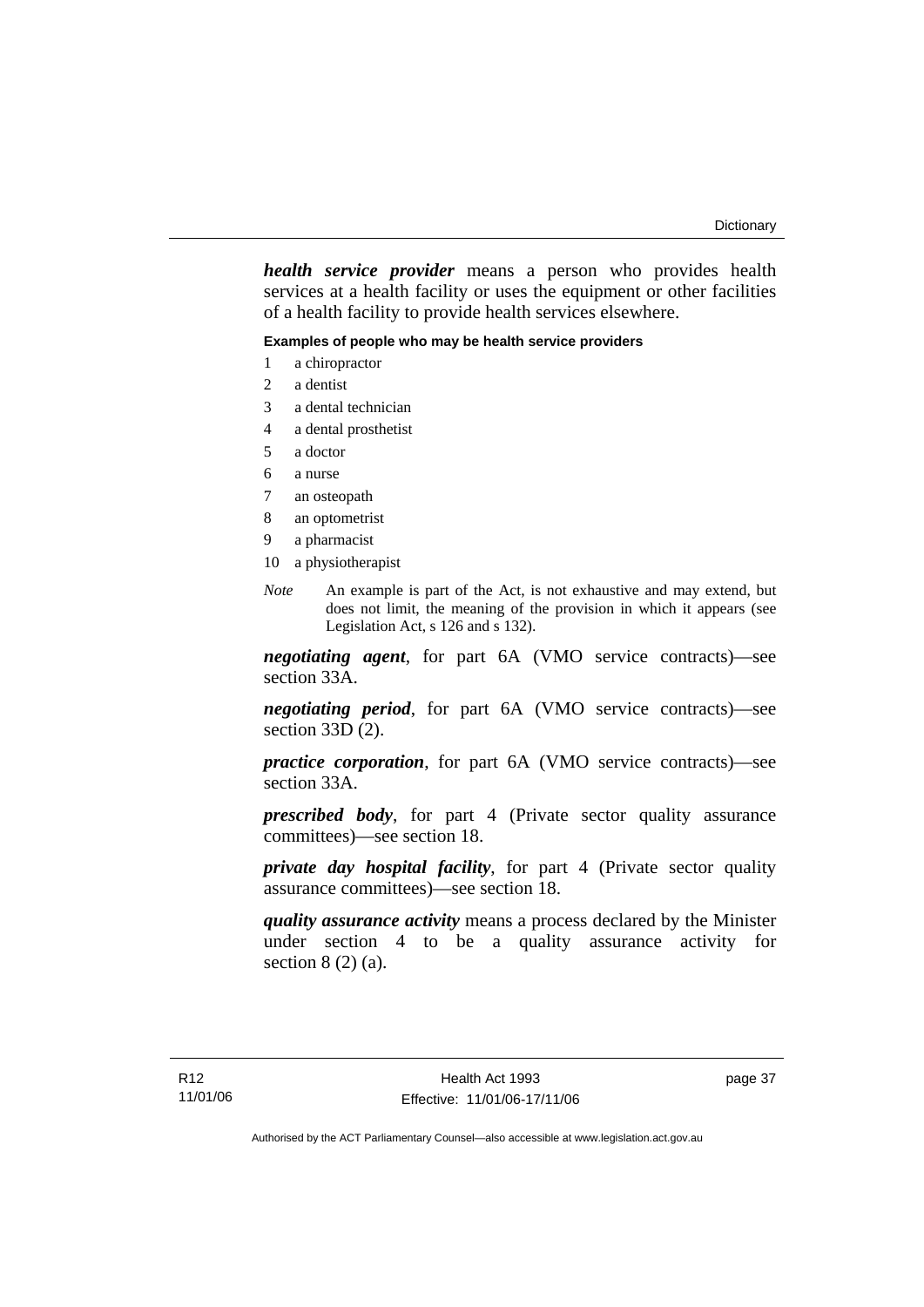Dictionary

*service contract*, for part 6A (VMO service contracts)—see section 33A.

*VMO* (visiting medical officer), for part 6A (VMO service contracts)—see section 33A.

page 38 **Health Act 1993** Effective: 11/01/06-17/11/06

R12 11/01/06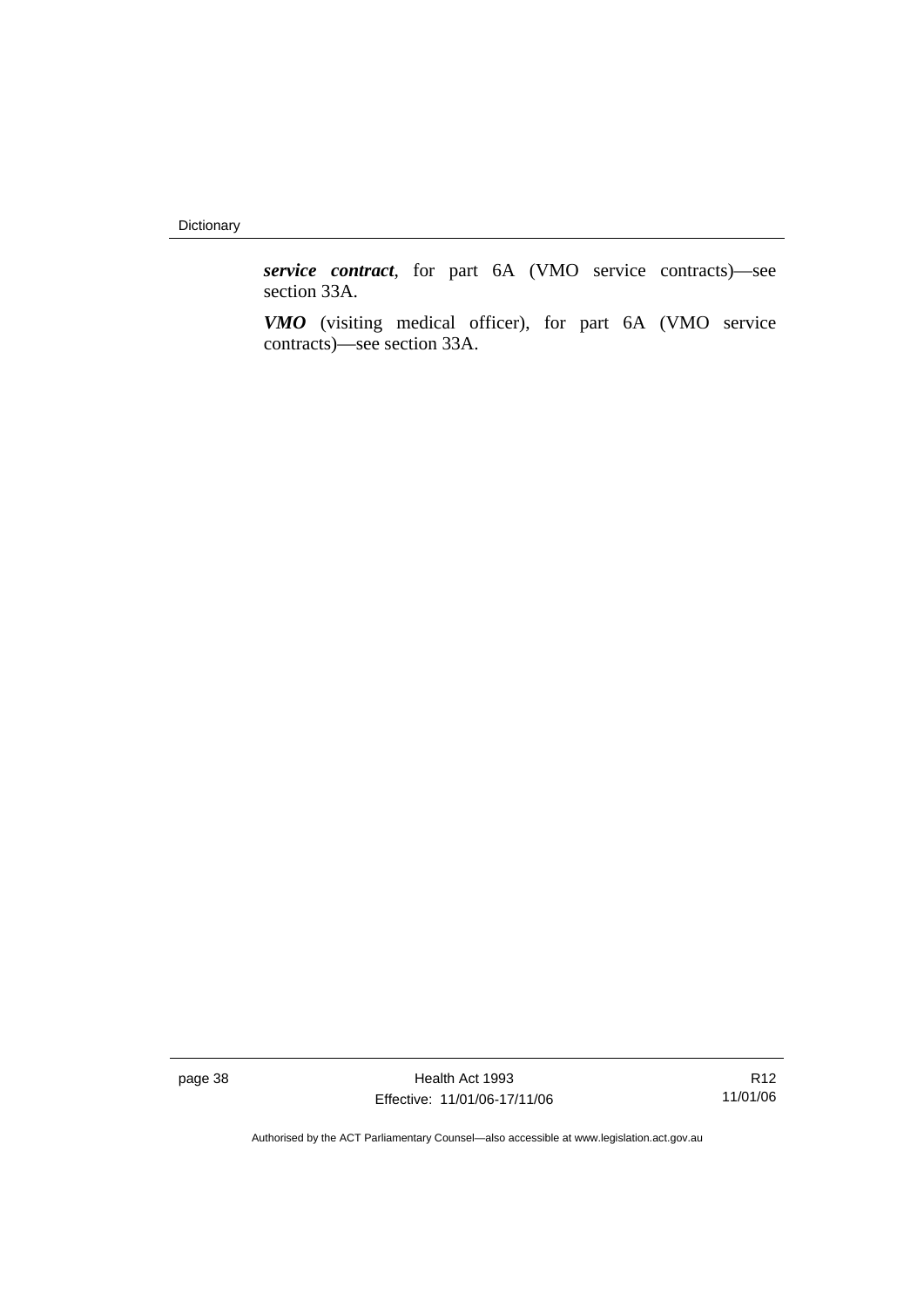## **Endnotes**

## **1 About the endnotes**

Amending and modifying laws are annotated in the legislation history and the amendment history. Current modifications are not included in the republished law but are set out in the endnotes.

Not all editorial amendments made under the *Legislation Act 2001*, part 11.3 are annotated in the amendment history. Full details of any amendments can be obtained from the Parliamentary Counsel's Office.

Uncommenced amending laws and expiries are listed in the legislation history and the amendment history. These details are underlined. Uncommenced provisions and amendments are not included in the republished law but are set out in the last endnote.

If all the provisions of the law have been renumbered, a table of renumbered provisions gives details of previous and current numbering.

The endnotes also include a table of earlier republications.

| $am = amended$<br>$amdt = amendment$<br>$ch = chapter$<br>$def = definition$<br>$dict = dictionary$<br>$disallowed = disallowed by the Legislative$<br>Assembly<br>$div = division$<br>$exp = expires/expired$<br>$Gaz = gazette$<br>$hdg =$ heading<br>$IA = Interpretation Act 1967$<br>$ins = inserted/added$<br>$LA =$ Legislation Act 2001<br>$LR =$ legislation register<br>$LRA =$ Legislation (Republication) Act 1996<br>$mod = modified/modification$<br>$o = order$<br>$om = omitted/repealed$ | $ord = ordinance$<br>$orig = original$<br>par = paragraph/subparagraph<br>$pres = present$<br>$prev = previous$<br>$(\text{prev}) = \text{previously}$<br>$pt = part$<br>$r = rule/subrule$<br>$renum = renumbered$<br>$reloc = relocated$<br>$R[X]$ = Republication No<br>$RI = reissue$<br>$s = section/subsection$<br>$sch = schedule$<br>$sdiv = subdivision$<br>$sub = substituted$<br>SL = Subordinate Law<br>$underlining = whole or part not commenced$ |
|-----------------------------------------------------------------------------------------------------------------------------------------------------------------------------------------------------------------------------------------------------------------------------------------------------------------------------------------------------------------------------------------------------------------------------------------------------------------------------------------------------------|-----------------------------------------------------------------------------------------------------------------------------------------------------------------------------------------------------------------------------------------------------------------------------------------------------------------------------------------------------------------------------------------------------------------------------------------------------------------|
|                                                                                                                                                                                                                                                                                                                                                                                                                                                                                                           | or to be expired                                                                                                                                                                                                                                                                                                                                                                                                                                                |
|                                                                                                                                                                                                                                                                                                                                                                                                                                                                                                           |                                                                                                                                                                                                                                                                                                                                                                                                                                                                 |

#### **2 Abbreviation key**

## **3 Legislation history**

**Health Act 1993 No 13** 

notified 1 March 1993 (Gaz 1993 No S23)

| R <sub>12</sub> | Health Act 1993              | page 39 |
|-----------------|------------------------------|---------|
| 11/01/06        | Effective: 11/01/06-17/11/06 |         |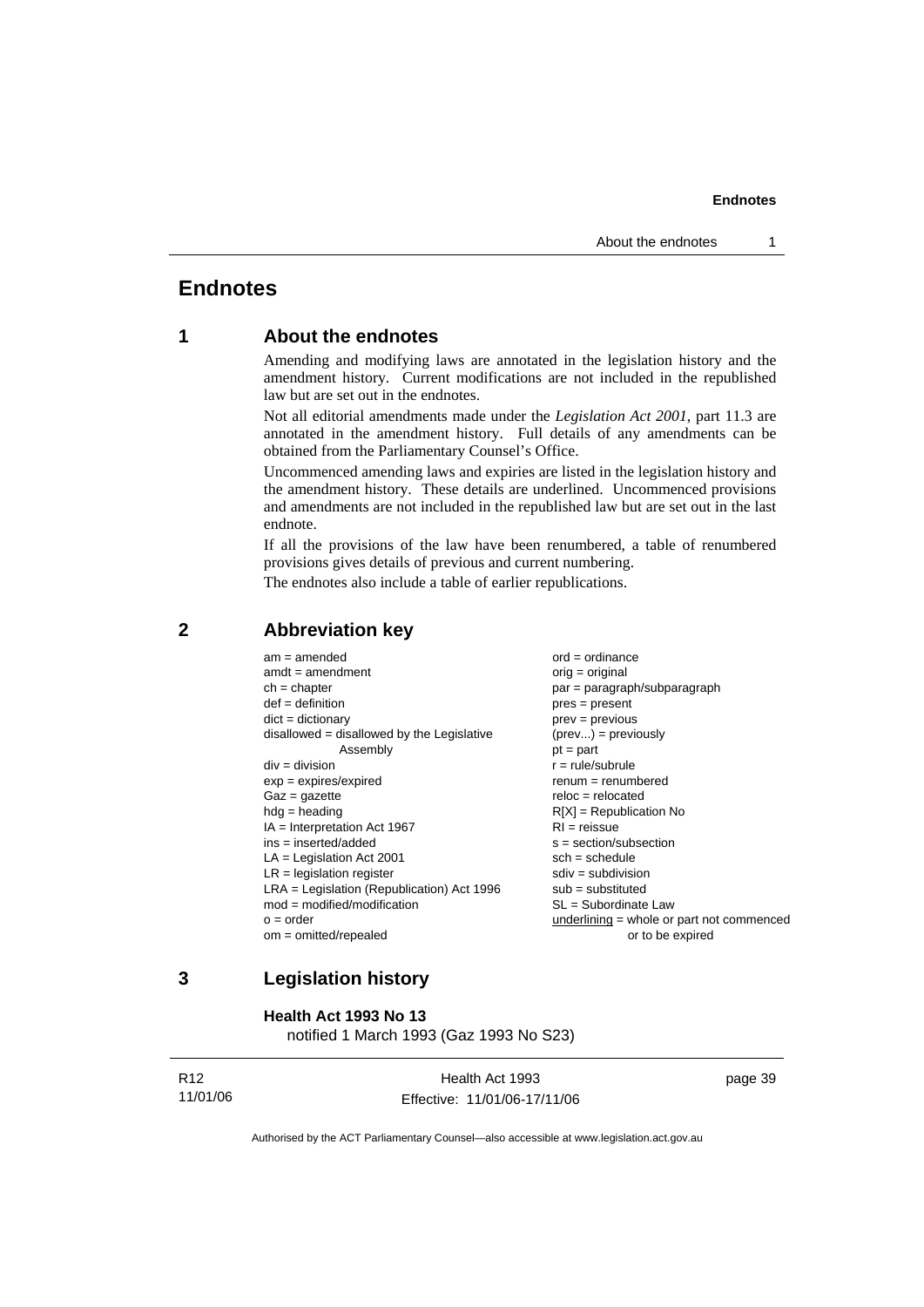3 Legislation history

commenced 1 March 1993 (s 2)

as amended by

#### **Health (Amendment) Act 1994 No 23**

notified 20 May 1994 (Gaz 1994 No S87) commenced 20 May 1994 (s 2)

#### **Public Sector Management (Consequential and Transitional Provisions) Act 1994 No 38 sch 1 pt 44**

notified 30 June 1994 (Gaz 1994 No S121)

s 1, s 2 commenced 30 June 1994 (s 2 (1))

sch 1 pt 44 commenced 1 July 1994 (s 2 (2) and Gaz 1994 No S142)

#### **Administrative Appeals (Consequential Amendments) Act 1994 No 60 sch 1**

notified 11 October 1994 (Gaz 1994 No S197) s 1, s 2 commenced 11 October 1994 (s 2 (1)) sch 1 commenced 14 November 1994 (s 2 (2) and see Gaz 1994 No S250)

#### **Health and Community Care Services (Consequential Provisions) Act 1996 No 35 sch**

notified 1 July 1996 (Gaz 1996 No S130) commenced 1 July 1996 (s 2)

#### **Health (Amendment) Act 1998 No 50**

notified 16 November 1998 (Gaz 1998 No S205) commenced 16 November 1998 (s 2)

#### **Statute Law Revision (Penalties) Act 1998 No 54 sch**

notified 27 November 1998 (Gaz 1998 No S207) s 1, s 2 commenced 27 November 1998 (s 2 (1)) sch commenced 9 December 1998 (s 2 (2) and Gaz 1998 No 49)

## **Legislation (Consequential Amendments) Act 2001 No 44 pt 175**

notified 26 July 2001 (Gaz 2001 No 30) s 1, s 2 commenced 26 July 2001 (IA s 10B) pt 175 commenced 12 September 2001 (s 2 and see Gaz 2001 No S65)

page 40 Health Act 1993 Effective: 11/01/06-17/11/06

R12 11/01/06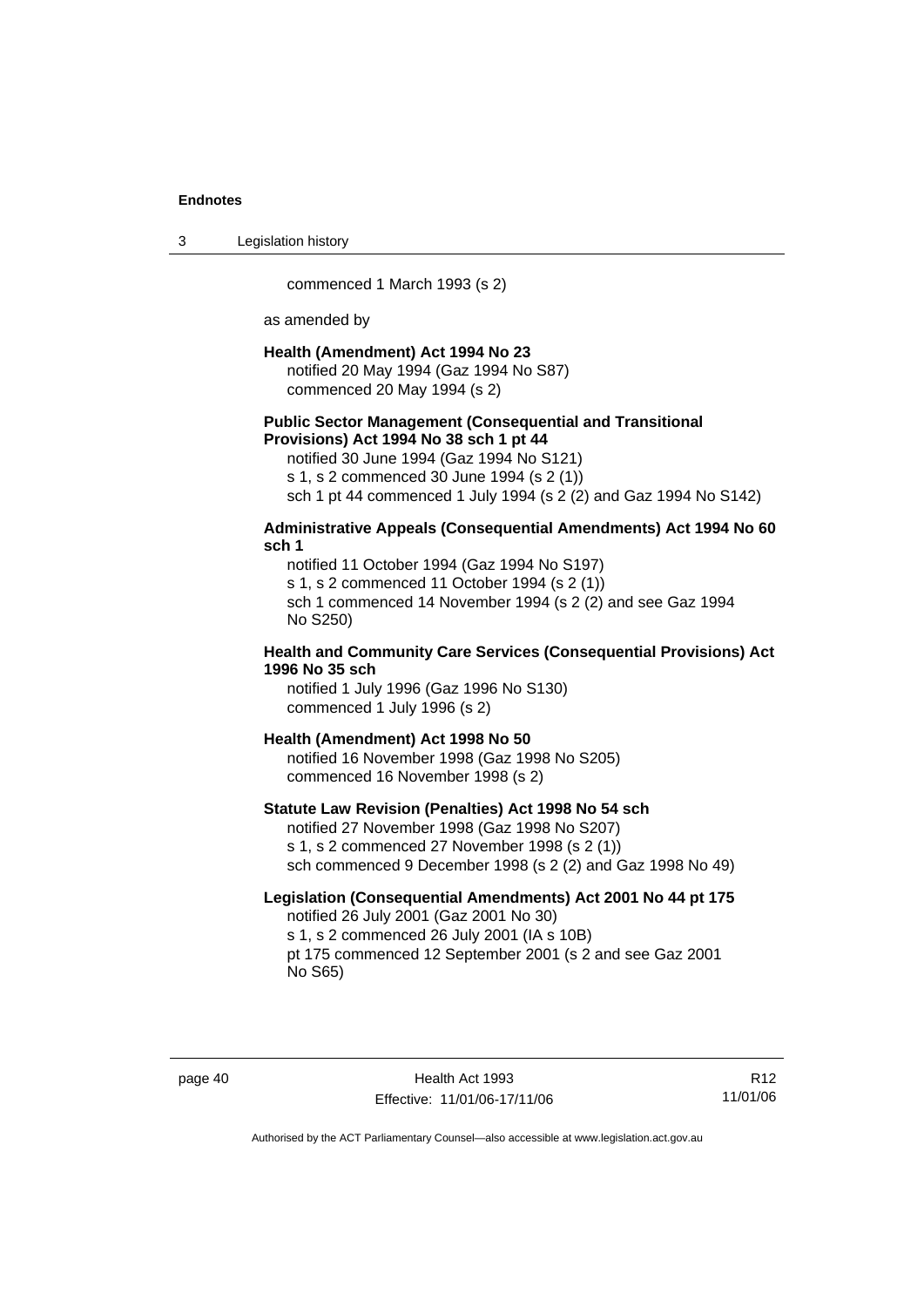#### **Statute Law Amendment Act 2001 (No 2) 2001 No 56 pt 1.3**

notified 5 September 2001 (Gaz 2001 No S65)

s 1, s 2 commenced 5 September 2001 (IA s 10B) amdts 1.3-1.8, 1.10-1.13, 1.15, 1.16, 1.17, 1.35 commenced 12 September 2001 (s 2 (2)) pt 1.3 remainder commenced 5 September 2001 (s 2 (1))

#### **Health and Community Care Services (Repeal and Consequential Amendments) Act 2002 No 47 pt 1.2**

notified LR 20 December 2002 s 1, s 2 commenced 20 December 2002 (LA s 75 (1)) pt 1.2 commenced 31 December 2002 (s 2)

#### **Statute Law Amendment Act 2003 A2003-41 sch 1 pt 1.1**

notified LR 11 September 2003 s 1, s 2 commenced 11 September 2003 (LA s 75 (1)) sch 1 pt 1.1 commenced 9 October 2003 (s 2 (1))

#### **Health Amendment Act 2003 A2003-43**

notified LR 29 September 2003 s 1, s 2 commenced 29 September 2003 (LA s 75 (1)) remainder commenced 30 September 2003 (s 2)

## **Nurse Practitioners Legislation Amendment Act 2004 A2004-10 pt 2**

notified LR 19 March 2004 s 1, s 2 commenced 19 March 2004 (LA s 75 (1)) pt 2 commenced 27 May 2004 (s 2 and CN2004-9)

#### **Health Professionals Legislation Amendment Act 2004 A2004-39 sch 1 pt 1.3**

notified LR 8 July 2004 s 1, s 2 commenced 8 July 2004 (LA s 75 (1)) sch 1 pt 1.3 commenced 7 July 2005 (s 2 and see Health Professionals Act 2004 A2004-38, s 2 and CN2005-11)

#### **Health Legislation Amendment Act 2005 A2005-28 amdt 1.70**

notified LR 6 July 2005 s 1, s 2 commenced 6 July 2005 (LA s 75 (1)) amdt 1.70 commenced 7 July 2005 (s 2)

#### **Criminal Code Harmonisation Act 2005 A2005-54 sch 1 pt 1.24**

notified LR 27 October 2005

s 1, s 2 commenced 27 October 2005 (LA s 75 (1))

R12 11/01/06 page 41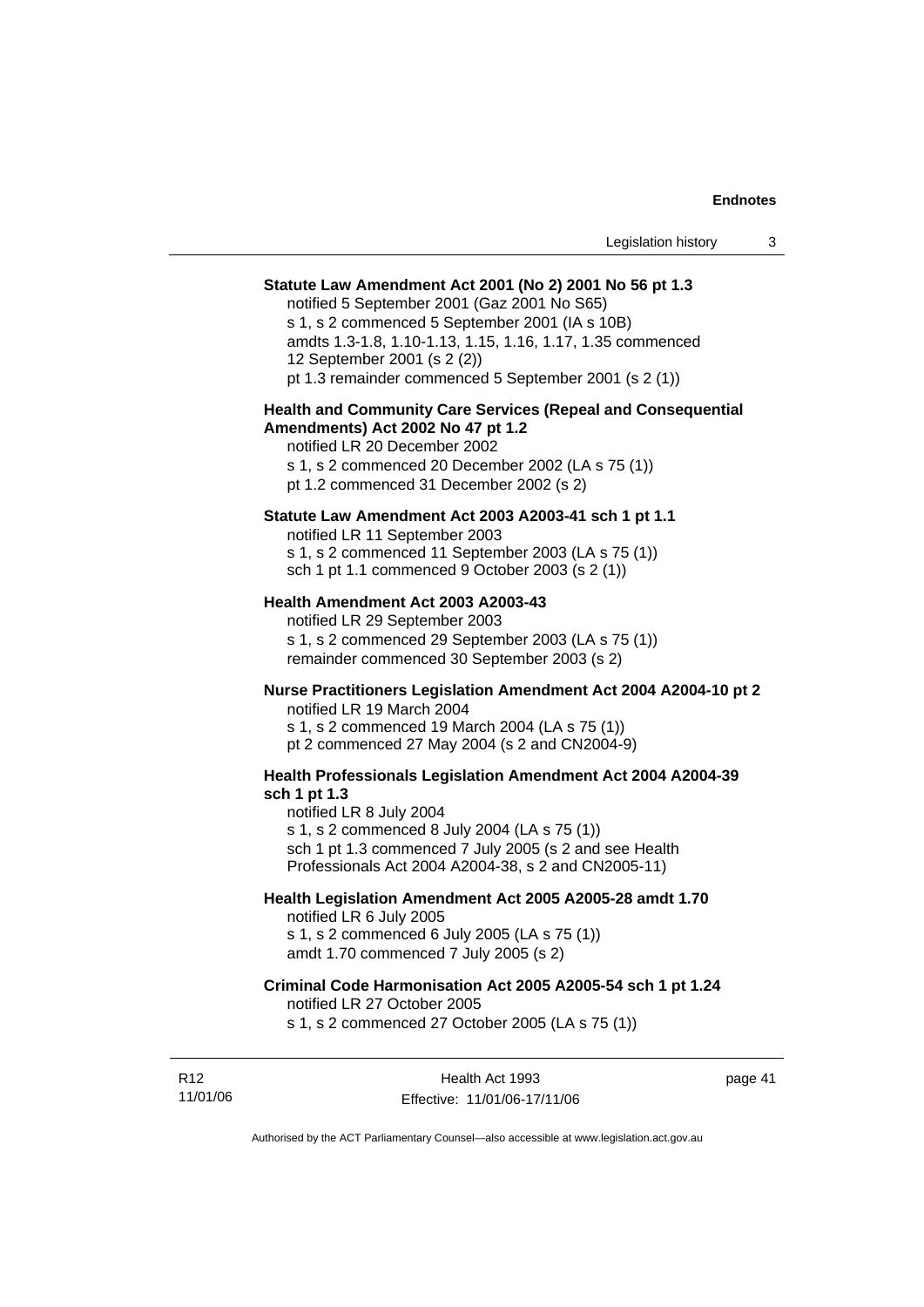4 Amendment history

sch 1 pt 1.24 commenced 24 November 2005 (s 2)

#### **Statute Law Amendment Act 2005 (No 2) A2005-62 sch 3 pt 3.10**  notified LR 21 December 2005

s 1, s 2 commenced 21 December 2005 (LA s 75 (1)) sch 3 pt 3.10 commenced 11 January 2006 (s 2 (1))

## **4 Amendment history**

| <b>Title</b><br>title                                                               | sub 1998 No 50 s 4<br>am 2002 No 47 amdt 1.10                                                                                             |  |
|-------------------------------------------------------------------------------------|-------------------------------------------------------------------------------------------------------------------------------------------|--|
| Name of Act<br>s 1                                                                  | sub 2001 No 56 amdt 1.3                                                                                                                   |  |
| <b>Dictionary</b><br>s <sub>2</sub>                                                 | om 2001 No 44 amdt 1.2022<br>ins 2001 No 56 amdt 1.3                                                                                      |  |
| <b>Notes</b><br>s <sub>3</sub>                                                      | defs reloc to dict 2001 No 56 amdt 1.6<br>sub 2001 No 56 amdt 1.7                                                                         |  |
| s <sub>3A</sub>                                                                     | Offences against Act-application of Criminal Code etc<br>ins A2005-54 amdt 1.167                                                          |  |
| s 4                                                                                 | Declaration of quality assurance activity<br>(prev s 3A) ins 2001 No 56 amdt 1.8<br>renum R4 LA (see 2001 No 56 amdt 1.36)                |  |
| <b>Objectives</b><br>s <sub>5</sub>                                                 | (prev s 4) am 1996 No 35 sch<br>renum R4 LA (see 2001 No 56 amdt 1.36)<br>am 2002 No 47 amdt 1.11                                         |  |
| s 6                                                                                 | <b>Medicare principles and commitments</b><br>(prev s 5) am 1994 No 23 s 4; 2001 No 56 amdt 1.9<br>renum R4 LA (see 2001 No 56 amdt 1.36) |  |
| Legal effect<br>s <sub>7</sub>                                                      | (prev s 6) renum R4 LA (see 2001 No 56 amdt 1.36)                                                                                         |  |
| <b>Public sector quality assurance committees</b><br>pt 3 hdg<br>sub 1998 No 50 s 6 |                                                                                                                                           |  |
| General<br>div 3.1 hdg                                                              | (prev pt 3 div 1 hdg) renum R4 LA (see 2001 No 56 amdt 1.36)                                                                              |  |
| s 8 hdg                                                                             | Approval of public sector committees<br>(prev s 7 hdg) sub 2001 No 56 amdt 1.10                                                           |  |

page 42 Health Act 1993 Effective: 11/01/06-17/11/06

R12 11/01/06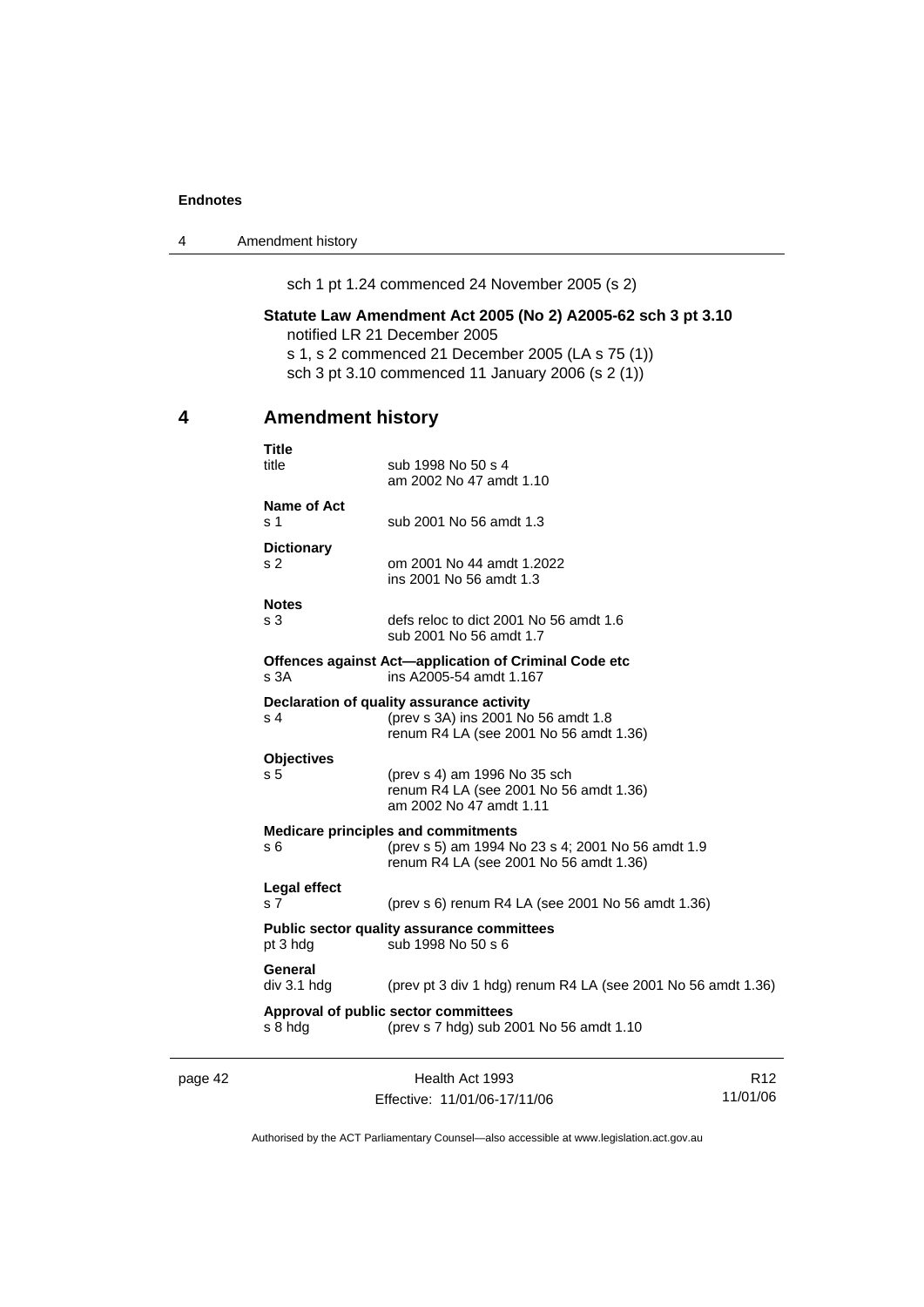|                                                 | Amendment history                                                                                                                                                                                                 | 4 |
|-------------------------------------------------|-------------------------------------------------------------------------------------------------------------------------------------------------------------------------------------------------------------------|---|
| s 8                                             | (prev s 7) am 1994 No 38 sch 1 pt 44; 1996 No 35 sch; 2001<br>No 56 amdts 1.10-1.12<br>renum R4 LA (see 2001 No 56 amdt 1.36)<br>am 2002 No 47 amdt 1.12, amdt 1.13                                               |   |
| <b>Appointment of members</b><br>s 9            | (prev s 7A) ins 2001 No 56 amdt 1.13<br>renum R4 LA (see 2001 No 56 amdt 1.36)                                                                                                                                    |   |
| <b>Procedure and conduct of matters</b><br>s 10 | (prev s 8) am 1998 No 50 s 7<br>renum R4 LA (see 2001 No 56 amdt 1.36)                                                                                                                                            |   |
| <b>Disclosure of interest</b><br>s 11           | (prev s 8A) ins 1998 No 50 s 8<br>renum R4 LA (see 2001 No 56 amdt 1.36)                                                                                                                                          |   |
| s 12 hdg<br>s 12                                | Approval of Calvary Health Care ACT committees<br>sub A2003-41 amdt 1.1<br>(prev s 9) am 1998 No 50 s 9; 2001 No 56 amdts 1.14-1.17<br>renum R4 LA (see 2001 No 56 amdt 1.36)<br>am A2003-41 amdt 1.1             |   |
| div 3.2 hdg                                     | <b>Confidentiality and evidentiary matters</b><br>(prev pt 3 div 2 hdg) renum R4 LA (see 2001 No 56 amdt 1.36)                                                                                                    |   |
| s 13                                            | Nondisclosure of identity-approved public sector committee member<br>(prev s 10) am 1998 No 50 s 10; 1998 No 54 sch<br>renum R4 LA (see 2001 No 56 amdt 1.36)<br>sub A2005-54 amdt 1.168                          |   |
| <b>Admissibility of evidence</b><br>s 14        | (prev s 11) sub 1998 No 50 s 11<br>renum R4 LA (see 2001 No 56 amdt 1.36)                                                                                                                                         |   |
| <b>Members not compellable</b><br>s 15          | (prev s 12) am 1998 No 50 s 12<br>renum R4 LA (see 2001 No 56 amdt 1.36)                                                                                                                                          |   |
| <b>Protection of members</b><br>s 16            | (prev s 13) am 1996 No 35 sch; 1998 No 50 s 13; 2001 No 56<br>amdts 1.18-1.24<br>renum R4 LA (see 2001 No 56 amdt 1.36)<br>am 2002 No 47 amdt 1.14                                                                |   |
| s 17                                            | Protection of people assisting committee<br>orig s 17 om 1996 No 35 sch<br>pres (prev s 13AA) ins 1998 No 50 s 14<br>am 2001 No 56 amdt 1.25<br>renum R4 LA (see 2001 No 56 amdt 1.36)<br>am 2002 No 47 amdt 1.14 |   |

R12 11/01/06

Health Act 1993 Effective: 11/01/06-17/11/06 page 43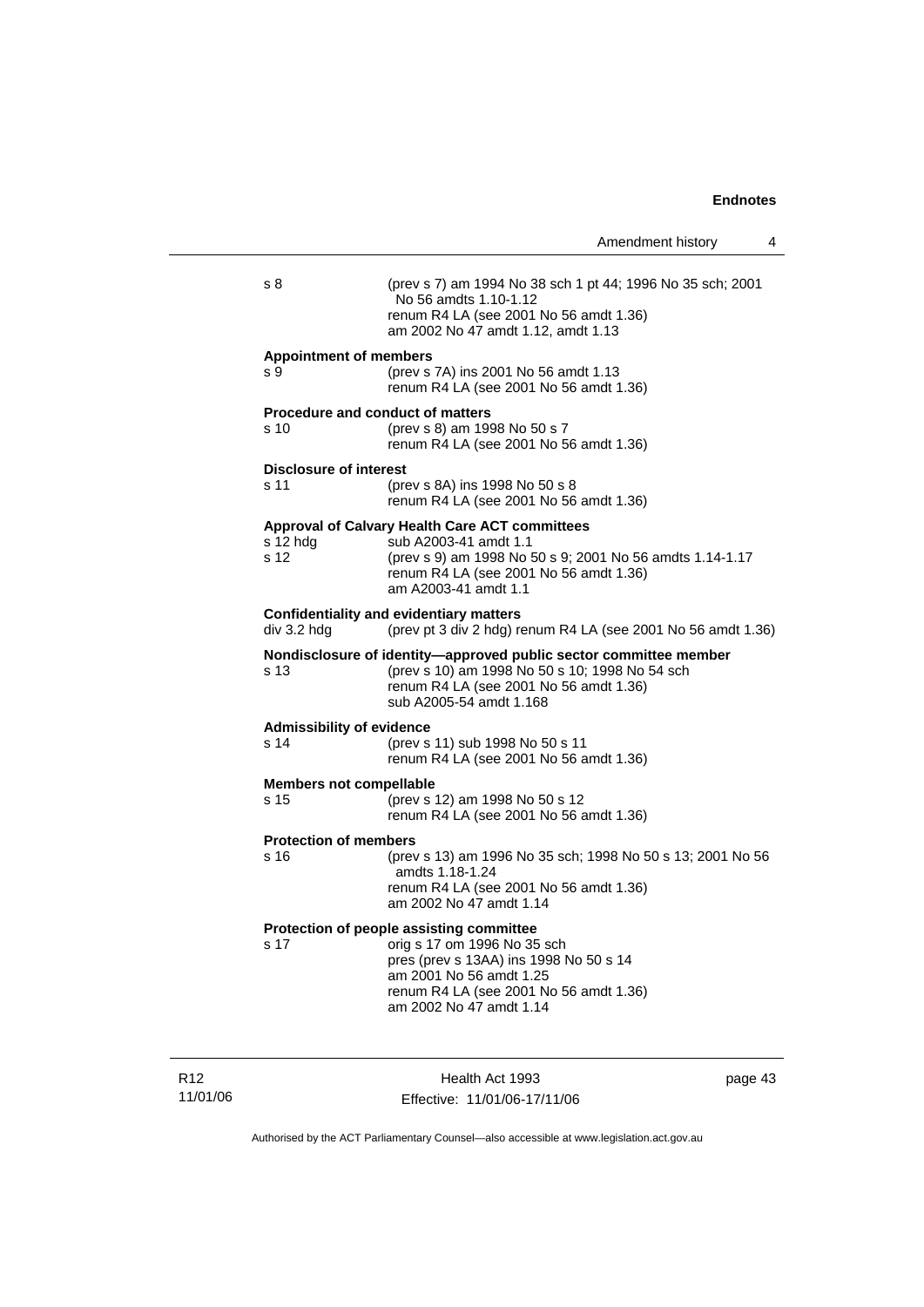| 4 | Amendment history |
|---|-------------------|
|---|-------------------|

|         | pt 4 hdg                                        | Private sector quality assurance committees<br>(prev pt 3A hdg) ins 1998 No 50 s 15<br>renum R4 LA (see 2001 No 56 amdt 1.36)                                                                                                                    |
|---------|-------------------------------------------------|--------------------------------------------------------------------------------------------------------------------------------------------------------------------------------------------------------------------------------------------------|
|         | General<br>div 4.1 hdg                          | (prev pt 3A div 1 hdg) renum R4 LA (see 2001 No 56<br>amdt 1.36)                                                                                                                                                                                 |
|         | Definitions for pt 4<br>s 18                    | orig s 18 om 1996 No 35 sch<br>(prev s 13AB) ins 1998 No 50 s 15<br>def <i>prescribed body</i> ins 1998 No 50 s 15<br>am 2001 No 56 amdt 1.26<br>def private day hospital facility ins 1998 No 50 s 15<br>renum R4 LA (see 2001 No 56 amdt 1.36) |
|         | <b>Committee to be approved</b><br>s 19         | (prev s 13AC) ins 1998 No 50 s 15<br>am 2001 No 44 amdt 1.2023, amdt 1.2024<br>renum R4 LA (see 2001 No 56 amdt 1.36)                                                                                                                            |
|         | <b>Procedure and conduct of matters</b><br>s 20 | (prev s 13AD) ins 1998 No 50 s 15<br>renum R4 LA (see 2001 No 56 amdt 1.36)                                                                                                                                                                      |
|         | <b>Disclosure of interest</b><br>s 21           | (prev s 13AE) ins 1998 No 50 s 15<br>renum R4 LA (see 2001 No 56 amdt 1.36)                                                                                                                                                                      |
|         | div 4.2 hdg                                     | <b>Confidentiality and evidentiary matters</b><br>(prev pt 3A div 2 hdg) renum R4 LA (see 2001 No 56<br>amdt 1.36)                                                                                                                               |
|         | s 22                                            | Nondisclosure of identity-approved private sector committee member<br>(prev s 13AF) ins 1998 No 50 s 15<br>renum R4 LA (see 2001 No 56 amdt 1.36)<br>sub A2005-54 amdt 1.169                                                                     |
|         | <b>Admissibility of evidence</b><br>s 23        | (prev s 13AG) ins 1998 No 50 s 15<br>renum R4 LA (see 2001 No 56 amdt 1.36)                                                                                                                                                                      |
|         | <b>Members not compellable</b><br>s 24          | (prev s 13AH) ins 1998 No 50 s 15<br>renum R4 LA (see 2001 No 56 amdt 1.36)                                                                                                                                                                      |
|         | <b>Protection of members</b><br>s 25            | (prev s 13AI) ins 1998 No 50 s 15<br>am 2001 No 56 amdts 1.27-1.33<br>renum R4 LA (see 2001 No 56 amdt 1.36)                                                                                                                                     |
|         | s 26                                            | Protection of people assisting committee<br>(prev s 13AJ) ins 1998 No 50 s 15                                                                                                                                                                    |
| page 44 |                                                 | Health Act 1993                                                                                                                                                                                                                                  |

Authorised by the ACT Parliamentary Counsel—also accessible at www.legislation.act.gov.au

R12 11/01/06

Effective: 11/01/06-17/11/06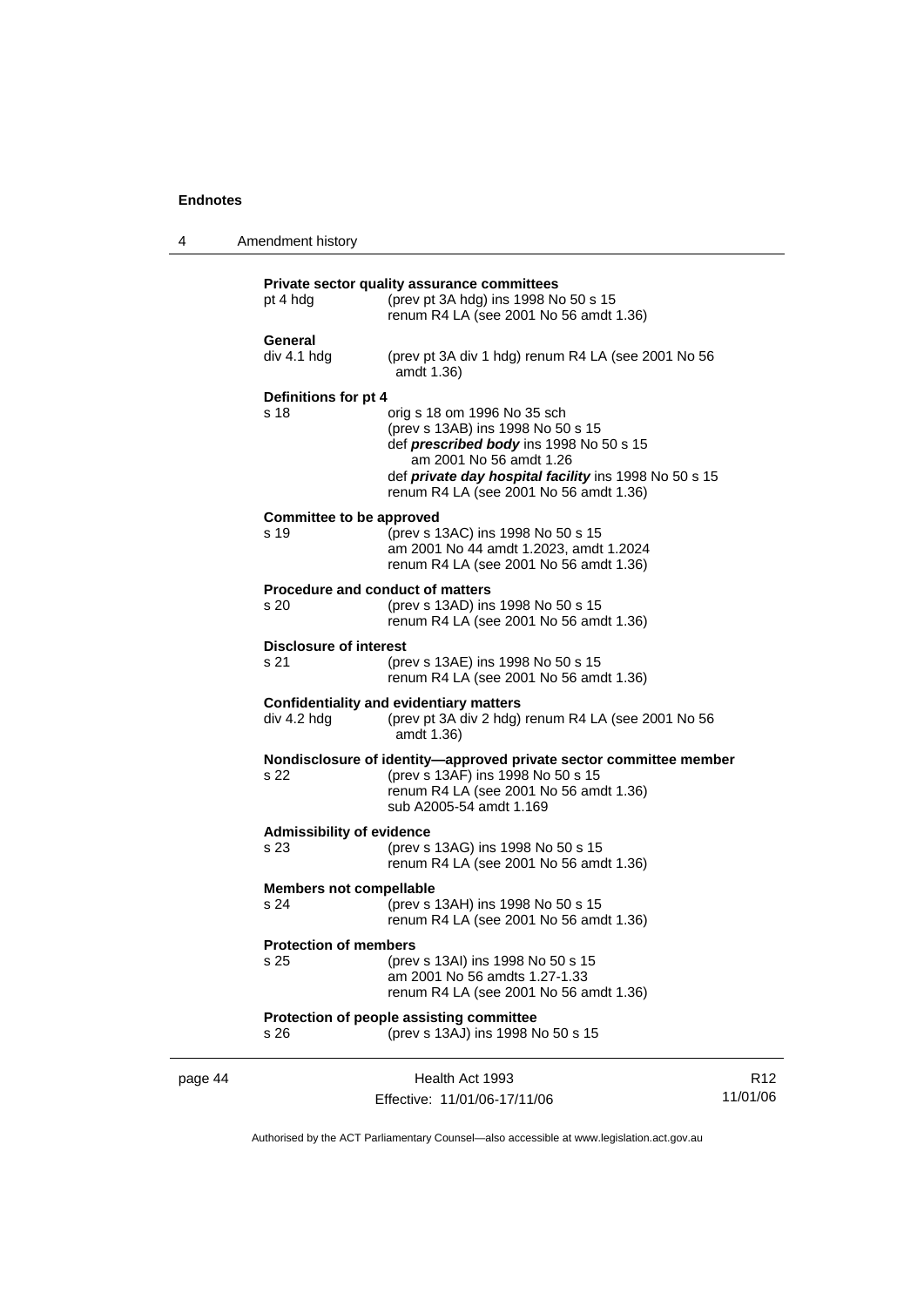|                                                                                                                          | Amendment history                                                                                                                              | 4       |  |
|--------------------------------------------------------------------------------------------------------------------------|------------------------------------------------------------------------------------------------------------------------------------------------|---------|--|
|                                                                                                                          | am 2001 No 56 amdt 1.34<br>renum R4 LA (see 2001 No 56 amdt 1.36)                                                                              |         |  |
| <b>Clinical privileges</b><br>pt 5 hdg                                                                                   | orig pt 5 hdg om 1996 No 35 sch<br>pres (prev pt 4 hdg) renum R4 LA (see 2001 No 56 amdt 1.36)                                                 |         |  |
| Interpretation for pt 5<br>s <sub>27</sub>                                                                               | (prev s 13A) ins 1996 No 35 sch<br>renum R4 LA (see 2001 No 56 amdt 1.36)                                                                      |         |  |
| s 28                                                                                                                     | <b>Clinical privileges and engagements</b><br>(prev s 14) am 1994 No 38 sch 1 pt 44; 1998 No 50 s 16<br>renum R4 LA (see 2001 No 56 amdt 1.36) |         |  |
| <b>Effect of variation etc</b><br>s 29                                                                                   | (prev s 15) renum R4 LA (see 2001 No 56 amdt 1.36)                                                                                             |         |  |
| Application of pt 5 and 6<br>s 30                                                                                        | (prev s 16) renum R4 LA (see 2001 No 56 amdt 1.36)                                                                                             |         |  |
| <b>Abortions</b><br>pt 5A hdg                                                                                            | reloc from Medical Practitioners Act 1930 pt 4B by A2005-28<br>amdt 1.70                                                                       |         |  |
| Meaning of abortion for pt 5A<br>s 30A                                                                                   | reloc from Medical Practitioners Act 1930 s 55A by A2005-28<br>amdt 1.70                                                                       |         |  |
| s 30B                                                                                                                    | Only doctor may carry out abortion<br>reloc from Medical Practitioners Act 1930 s 55B by A2005-28<br>amdt 1.70                                 |         |  |
| s 30C                                                                                                                    | Abortion to be carried out in approved medical facility<br>reloc from Medical Practitioners Act 1930 s 55C by A2005-28<br>amdt 1.70            |         |  |
| <b>Approval of facilities</b><br>s 30D                                                                                   | reloc from Medical Practitioners Act 1930 s 55D by A2005-28<br>amdt $1.70$                                                                     |         |  |
| No obligation to carry out abortion<br>s 30E<br>reloc from Medical Practitioners Act 1930 s 55E by A2005-28<br>amdt 1.70 |                                                                                                                                                |         |  |
| Interpretation for pt 6<br>s 31                                                                                          | (prev s 19A) ins 1996 No 35 sch<br>renum R4 LA (see 2001 No 56 amdt 1.36)                                                                      |         |  |
| <b>Review</b><br>s 32                                                                                                    | (prev s 19) am 1994 No 38 sch 1 pt 44; 1994 No 60 sch 1<br>sub 1998 No 50 s 17<br>renum R4 LA (see 2001 No 56 amdt 1.36)                       |         |  |
|                                                                                                                          | Health Act 1993                                                                                                                                | page 45 |  |

Authorised by the ACT Parliamentary Counsel—also accessible at www.legislation.act.gov.au

Effective: 11/01/06-17/11/06

R12 11/01/06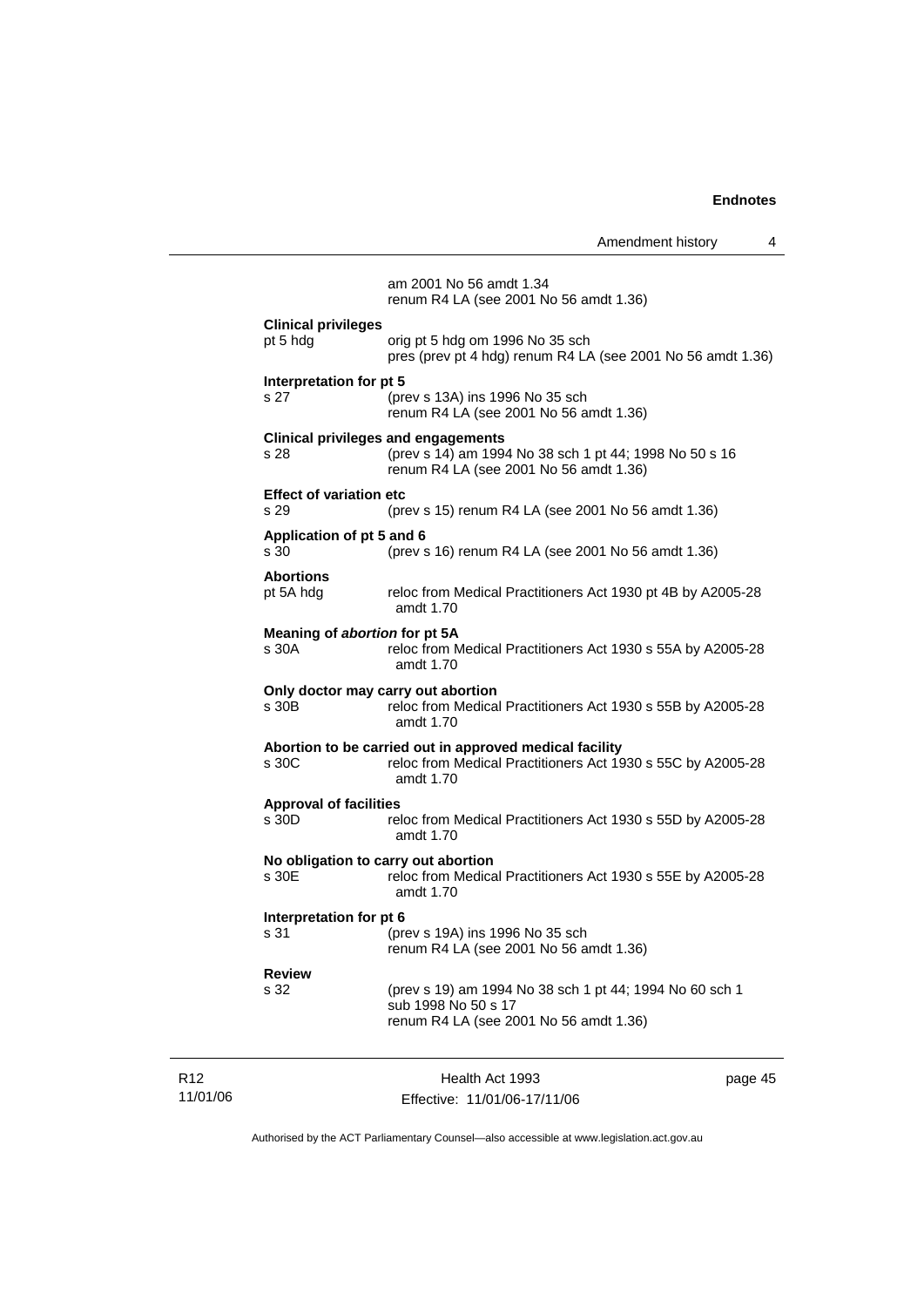page 46

4 Amendment history

| <b>Notification</b><br>s 33                | (prev s 20) am 1994 No 38 sch 1 pt 44; 1994 No 60 sch 1<br>sub 1998 No 50 s 17<br>renum R4 LA (see 2001 No 56 amdt 1.36)                                                                                                                                                                                                                                         |                 |
|--------------------------------------------|------------------------------------------------------------------------------------------------------------------------------------------------------------------------------------------------------------------------------------------------------------------------------------------------------------------------------------------------------------------|-----------------|
| <b>VMO service contracts</b><br>pt 6A hdg  | ins A2003-43 s 4                                                                                                                                                                                                                                                                                                                                                 |                 |
| Definitions for pt 6A<br>s 33A             | ins A2003-43 s 4<br>def <i>authorised representative</i> ins A2003-43 s 4<br>def core conditions ins A2003-43 s 4<br>def entity ins $A2003-43 s 4$<br>def negotiating agent ins A2003-43 s 4<br>def negotiating period ins A2003-43 s 4<br>def practice corporation ins A2003-43 s 4<br>def service contract ins A2003-43 s 4<br>def <b>VMO</b> ins A2003-43 s 4 |                 |
| <b>Service contracts</b><br>s 33B          | ins A2003-43 s 4                                                                                                                                                                                                                                                                                                                                                 |                 |
| <b>Core conditions</b><br>s 33C            | ins A2003-43 s 4                                                                                                                                                                                                                                                                                                                                                 |                 |
| <b>Collective negotiations</b><br>s 33D    | ins A2003-43 s 4                                                                                                                                                                                                                                                                                                                                                 |                 |
| <b>Negotiating agents</b><br>s 33E         | ins A2003-43 s 4<br>am A2005-62 amdt 3.119                                                                                                                                                                                                                                                                                                                       |                 |
| <b>Authorised representatives</b><br>s 33F | ins A2003-43 s 4                                                                                                                                                                                                                                                                                                                                                 |                 |
| <b>Arbitration</b><br>s 33G                | ins A2003-43 s 4                                                                                                                                                                                                                                                                                                                                                 |                 |
| s 33H                                      | <b>Trade Practices Act authorisation</b><br>ins A2003-43 s 4                                                                                                                                                                                                                                                                                                     |                 |
| <b>Miscellaneous</b><br>pt 7 hdg           | ins 1994 No 23 s 5                                                                                                                                                                                                                                                                                                                                               |                 |
| s 34                                       | <b>Release of confidential information</b><br>(prev s 21) ins 1994 No 23 s 5<br>renum R4 LA (see 2001 No 56 amdt 1.36)                                                                                                                                                                                                                                           |                 |
| s 35                                       | References to Health and Community Care Service<br>(prev s 22) ins 1994 No 23 s 5<br>sub 2001 No 44 amdt 1.2025<br>renum R4 LA (see 2001 No 56 amdt 1.36)<br>sub 2002 No 47 amdt 1.15                                                                                                                                                                            |                 |
|                                            | Health Act 1993                                                                                                                                                                                                                                                                                                                                                  | R <sub>12</sub> |

Effective: 11/01/06-17/11/06

11/01/06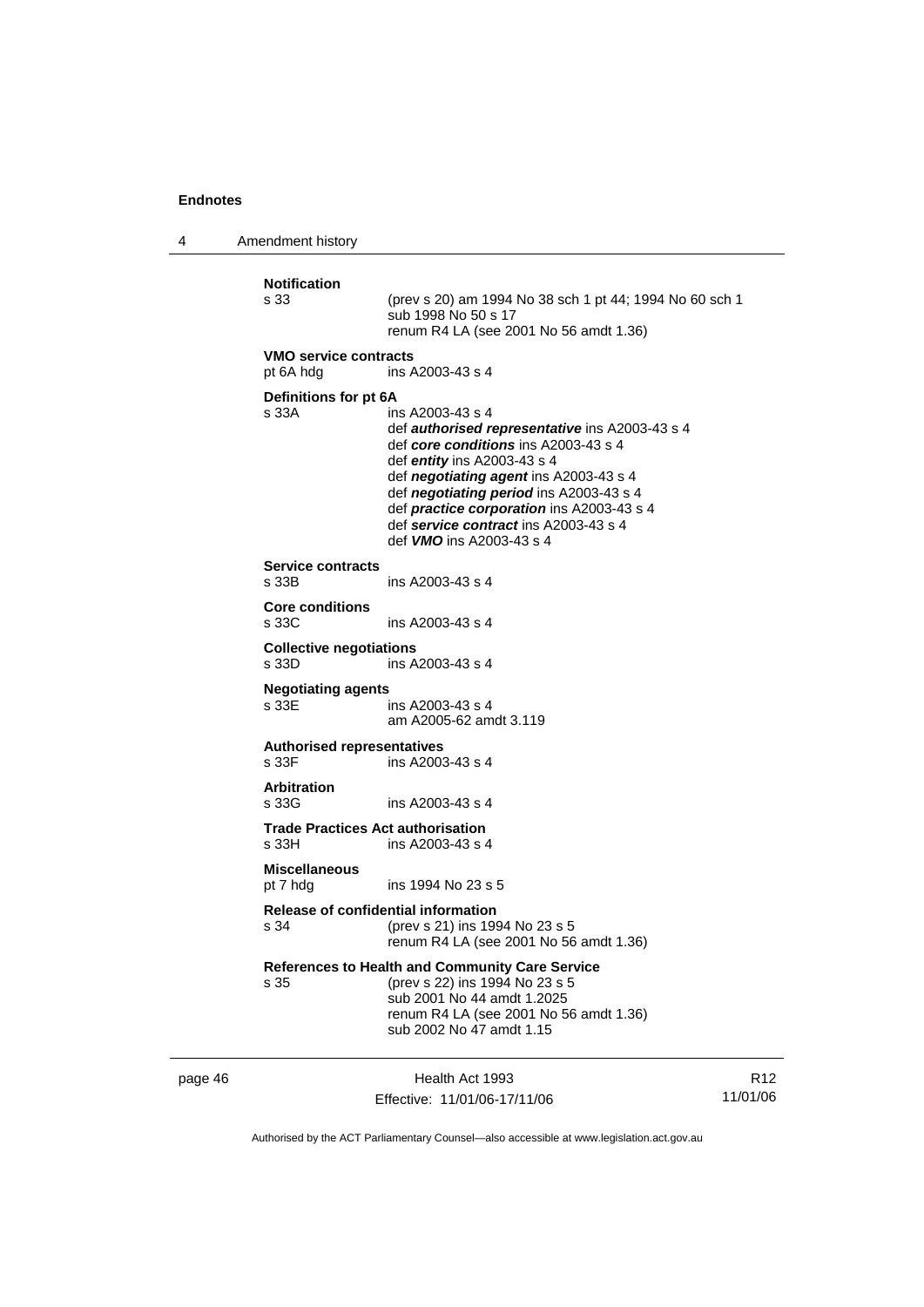| s 36                                                   | ins 2002 No 47 amdt 1.15                                                                                                                                                                                    |
|--------------------------------------------------------|-------------------------------------------------------------------------------------------------------------------------------------------------------------------------------------------------------------|
| <b>Payment of fees and interest</b><br>s <sub>37</sub> | ins 2002 No 47 amdt 1.15                                                                                                                                                                                    |
| <b>Approved forms</b><br>s 37A                         | ins A2003-43 s 5                                                                                                                                                                                            |
| s 37B                                                  | Regulations about nurse practitioners<br>ins A2004-10 s 4                                                                                                                                                   |
| <b>Regulation-making power</b><br>s 38                 | ins 2002 No 47 amdt 1.15                                                                                                                                                                                    |
| <b>Transitional</b><br>pt 8 hdg                        | ins 2002 No 47 amdt 1.16<br>exp 31 December 2003 (s 46)<br>ins A2004-39 amdt 1.15<br>exp on the day the Health Professionals Act 2004 s 136<br>expires (s 40)                                               |
| s 39                                                   | Definitions in Health (Fees) Determination<br>ins 2002 No 47 amdt 1.16<br>exp 31 December 2003 (s 46)<br>ins A2004-39 amdt 1.15<br>exp on the day the Health Professionals Act 2004 s 136<br>expires (s 40) |
| Expiry of pt 8<br>$\sin 40$                            | ins 2002 No 47 amdt 1.16<br>exp 31 December 2003 (s 46)<br>ins A2004-39 amdt 1.15<br>exp on the day the Health Professionals Act 2004 s 136<br>expires (s 40)                                               |
| s <sub>41</sub>                                        | Registration of changes in ownership of certain assets<br>ins 2002 No 47 amdt 1.16<br>exp 31 December 2003 (s 46)                                                                                           |
| <b>Proceedings and evidence</b><br>s 42                | ins 2002 No 47 amdt 1.16<br>exp 31 December 2003 (s 46)                                                                                                                                                     |
| <b>Continuation of determinations</b><br>s 43          | ins 2002 No 47 amdt 1.16<br>exp 31 December 2003 (s 46)                                                                                                                                                     |
|                                                        | <b>Transitional regulations</b>                                                                                                                                                                             |

R12 11/01/06

Health Act 1993 Effective: 11/01/06-17/11/06 page 47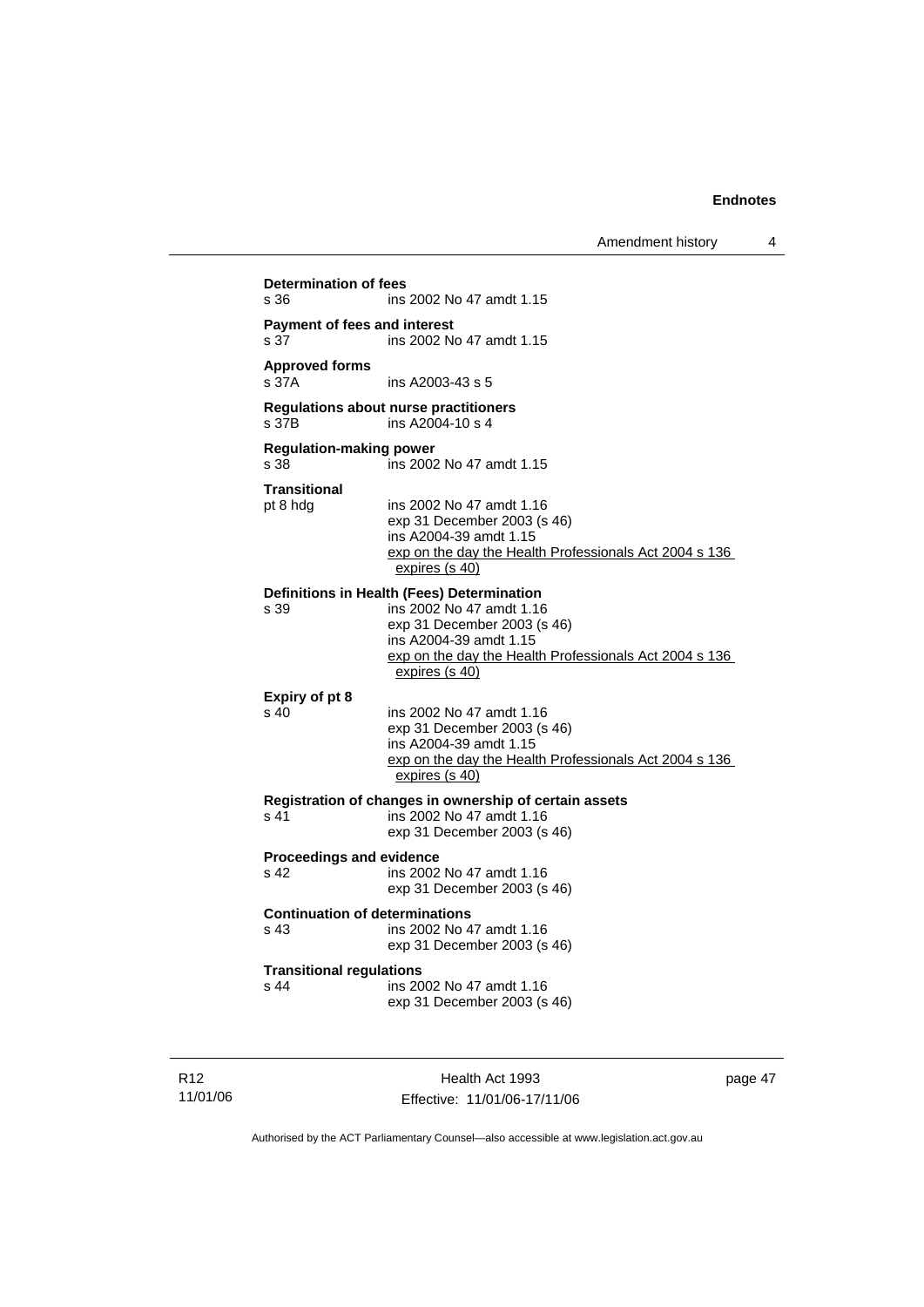| -5 | Earlier republications |
|----|------------------------|
|----|------------------------|

| Modification of pt 8's operation |                                                                   |  |  |
|----------------------------------|-------------------------------------------------------------------|--|--|
| ins 2002 No 47 amdt 1.16<br>s 45 |                                                                   |  |  |
|                                  | exp 31 December 2003 (s 46)                                       |  |  |
|                                  |                                                                   |  |  |
| <b>Expiry of pt 8</b><br>s 46    | ins 2002 No 47 amdt 1.16                                          |  |  |
|                                  | exp 31 December 2003 (s 46)                                       |  |  |
|                                  |                                                                   |  |  |
| <b>Dictionary</b>                |                                                                   |  |  |
| dict                             | ins 2001 No 56 amdt 1.35                                          |  |  |
|                                  | def approved committee om 1998 No 50 s 5                          |  |  |
|                                  | def approved private sector committee ins 1998 No 50 s 5          |  |  |
|                                  | def <b>approved public sector committee</b> ins 1998 No 50 s 5    |  |  |
|                                  | sub 2001 No 56 amdt 1.4                                           |  |  |
|                                  | am A2003-41 amdt 1.2                                              |  |  |
|                                  | def <b>authorised representative</b> ins A2003-43 s 6             |  |  |
|                                  | def core conditions ins A2003-43 s 6                              |  |  |
|                                  | def $\epsilon$ ntity ins A2003-43 s 6                             |  |  |
|                                  | def health facility am 1996 No 35 sch; 2002 No 47 amdt 1.17       |  |  |
|                                  | def health service provider sub A2004-39 amdt 1.16                |  |  |
|                                  | def negotiating agent ins A2003-43 s 6                            |  |  |
|                                  | def <i>negotiating period</i> ins A2003-43 s 6                    |  |  |
|                                  | def practice corporation ins A2003-43 s 6                         |  |  |
|                                  | def <i>prescribed body</i> ins 2001 No 56 amdt 1.35               |  |  |
|                                  | def <i>private day hospital facility</i> ins 2001 No 56 amdt 1.35 |  |  |
|                                  | def quality assurance activities sub 2001 No 56 amdt 1.5          |  |  |
|                                  | def service contract ins A2003-43 s 6                             |  |  |
|                                  | def <i>tribunal</i> om 1994 No 60 sch 1                           |  |  |
|                                  | def <b>VMO</b> ins A2003-43 s 6                                   |  |  |

#### **5 Earlier republications**

Some earlier republications were not numbered. The number in column 1 refers to the publication order.

Since 12 September 2001 every authorised republication has been published in electronic pdf format on the ACT legislation register. A selection of authorised republications have also been published in printed format. These republications are marked with an asterisk  $(*)$  in column 1. Electronic and printed versions of an authorised republication are identical.

| <b>Republication No</b> | <b>Amendments to</b> | <b>Republication date</b> |
|-------------------------|----------------------|---------------------------|
| 1                       | Act 1994 No 60       | 28 February 1995          |
| 2                       | Act 1996 No 35       | 31 January 1998           |
| 3                       | Act 1998 No 54       | 28 February 1999          |
|                         |                      |                           |

page 48 Health Act 1993 Effective: 11/01/06-17/11/06

R12 11/01/06